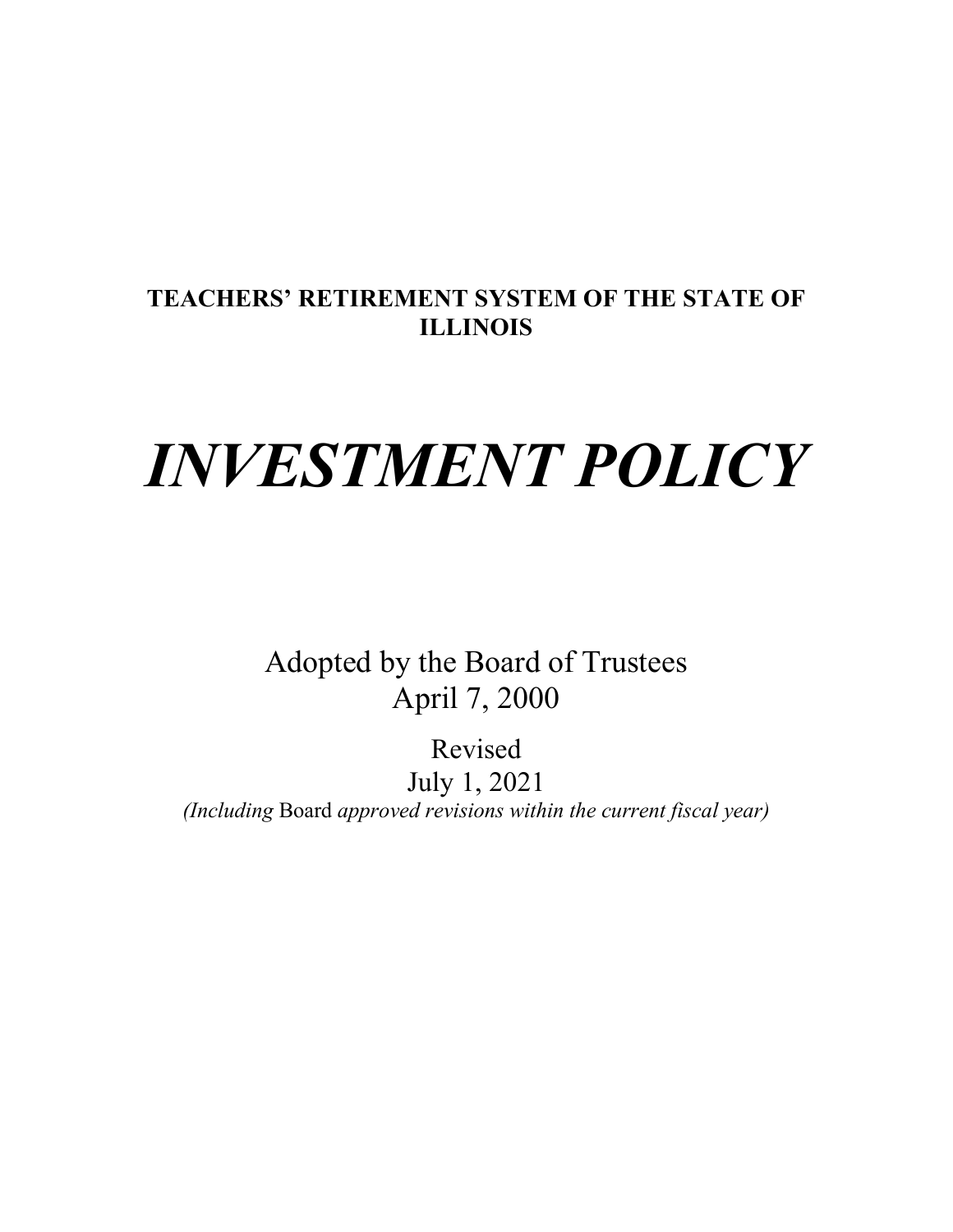# **INVESTMENT POLICY**

## *Table of Contents*

| Section /    |   |    |                                                          |  |  |
|--------------|---|----|----------------------------------------------------------|--|--|
| Page No.     |   |    | <b>Description</b>                                       |  |  |
| L            |   | 3  | <b>Mission Statement</b>                                 |  |  |
| П            |   | 4  | <b>Statement of Purpose of Investment Policy</b>         |  |  |
| Ш            |   | 5  | <b>Investment Philosophy</b>                             |  |  |
| IV           |   | 7  | <b>Role Definitions</b>                                  |  |  |
|              |   |    | <b>Board of Trustees</b><br>$\bullet$                    |  |  |
|              |   |    | <b>Investment Committee</b><br>$\bullet$                 |  |  |
|              |   |    | Chief Investment Officer<br>٠                            |  |  |
|              |   |    | Internal Investment Staff                                |  |  |
|              |   |    | External Investment Consultant(s)<br>$\bullet$           |  |  |
|              |   |    | <b>External Investment Managers</b><br>٠                 |  |  |
|              |   |    | Custodian<br>$\bullet$                                   |  |  |
|              |   |    | Office of Legal Counsel                                  |  |  |
| V            | T | 10 | <b>Consultant Notification Process</b>                   |  |  |
| VI           |   | 11 | Implementation                                           |  |  |
| VII          |   | 12 | <b>Asset Allocation and Rebalancing Strategy</b>         |  |  |
| VIII         |   | 14 | <b>Investment Manager Structure</b>                      |  |  |
| IX           |   | 15 | <b>Investment Manager Hiring Guidelines</b>              |  |  |
| $\mathbf{X}$ |   | 19 | <b>Investment Manager Retention Analysis</b>             |  |  |
| XI           |   | 22 | <b>Investment Manager Termination Guidelines</b>         |  |  |
| XII          |   | 24 | <b>Transition Management</b>                             |  |  |
| XIII         |   | 26 | <b>Performance Benchmarks</b>                            |  |  |
| XIV          |   | 28 | <b>Custodial Credit Risk</b>                             |  |  |
| XV           |   | 29 | <b>General Investment Restrictions and/or Guidelines</b> |  |  |
| XVI          |   | 30 | <b>Performance Monitoring</b>                            |  |  |
| XVII         |   | 31 | <b>Proxy Voting</b>                                      |  |  |
| XVIII        |   | 32 | <b>Brokerage Expense Management</b>                      |  |  |
| XIX          |   | 33 | <b>Sustainability Policy Statement</b>                   |  |  |
| XX.          |   | 34 | <b>Improving Access to the TRS Investment Process</b>    |  |  |
| XXI          |   | 36 | <b>Emerging Managers Program</b>                         |  |  |
| XXII         |   | 40 | <b>Recovery of Investment Losses</b>                     |  |  |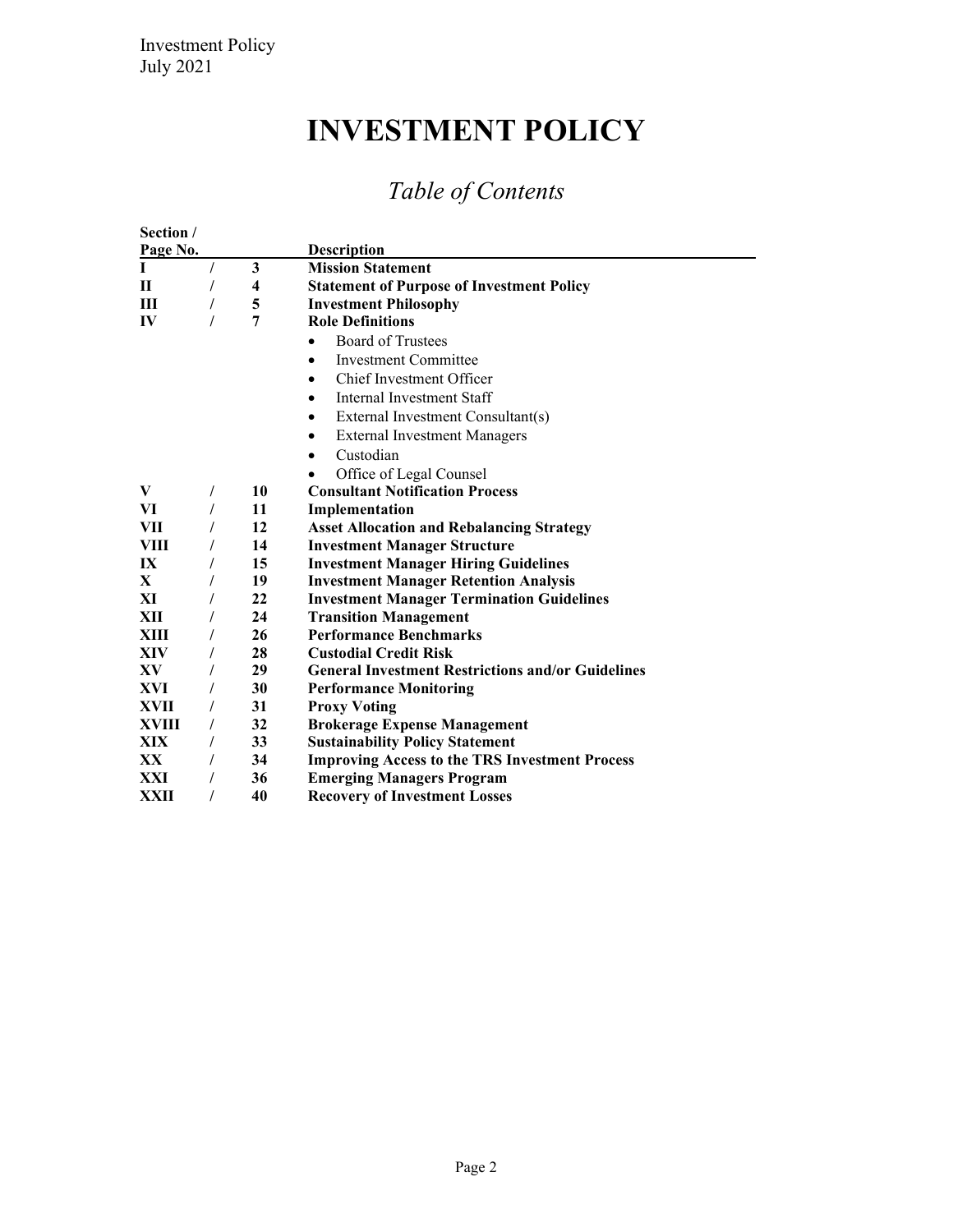## <span id="page-2-0"></span>**I. Mission Statement**

The Board of Trustees ("Board") of the Teachers' Retirement System of the State of Illinois ("TRS", "System") has a fiduciary responsibility to the Members and Beneficiaries of the System. In recognition of this responsibility, the Board has adopted the following Mission Statement:

#### **TRS's Mission**

TRS will continually deliver the retirement security promised to our members by maintaining the highest and most efficient level of service and by living our values:

- Put the best interest of others first
- Diversity
- Teamwork
- Continuous improvement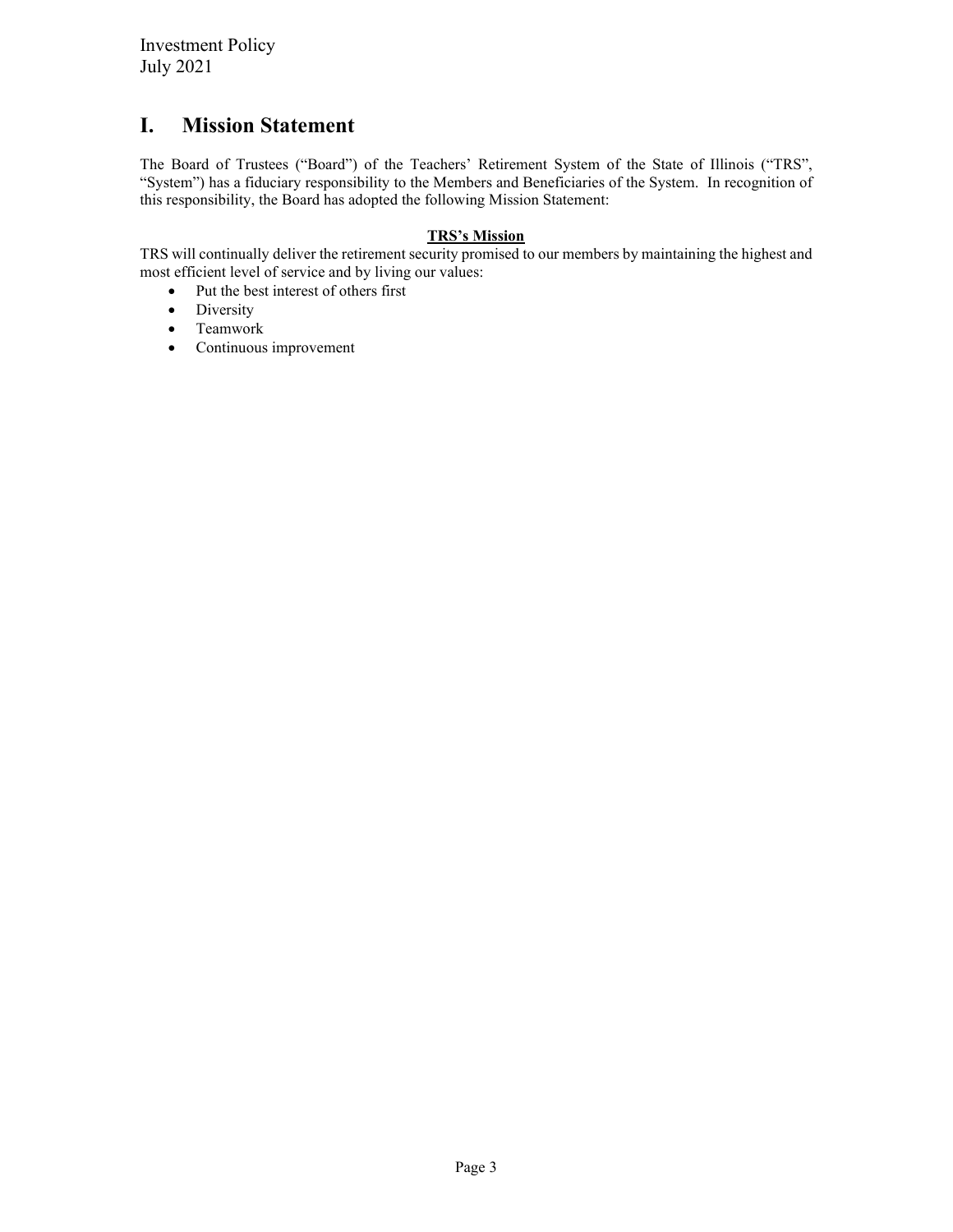## <span id="page-3-0"></span>**II. Statement of Purpose of Investment Policy**

This document specifically outlines the investment philosophy and practices of TRS and has been developed to serve as a reference point for the management of System assets. In order to assist System participants in achieving their financial security objectives, the Board shall adopt a long-term plan by which the assets of the System will be maintained and enhanced through prudent investments. **This is an official policy document of TRS. Deviation from this document is not permitted without explicit written permission, in advance, from the Board.**

In developing this Investment Policy, the Board and Staff understand and accept their fiduciary obligations to the Members of the System. These obligations are legal in nature, and are outlined in the Illinois Pension Code [40 ILCS 5]. In summary form, the provisions specifically referring to the definitions, duties, and responsibilities of a fiduciary are these:

- a fiduciary is anyone who has discretion in managing retirement system assets or in administering the retirement system, or who renders investment advice for direct or indirect compensation. [40 ILCS 5/1- 101.2.]
- a fiduciary must discharge its duties to the retirement system for the exclusive purposes of providing benefits to participants and beneficiaries, and defraying administrative expenses of the retirement system. [40 ILCS 5/1-109(a).]
- a fiduciary must discharge its duties to the retirement system with the same care, skill, prudence and diligence that a prudent expert would use in a similar enterprise. [40 ILCS 5/1-109(b).]
- a fiduciary must discharge its duties to the retirement system by diversifying the investments to minimize the risk of large losses, unless prudence dictates otherwise. [40 ILCS 5/1-109(c).]
- a fiduciary must discharge its duties to the retirement system in accordance with Articles 1 and 16 of the Illinois Pension Code. [40 ILCS 5/1-109(d).]
- a fiduciary must not cause the retirement system to engage in prohibited transactions. A fiduciary must not deal with the retirement system's assets for its own interest, or on behalf of any party whose interests are adverse to the retirement system or its participants or beneficiaries. [40 ILCS 5/1-110].

These statutes are the foundation for development of TRS's Investment Policy. For brevity and clarity, the Board adopts the following interpretation of the statute as its "Guiding Principles":

#### **Principles Guiding TRS's Investment Activity**

- 1. Preserve the long-term principal of the Trust fund.
- 2. Maximize total return within prudent risk parameters.
- 3. Act in the exclusive interest of the Members of the System.

These principles, combined with the applicable sections of the Illinois Pension Code [40 ILCS 5], serve as the basic guideline for this Investment Policy.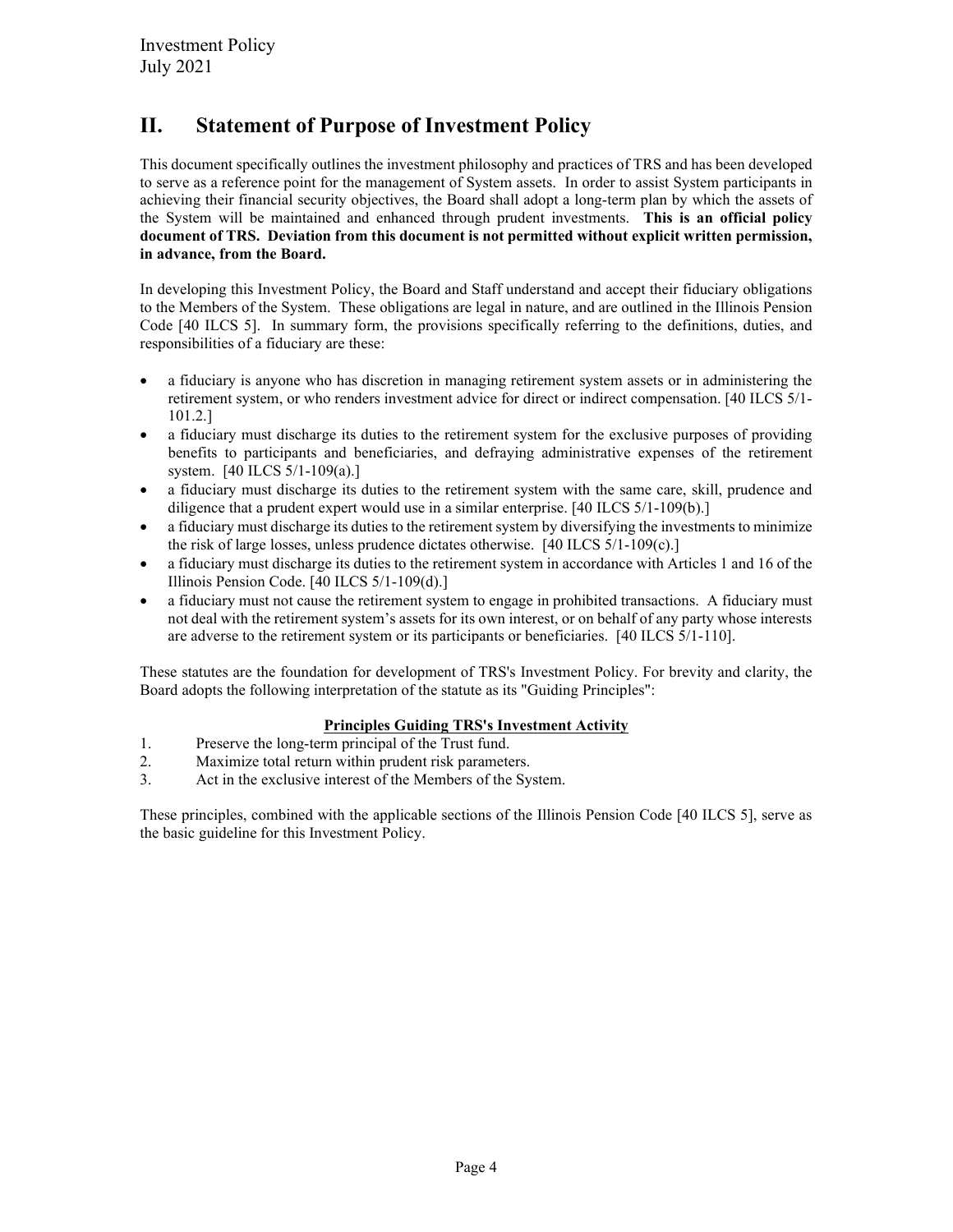## <span id="page-4-0"></span>**III. Investment Philosophy**

#### **Objective**

TRS's Mission Statement indicates that among its key duties is provision of benefits to its Members. In order to do so the System must accumulate and maintain the liquid financial reserves necessary to fulfill this obligation.

Liquid financial reserves shall be obtained from three sources: (1) contributions from the State of Illinois and participating school districts, (2) contributions from the members, (3) return on investments. For purposes of developing this Investment Policy, the System assumes that the mandated contributions from the State will continue in the future and remain an important source of funding for TRS. As important as the level of contributions is the return on investment of the assets of TRS. Based on general beliefs about the long-term investment returns available from a well-diversified and prudently invested portfolio, the Board has adopted the following Total Fund Real Rate Investment Objective:

#### *TRS's Total Fund Real Rate Investment Objective*

*The goal of TRS's investment strategy is to achieve a total real rate of return of at least 4.5 percent per annum. [1](#page-4-1)*

#### **Risk**

The investment risk philosophy for the System is based on the precepts of capital market theory that are generally accepted and followed by institutional investors, who by definition are long-term oriented investors. This philosophy holds that:

- Increasing risk is rewarded with compensating returns over time and, therefore, prudent risk taking is justifiable for long-term investors.
- Risk can be controlled through diversification of asset classes and investment approaches, as well as diversification of individual securities.
- Absolute levels of risk are reduced by time, and over time the relative performance of different asset classes is reasonably consistent. Over the long term, equity investments have provided and should continue to provide superior returns over other security types. Fixed-income securities can dampen volatility and provide liquidity in periods of depressed economic activity.
- The primary determinant of long-term investment performance is the strategic or long-term allocation of assets among various asset classes.
- Relative performance of various asset classes is unpredictable in the short term and attempts to shift tactically between asset classes are unlikely to be rewarded.

Given these principles, the System has established a long-term asset allocation policy that balances the return required to meet the System's objectives and the risk level that is appropriate under existing circumstances. In determining its risk posture, the Board has properly considered, in addition to its fiduciary obligations and statutory requirements, the System's purpose and characteristics, current and projected financial condition, liquidity needs, sources of contribution, income, and general business conditions.

To promote the likelihood of achieving the System's investment objectives, it's important for TRS Staff and the Investment Committee to monitor various risk measures on a regular basis. Monitoring will include realized and expected measurements utilizing various systems and consultant data. It is understood that there

<span id="page-4-1"></span><sup>&</sup>lt;sup>1</sup> The real rate of return is the rate by which long-term total return exceeds the long-term inflation rate. The Board employs an Actuarial Consultant for purposes of determining an appropriate inflation rate to be used in calculating TRS's pension obligations. The current assumed inflation rate is 2.5 percent per annum.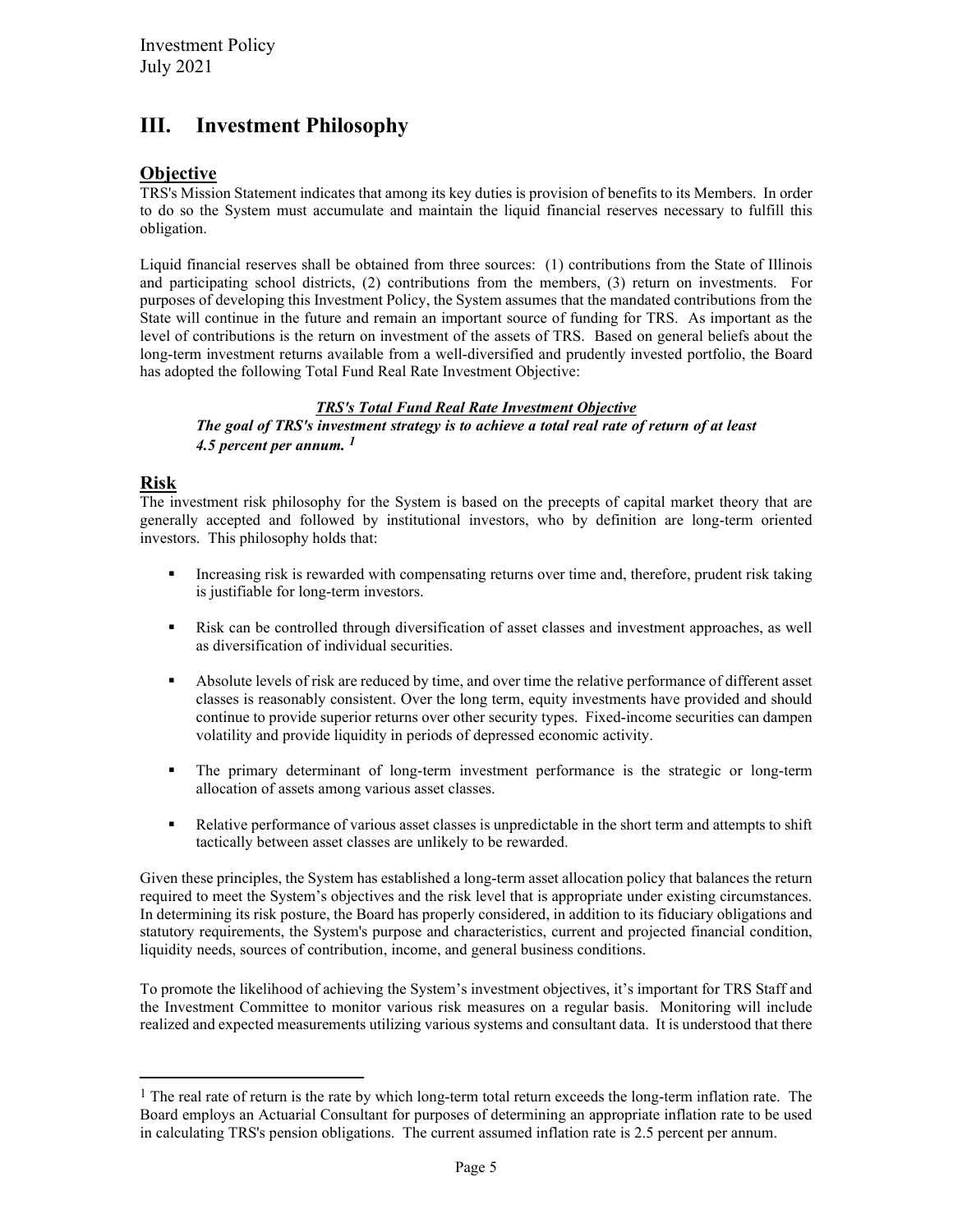will be periods during which the Fund's risk profile could deviate from historical norms due to market events and/or active portfolio positioning. The primary risk measures regularly monitored will include:

- 1. Volatility: annualized standard deviation of Fund returns
- 2. Equity Beta: sensitivity of Fund returns to stock market returns
- 3. Risk Adjusted Returns: Sharpe Ratio or similar measures of Fund returns per unit of risk
- 4. Downside Performance: can include down market capture, downside risk, stress tests, or drawdown measures
- 5. Liquidity: the liquidity of the Fund including, but not limited to, marketability of investments and plan cash flows

With the exception of liquidity, the risk measures will be evaluated by comparison to the TRS Policy Index, as outlined in performance benchmark section of this policy, and peer group results over similar time periods.

#### **Diversification**

In order to achieve this real rate of return, the Board will rely on an investment strategy utilizing an appropriate long-term, diversified asset allocation model. Diversification distributes a portfolio across many investments to avoid excessive exposure to any one source of risk. Investors generally diversify their portfolios along the following attributes: asset classifications (stocks, bonds, real estate, private equity, and short-term investments), geography, industries, and maturity sectors. Other considerations in asset allocation modeling should take into account the purpose of the System, the size and financial condition of the fund, and general business conditions. The factors mentioned here are not intended to be limiting; rather, they are outlined as a general indication of the importance of diversification to proper asset allocation. Under such an allocation, the System's assets may be invested by some combination of internal and/or external managers. The Board will determine the proper allocation among asset classes, based on advice and analysis provided by Staff and/or an External General or Asset Class Consultant(s).

#### **Formal Review Schedule**

The Board recognizes that even though the System's investments are subject to short-term volatility, it shall maintain a long-term investment focus. This prevents ad-hoc revisions to the philosophy and policies in reaction to either speculation or short-term market fluctuations. In order to preserve this long-term view, the Board has adopted the following formal review schedule:

| <b>Formal Review Agenda Item</b>             | <b>Formal Review Schedule</b> |
|----------------------------------------------|-------------------------------|
| <b>Total Fund Performance</b>                | At least quarterly            |
| <b>Asset Allocation Policy</b>               | At least every three years    |
| <b>Asset Class Structure</b>                 | At least annually             |
| <b>Investment Policy</b>                     | At least annually             |
| <b>Investment Consultant Review</b>          | At least annually             |
| <b>Investment Manager Performance Review</b> | At least annually             |
| Custodian Review                             | At least annually             |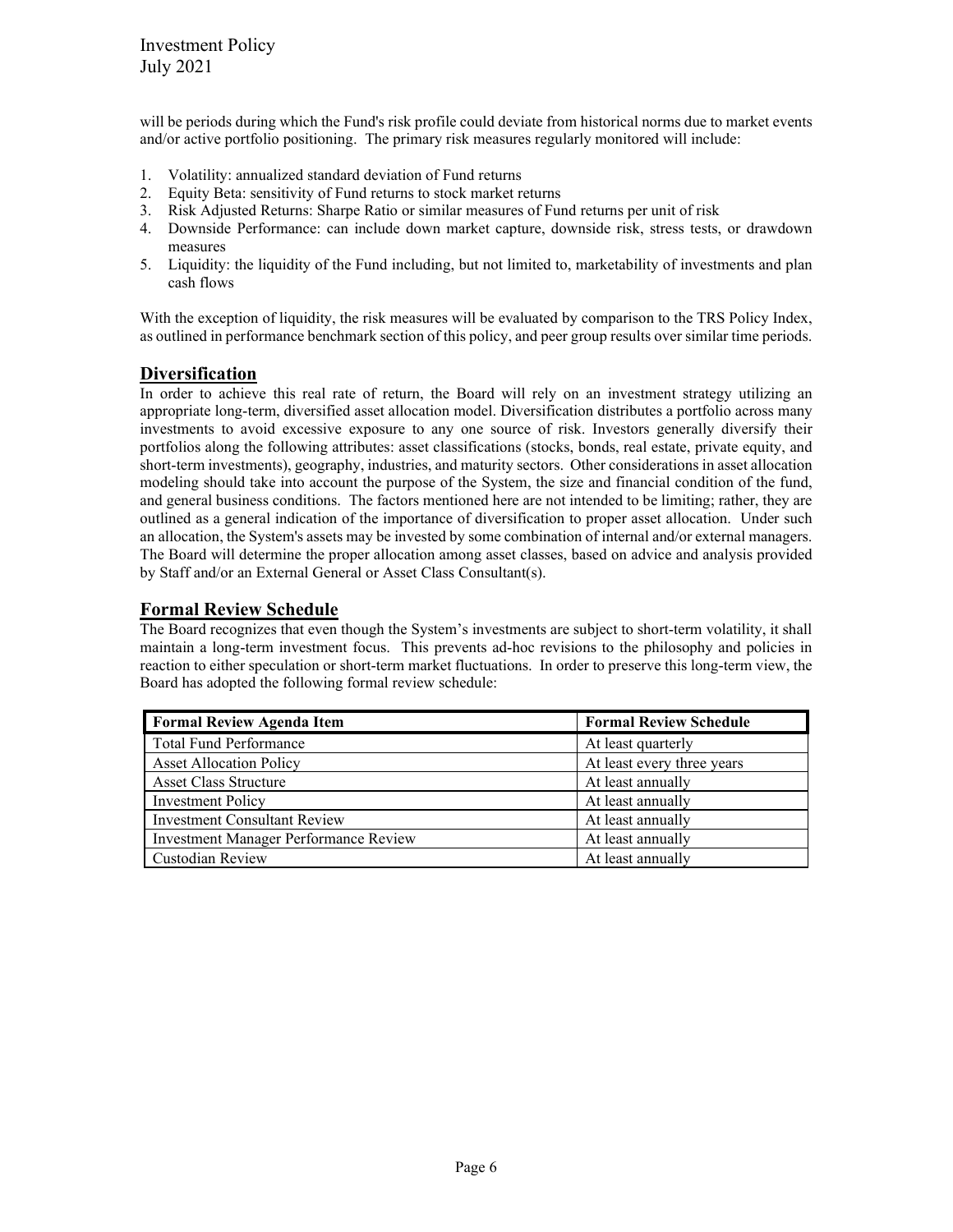## <span id="page-6-0"></span>**IV. Role Definitions**

TRS is one of the larger public pension funds in the United States; as such its operational requirements are complex. The Board relies heavily on both Internal Staff and external contractors in order to properly administer the System and implement its investment strategies. Because of the number of parties involved, their roles as fiduciaries must be clearly identified to increase operational efficiency, to ensure clear lines of responsibility, and to reduce or eliminate duplication of effort.

#### **Board of Trustees**

The Board has the responsibility of establishing and maintaining broad policies and objectives for all aspects of the System's operation. The Board is responsible for prudent investment and expenditure of the System's funds and assets. Specifically with regard to investments, the Board takes action upon recommendations that come from its Investment Committee. The Board also approves actuarial assumptions, certifies contribution rates and determines policies pertaining to the administration of the plans and benefits under its jurisdiction and responsibility.

#### **Investment Committee**

The Board establishes the Investment Committee and elects the Chair and Vice-Chair of the Committee ("Chair" and "Vice Chair"). The Committee makes recommendations to the Board on investment actions including, but not limited to, the following topics:

- 1. All Board approved policies related to the Investment Program including:
	- The Investment Policy, Exhibits and/or Appendices
	- Rebalancing Policy
	- Manager Hiring & Termination Policy
	- Brokerage Policy
	- Proxy Voting Policy
	- Securities Class Action Litigation Policy
- 2. The Asset Allocation Policy and Asset Class Structure/Tactical Plans
- 3. Performance Benchmarks
- 4. The Master Trustee/Custodian ("Custodian") Relationship
- 5. The Securities Lending Program
- 6. Investment Manager Relationships
- 7. Consulting Relationships(s)
- 8. Other Service Providers

The Committee meets prior to the regular meeting of the Board to address overall investment activities. Staff and Consultant(s) brief the Committee on any topics or issues pertinent to the System's investment operations and results, and make recommendations to the Committee for appropriate courses of action. It is anticipated that the Chair will be an active participant in Staff/Consultant deliberations and will, as time permits, communicate regularly with the Chief Investment Officer and Investment Staff to monitor Staff's execution of the investment program and to review in advance matters to be presented by the Investment Committee to the Board. The Chair and, in the event the Chair is absent or unavailable the Vice Chair, will also be responsible for reviewing, as necessary, investment actions to ensure Staff recommendations are consistent with previously established Board policies and/or directives. Generally, it is expected that the Committee will review these issues in relation to Board-established policies and adherence to internal decision procedures.

#### **Chief Investment Officer**

The Chief Investment Officer ("CIO") is appointed by and serves at the pleasure of the Board. The CIO is responsible for planning, organizing, and administering the investment operations of the System under broad policy guidance and direction from the Board. The CIO, with assistance of Investment Staff, monitors the performance of the investment portfolio; ensures that funds are invested in accordance with Board policies; communicates with the Board, its Officers and the Investment Committee Chair and Vice Chair; studies, recommends, and implements policy and operational procedures that will enhance the investment program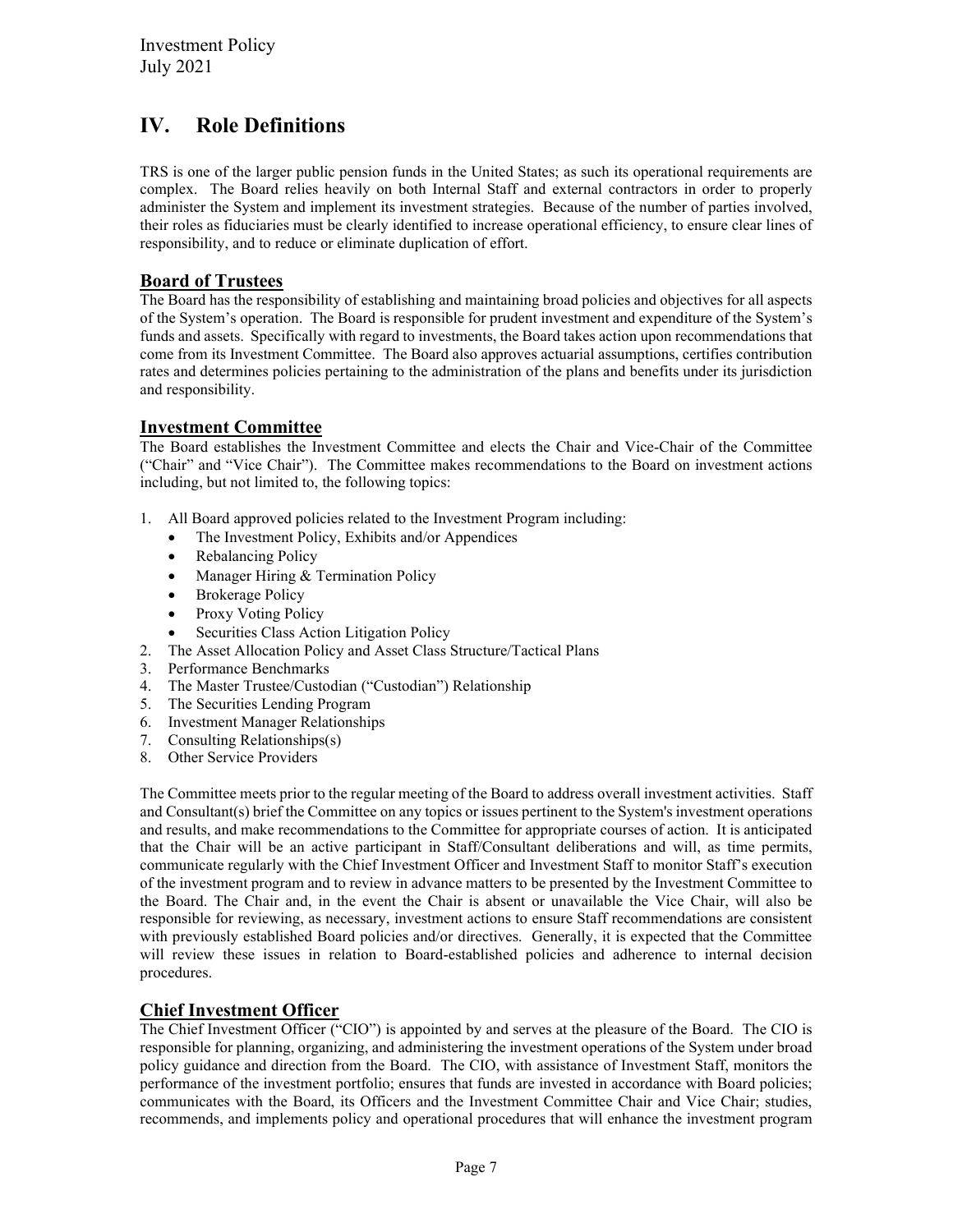of TRS; and ensures that proper internal controls are developed to safeguard the assets of the System. In fulfilling these investment responsibilities, the CIO relies heavily on the Internal Investment Staff and Consultant(s).

#### **Internal Investment Staff**

The Internal Investment Staff reports directly to the Chief Investment Officer ("CIO"). The Internal Investment Staff provides external investment manager monitoring, may provide internal investment management and provides consulting services to the Board and Director. In the course of the CIO's normal functions, the CIO will work directly with the Board, Investment Committee and its Chair and/or Vice Chair. The frequency and content of reports to the Board are based on the requirements of the Investment Policy as well as directives from the Board and/or its Investment Committee.

The primary functions of the Internal Investment Staff include analyzing and rebalancing the overall asset allocation of the System and its portfolio structure; implementing the decisions of the Board; providing technical advice in the selection and monitoring of the external managers; serving as a liaison to the investment community; and informing and advising the Board on financial, economic and socio-political developments that may affect the System's investments.

The Internal Investment Staff also works closely with the External Investment Consultant(s)**.**  Recommendations to the Investment Committee will generally be developed jointly by the Staff and Consultant with advice to the Chair and the Investment Committee. Once an item is identified as a potential agenda item, Staff and Consultant begin working together on the issue. If one group has more expertise in the particular area than the other, that party may do the majority of the work. In most if not all cases, however, any analysis or recommendation that is made to the Committee will be developed jointly and agreed to or approved by all parties.

Recommendations from staff are the responsibility of and developed by Staff Oversight Committees. All Oversight Committees are governed by policy and procedures documents which are typically reviewed annually. These governing documents are designed to ensure a prudent and consistent decision making process.

#### **External Investment Consultant(s)**

The Consultant is hired by and reports directly to the Board of Trustees. The Consultant's duty is to work with the Board, Investment Committee and its Chair, and Staff in the management of the investment process. This includes regular meetings with the Board to provide an independent perspective on the Fund's goals, structure, performance and managers. In the course of the Consultant's normal functions, the Consultant will work directly with the Staff to review asset allocations and performance, and make recommendations to the Board as appropriate. The Consultant will assist Staff and the Committee with external investment manager selection and will promptly inform the System and discuss the impact of material changes taking place within any current Manager's organization or investment process. The Board may elect to retain one or more Consultants that specialize in specific areas of asset consulting. Performance of Investment Consultant(s) will be subject to annual review by the Investment Committee as well as prior to contract renewal.

The relationship between the Staff and Consultant is structured based on the concept of "checks and balances." It is expected that the majority of recommendations made to the Board will be jointly developed and supported by Staff and Consultant. However, given the degree of qualitative analysis involved in the decision making process, it is possible that opinions of these two groups may differ on certain issues in which case the Chair shall be apprised so that he/she can provide guidance, after which the Chair shall communicate with other members with respect to said matters. Staff and Consultant should, in most cases, professionally resolve differences of opinion prior to presentation of formal recommendations.

#### **External Investment Managers**

The external Investment Managers ("Managers") serve at the pleasure of the Board. The Staff and Consultant will provide the Managers with explicit written directions detailing their particular assignments. They will select, buy, and sell specific securities or investments within the parameters specified by Staff and Consultant and in adherence to this Investment Policy or to other policies set forth by the Board. Managers will construct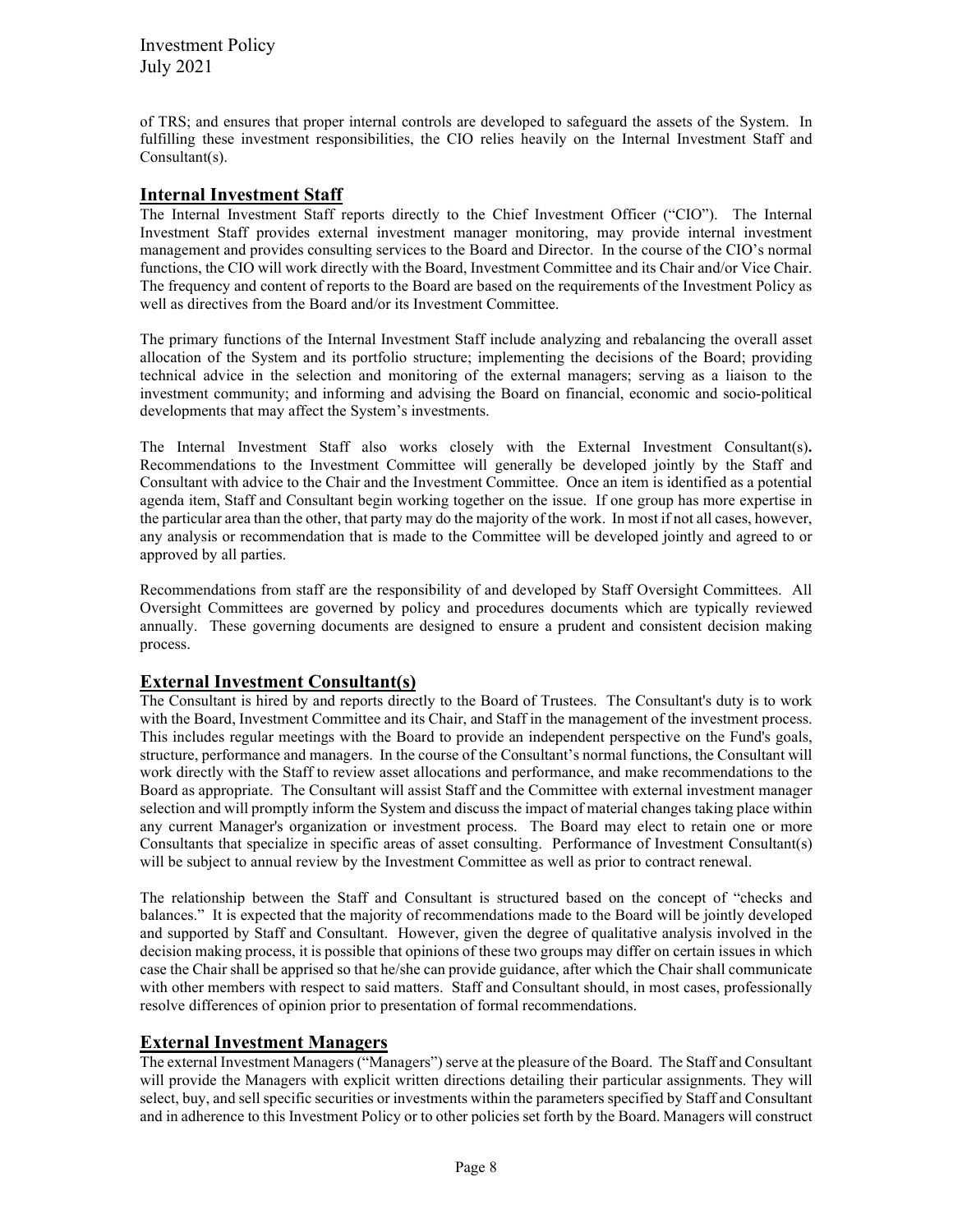and manage investment portfolios that are consistent with the investment philosophy and disciplines for which the Board hired them. Certain Managers may also, at the direction of the Board, engage in a Securities Lending program. Discretion is delegated to the Managers to carry out these investment actions. Managers will provide performance reporting to the Staff utilizing standardized reporting formats and at intervals specified by Staff.

#### **Custodian**

The Custodian is selected by, and serves at the pleasure of, the Board. The Custodian(s) will collect income and safekeep all cash and securities, and will regularly summarize these holdings, along with both their individual and collective performance, for Staff's review. The Custodian will provide data and performance reports to the Staff and Consultant at intervals specified by the System's written policy or contract. In addition, a bank or trust depository arrangement will be utilized to accept and hold cash flow prior to allocating it to the Investment Managers, and to invest such cash in liquid, interest-bearing instruments. The Board authorizes asset allocation guidelines; in order to maintain these targets, Staff will direct the Custodian to allocate cash and/or securities to the System's Investment Managers as necessary. The Custodian may also, at the direction of the Board, engage in a Securities Lending program. In the event additional securities lending agents are utilized by the System, the custodian will fully cooperate and provide additional or necessary reporting requested by the System.

#### **Office of Legal Counsel**

The role of the Office of Legal Counsel is to perform draft document review and provide legal advice on issues, as necessary, to protect the interests of the System. The Office of Legal Counsel does not review or approve investment decisions. The Office of Legal Counsel reviews business terms for proper form and legality. However, Legal Counsel review does not extend to aspects of business terms that require investment or financial expertise. The following documents and issues will be brought to the attention of the Office of Legal Counsel:

- Any document that the Executive Director is requested to sign.
- New investment management agreements, marked to identify any changes to the approved IMA master.
- Contracts with investment service providers.
- Letter agreements and side letters with any investment manager or investment service provider.
- Requests for proposals.
- Amendments to investment management agreements.
- Amendments to contracts with investment service providers.
- Nondisclosure and confidentiality agreements.
- Amendments to letter agreements and side letters.
- Revisions to the approved IMA master.
- Revisions to investment policies.
- Termination letters.
- Any matter that Investment Staff wishes to assign to outside counsel excluding routine matters for which the CIO may directly interact with outside counsel.
- Disclosure by any current or potential investment manager, or discovery of any lawsuit, SEC investigation, or other legal, administrative, or investigatory proceeding involving a current or potential investment manager or any of the manager's key personnel.
- Correspondence to or from any investment manager or investment service provider concerning actual or potential litigation or legal issue.
- Any material violation by an investment manager or investment service provider of any terms or obligations in a contract with the System that comes to the attention of Investment Staff excluding violations of investment parameters.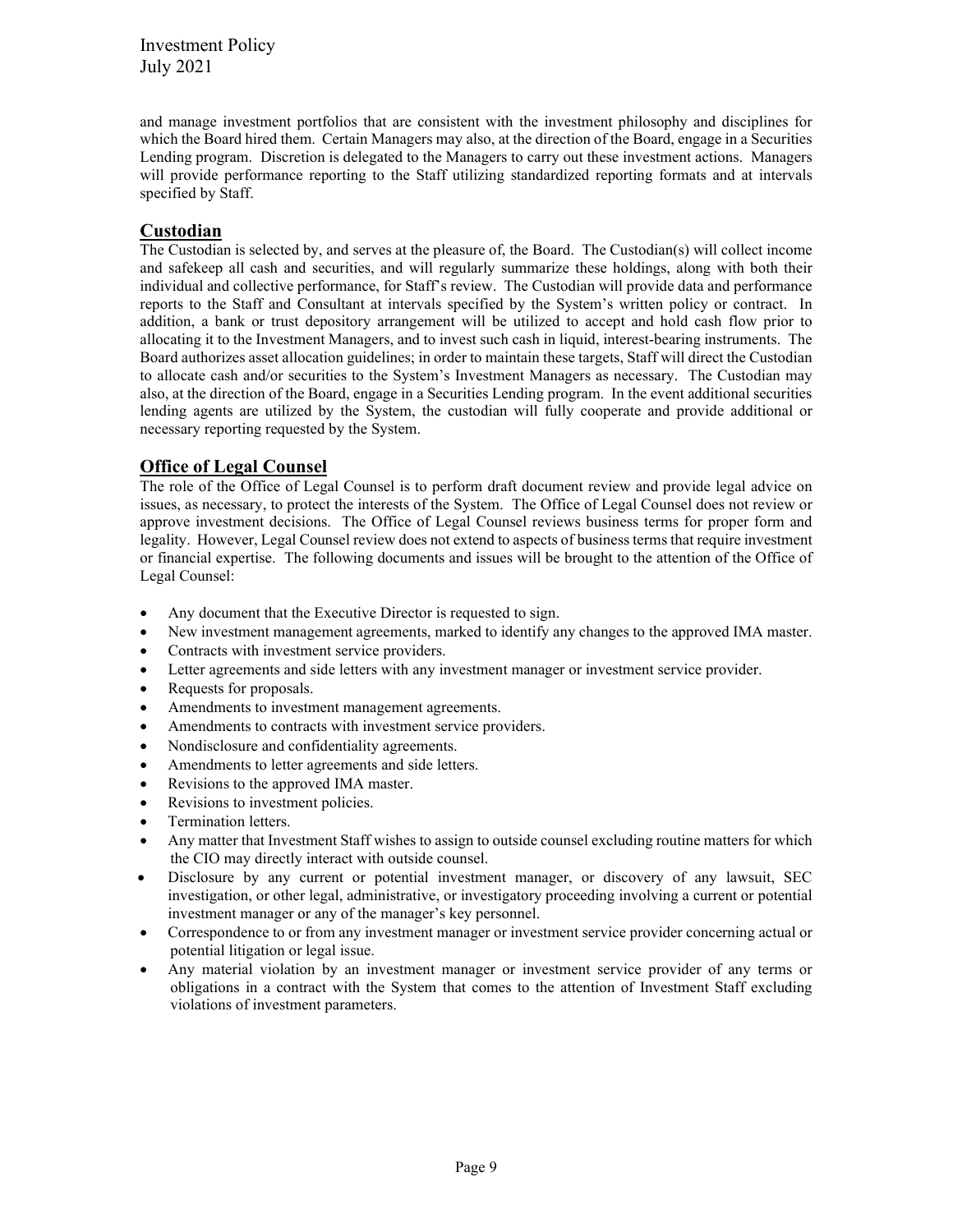## <span id="page-9-0"></span>**V. Consultant Notification Process**

A professional relationship between the Consultant and the internal investment and management staff is essential to the successful completion of the tasks involved in the investment management process. Together, the Staff and Consultant prepare and present reports on investment performance and the results of manager due diligence meetings, as well as recommend investment opportunities for the System.

As noted in Section IV, a significant amount of qualitative judgment must be employed in the investment management process, hence the concept of "checks and balances." This concept provides the foundation for the Board's assurance that the recommendations and information it receives from Staff and Consultant are, in their collective professional opinions, in the best interest of the System. As an additional safeguard, the Board charges both the Staff and the Consultant with the responsibility of monitoring the implementation of its policies. It is the Board's position that it is imperative for the Consultant to have the independence and ability to inform the Trustees in the event of any concerns related to System investment activity. Accordingly, the Board directs the Consultant to provide written notification of concerns or issues along with recommendations to the CIO, Director, Board Chair and Board as appropriate.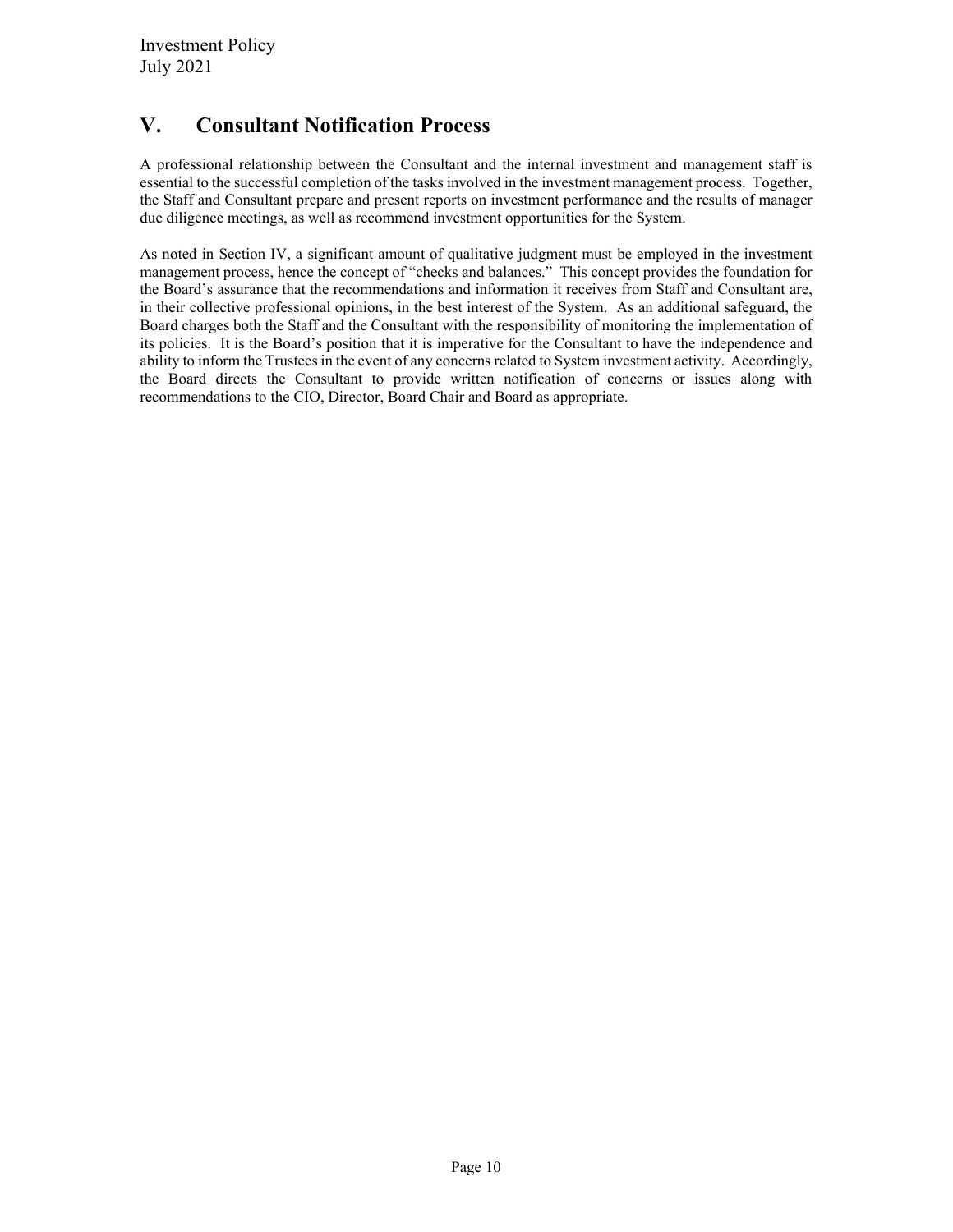## <span id="page-10-0"></span>**VI. Implementation**

The Board recognizes that the complex investment processes of TRS require a substantial amount of daily attention. It is clear that the Board and Committee, meeting periodically, cannot oversee the day-to-day operations of the investment function. In order to promote operational efficiency in the implementation of its Investment Policy, the Board has employed various parties to carry out these duties. The efficiency of operations is critically dependent on the proper delegation and coordination of clearly defined assignments among the various parties listed in Section IV of this document.

This Investment Policy is written with the intent of providing a broad operational outline, or reference point, for implementing the investment philosophy and practices of TRS. Properly structured, a policy document of this nature should require little revision over time. Technical details such as asset allocation and manager structure assumptions, investment manager parameters, and cost management have been intentionally omitted from this document, due to the volume and complexity of these issues. These details will be maintained by TRS's Investment Staff and available to the Board as requested.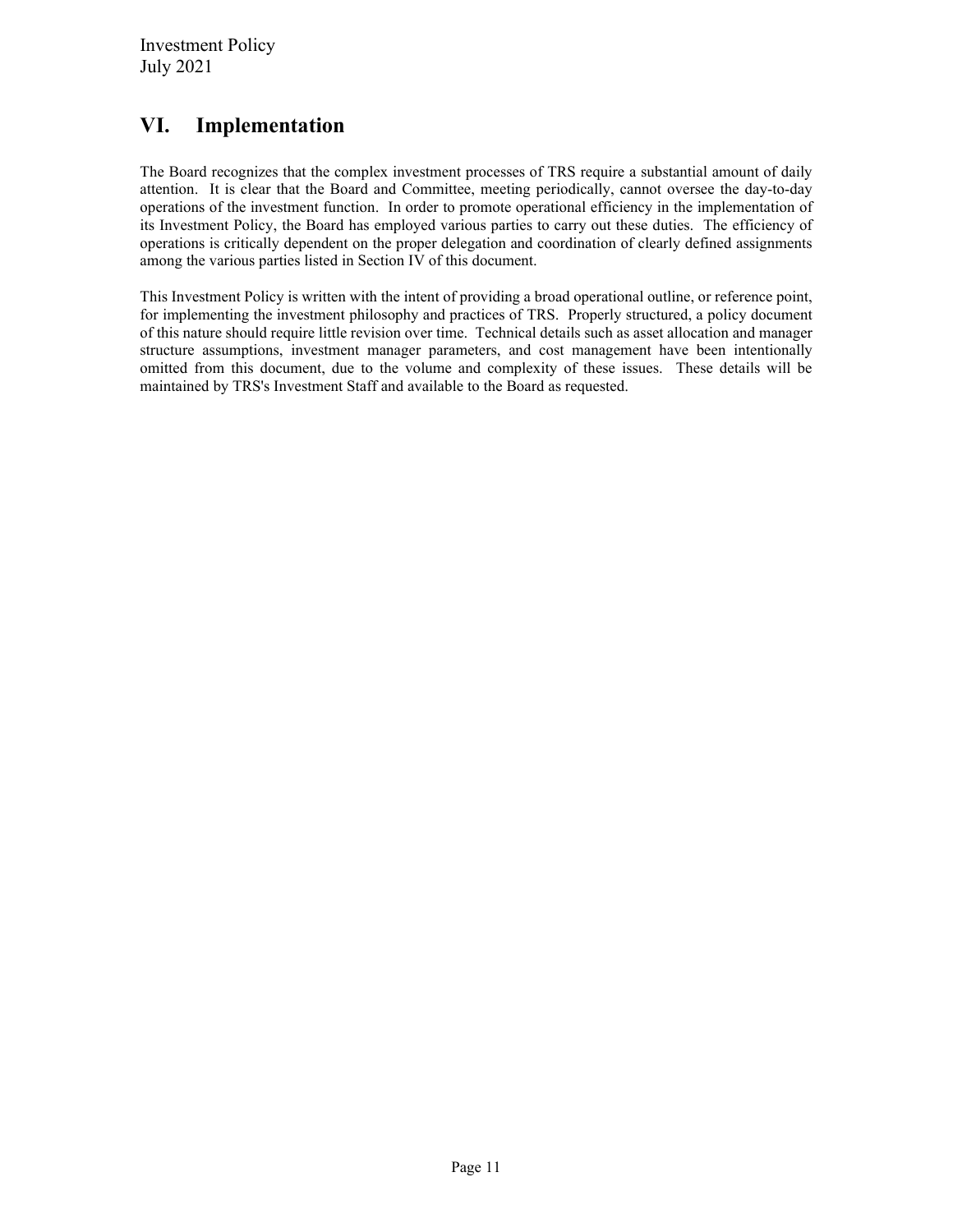## <span id="page-11-0"></span>**VII. Asset Allocation and Rebalancing Strategy**

The System's asset allocation policy is intended to reflect, and be consistent with, the return objective and risk tolerance expressed in this Investment Policy Statement. It is designed to provide the highest probability of meeting or exceeding the System's objectives at a controlled level of risk that is acceptable to the Board. In establishing its risk tolerance, the Board considered its ability to withstand short- and intermediate-term volatility in investment performance and fluctuations in financial condition of the plan.

The Board has approved a broad, four asset class structure focused on the underlying risk profiles of the investment universe. The four classes (equity, income, real assets and diversifying strategies) are then further broken down based on the underlying characteristics (e.g. public equity vs private equity). In determining the appropriate strategic allocation among these asset classes, the Board, with assistance from Staff and Consultant, examined the historical and projected risk and return of the approved asset classes as well as the correlation among these asset classes. The Board also considered the expected impact of investment performance on the liabilities of the System for a range of reasonable investment policies. Based on its determination of the appropriate risk tolerance for the System, and its long-term return expectations, the Board has authorized the following Strategic and Interim Asset Allocation Policy:

| <b>Asset Allocation Policy Mix</b><br>(Percent of total Fund) | Long-term | <b>Interim</b> |
|---------------------------------------------------------------|-----------|----------------|
| Equity                                                        | 52%       | 51%            |
| Public Equity                                                 | 37%       | 37%            |
| Private Equity                                                | 15%       | 14%            |
| <b>Real Assets</b>                                            | 18%       | 15%            |
| Real Estate                                                   | 16%       | 14%            |
| Other Real Assets                                             | $2\%$     | $1\%$          |
| <b>Diversifying Strategies</b>                                | 4%        | $7\%$          |
| Income                                                        | 26%       | 27%            |
| Global Income                                                 | 26%       | 25%            |
| Short - Term                                                  | $0\%$     | $2\%$          |
| <b>Total TRS</b>                                              | 100%      | 100%           |

The target allocation will be reviewed annually for reasonableness relative to significant economic and market changes or to changes in the System's long-term goals and objectives. A formal asset allocation study should be conducted at least every three years to verify or amend the targets.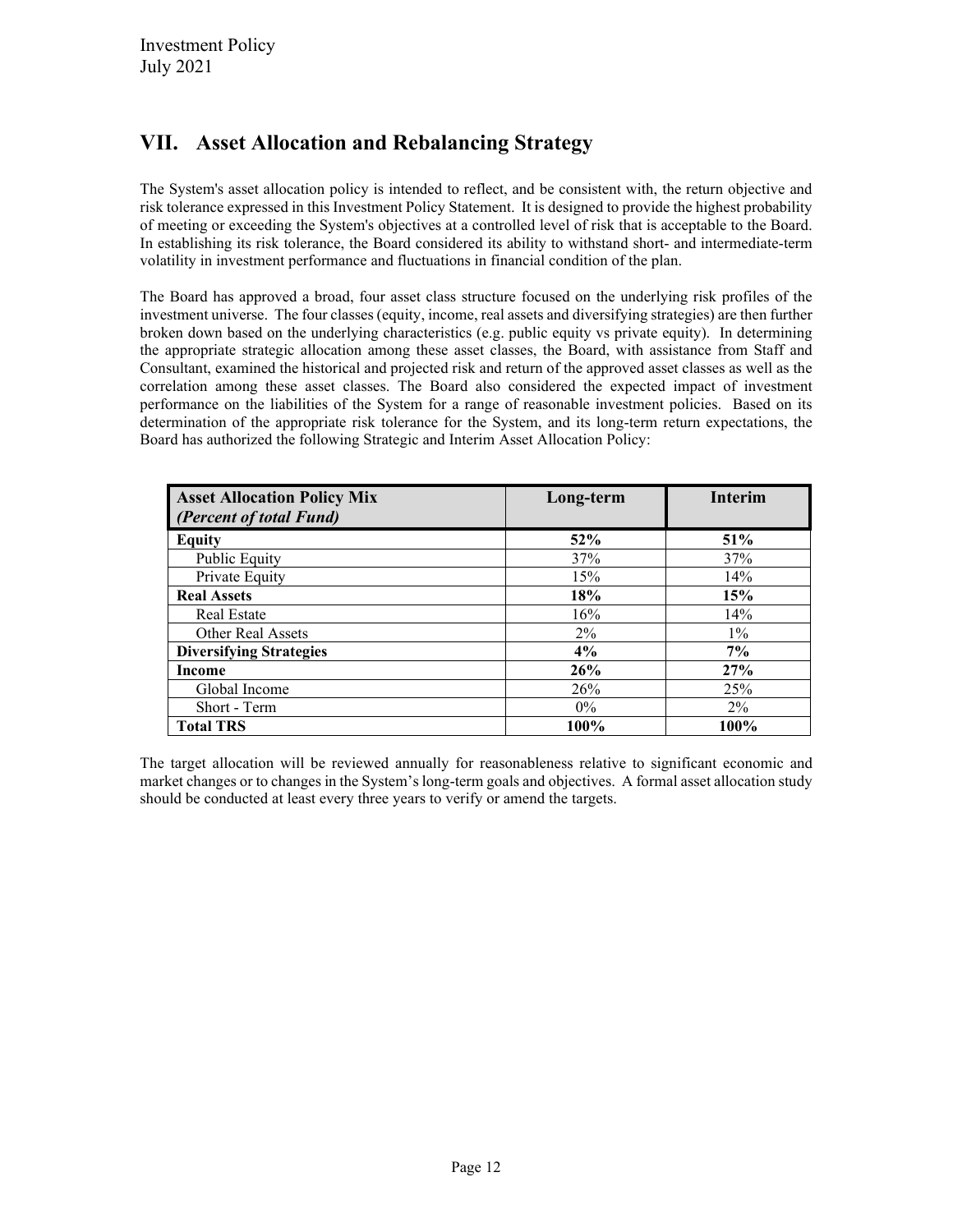#### **Strategic Allocation Rebalancing Policy**

Rebalancing is the term that describes the periodic movement of funds from one asset or asset class to another for the purpose of realigning the assets with the asset allocation target. A rebalancing strategy is an important element of asset allocation policy. Systematic rebalancing will help ensure the Board's approved asset allocation is maintained and related return/risk attributes are experienced over the long term. However, excessively tight ranges and frequent rebalancing can lead to unnecessary transaction costs.

The Board has chosen to adopt a rebalancing policy that is governed by allocation ranges rather than time periods. The ranges, specified in the table below, are a function of the volatility of each asset class and the proportion of the total fund allocated to the asset class. While the allocation to all asset classes remains within these limits, TRS Staff will first use cash flow, as available, to maintain the overall allocation as close as possible to the target. When an asset class violates the lower or upper limits, the public market fund may be actively rebalanced back to the target.

Relative to the broader risk-focused four class structure, the following rebalance ranges apply:

| <b>Strategic Allocation Rebalance</b> | Lower<br>Limit | <b>Target</b><br><b>Allocation</b> | <b>Upper</b><br>Limit |
|---------------------------------------|----------------|------------------------------------|-----------------------|
| <b>Equity</b>                         | 42%            | 52%                                | 62%                   |
| Public Equity                         | 27%            | 37%                                | 47%                   |
| Private Equity                        | 10%            | 15%                                | 18%                   |
| <b>Real Assets</b>                    | 11%            | 18%                                | 19%                   |
| Real Estate                           | 9%             | 16%                                | 17%                   |
| Other Real Assets                     | $0\%$          | $2\%$                              | 3%                    |
| <b>Diversifying Strategies</b>        | 3%             | 4%                                 | 10%                   |
| Income                                | 21%            | 26%                                | 33%                   |
| Global Income                         | 21%            | 26%                                | 29%                   |
| Short-Term                            | $0\%$          | $0\%$                              | $4\%$                 |

When any one of the public market asset classes hits a trigger point, the entire fund may be rebalanced back to asset class target allocations with the understanding that it may be impractical to return certain less liquid classes precisely to target in the short term. Accordingly, qualitative considerations (e.g., transaction costs, liquidity needs, investment time horizons, etc.) will be considered in determining the potential timing and extent of rebalancing within private market portfolios.

Staff is responsible for developing and implementing a rebalancing plan that is appropriate for existing market conditions, with a primary objective of minimizing transaction costs and portfolio disruptions. Staff shall advise the Chair and/or Vice Chair in advance of proceeding with any rebalancing activity that occurs outside of the Board authorized limits. In the event an allocation trigger point is not reached, Staff may still make minor changes among asset classes and within individual asset classes, as needed, to more effectively implement the program and to maintain proper exposure to the Board-approved asset allocation and asset class portfolio structures. Staff will report the results of all rebalancing activity to the Investment Committee at the regular meetings.

#### **Asset Class Rebalancing Range**

Establishing a rebalancing range allows Staff to implement modest position variances relative to policy targets in order to control risk, adjust to market opportunities, and/or minimize fund transaction costs. The Board allows Staff the ability to rebalance public markets asset classes within the ranges indicated in this policy and tactical plans.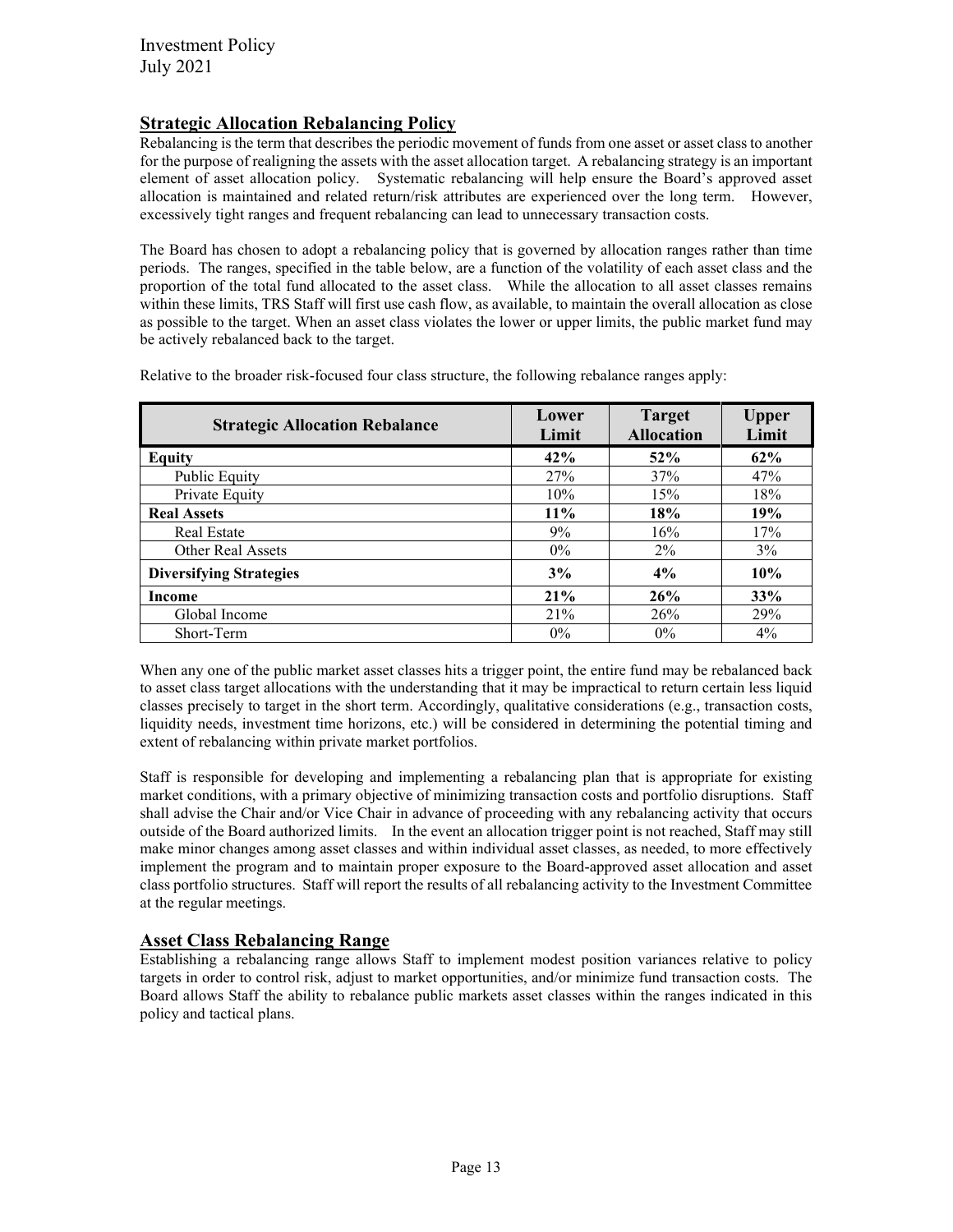## <span id="page-13-0"></span>**VIII. Investment Manager Structure**

The Board will authorize strategic decisions regarding the portfolio structure. The Board authorizes Staff to utilize external investment managers and implement a diversified investment strategy across asset classes. Staff and Consultant determine the structure within each asset class, which is established in asset class tactical plans or annual reviews and subsequently approved by the Board. One or more investment managers can be utilized to implement each component of the mandate structure. Staff may adjust the manager structure weightings for the purpose of risk control, cost control or performance improvement. All revisions to the manager and mandate structure are subject to approval of the applicable Staff Oversight Committee.

In order to implement this strategy, External Investment Managers will be given specific tactical roles within the overall strategic investment plan. Depending on their assignments, the Managers may be judged on some or all of the following criteria: (i) consistency of philosophy, style, and key personnel, (ii) performance relative to an appropriate index or proxy group, and (iii) ability to add incremental value after costs. Staff and Consultant will be responsible for implementation of this strategy, supervision of the Managers, performance monitoring and reporting. Updates will be provided to the Board (i) based on the schedule outlined in Section III, (ii) as requested by the Board, its Investment Committee or its Chair, and (iii) as deemed necessary by Staff and Consultant.

In order to adequately diversify the roster of investment managers, the System has established ten percent of the total fund as the maximum percentage of assets allowed under management by a single active investment management firm, including a parent and any wholly or partially owned affiliates, subsidiaries, or joint venture firms. Deviations above ten percent caused by market fluctuations will not result in an automatic withdrawal of funds from the manager. However, the manager will not be eligible to receive additional funds resulting from rebalancing or from a new mandate as long as the asset level remains above ten percent.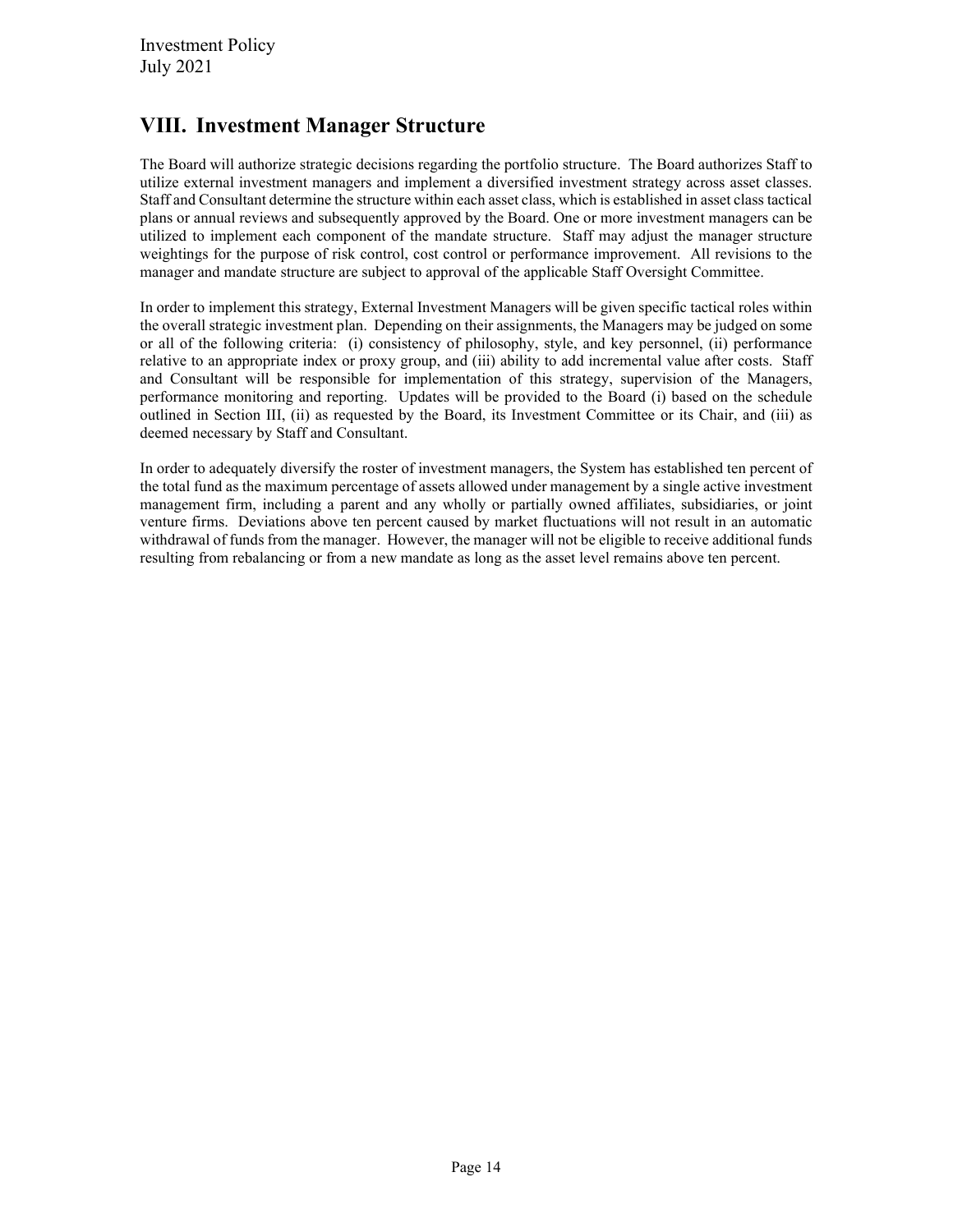## <span id="page-14-0"></span>**IX. Investment Manager Hiring Guidelines**

#### **Introduction**

The Trustees of the Teachers' Retirement System ("TRS") have established the following guidelines for hiring external investment managers. In establishing these guidelines, it is the Board's intention to assure all interested parties that decisions made in carrying out these actions occur in a full disclosure environment characterized by competitive selection, objective evaluation, and proper documentation. The overriding consideration with respect to all decisions is that they shall be made solely in the best interest of plan participants and beneficiaries.

#### **Clearly Defined Objectives**

Any action to hire a manager should be based on one or more of the following observations:

- Identification of a new asset class or investment strategy which has been approved in advance by the Board.
- A need for diversification of styles within an existing asset class.
- A need to replace an investment manager terminated by the System or pending termination.
- A need to retain additional managers in order to reach an asset class target.
- A superior alternative to an incumbent has been discovered.

#### **Search and Selection Process**

The selection of new investment managers will adhere to a consistent process to ensure an open and competitive manager universe, proper evaluation and due diligence of all candidates, and selection of candidates that are best able to demonstrate the characteristics sought in a specific search. The intent of this process is identical for both the public and private markets yet, recognizing the specific characteristics of these markets, there are some implementation differences in the search process. The process includes the following steps:

*1. Establish Investment Manager Selection Criteria*

Investment manager searches may be initiated by Staff seeking to optimize the investment portfolio under the guidance of the applicable Staff Oversight Committee and Board-approved asset allocation and portfolio structure. In either event, the initial step in every manager search process will be formulation of specific manager search criteria that establish the qualifications for the manager's role. For public market searches (for the purposes of this section, the "public markets" asset classes are defined as U.S. equities, international equities and global income), Staff, working with the Consultant, will prepare a written candidate profile that lists specific requirements for each search. The profile will specify quantitative factors such as minimum assets under management minimum track record, and other risk or return objectives deemed necessary. The profile may also specify qualitative factors including, but not limited to, size and tenure of professional staff, investment strategy and process, or organizational stability.

Specific manager search criteria will also be established within the small and mid-cap public equity segment. However, recognizing the unique differences and competitiveness of this particular segment, Staff will continuously monitor the investment manager universe for attractive candidates.

In the private markets, the development of an annual tactical plan establishes the criteria, investment strategy and allocation targets. Staff, working with the Consultant, will prepare the tactical plan for presentation to the Committee at the beginning of each fiscal year. Over the course of the tactical plan period, Staff and Consultant will work prudently to identify managers/funds available in the marketplace that will best position the TRS portfolio to its intended private market strategic and allocation targets.

#### *2. Identify qualified candidates*

The second step is identifying investment organizations and products that meet the search criteria. In public markets searches, the manager search database maintained by the Investment Consultant will serve as the pool from which candidates will be selected. Prior to the database screening, investment managers may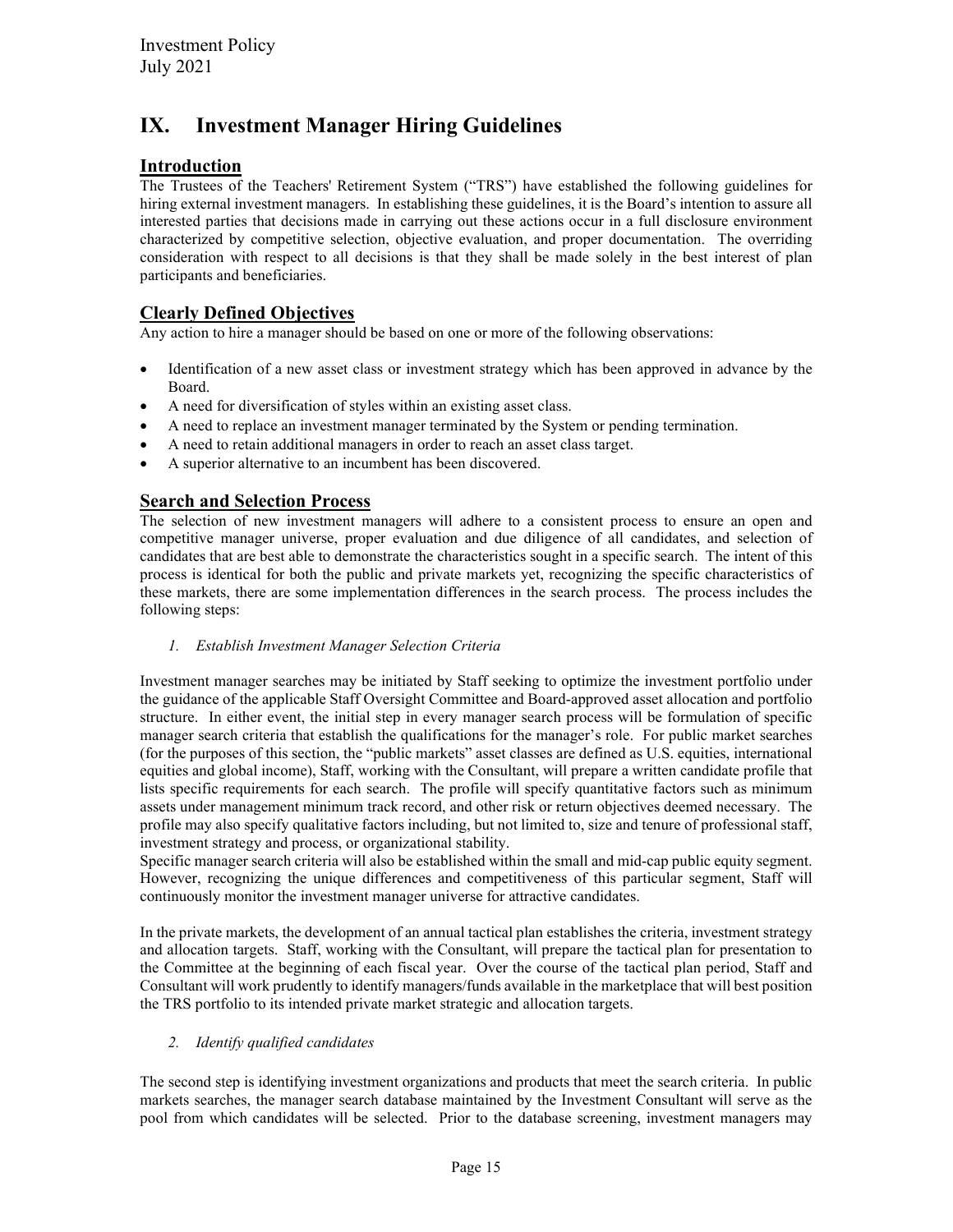request to participate in the search and Board and Staff members may request that specific managers be included in the search. However, to be included in a search, investment managers not currently in the Consultant's database must submit a completed questionnaire to the Consultant prior to the specified screening date. All investment managers in the Consultant's database that offer an appropriate product and meet requirements for asset size and track record will be selected for review. Staff and Consultant staff will then review the candidate list to eliminate any products that fail to meet qualitative screens.

Within the small and mid-cap public equity segment, Staff and the Consultant will formally screen the full manager universe as needed given small cap structure considerations. All managers in the database or having submitted questionnaires to the Consultant prior to that date will be screened for consideration.

In the private markets, managers and funds will be opportunistically reviewed as they are available in the market. All investment opportunities will be reviewed relative to the System's annual tactical plan, as well as on the quality of the investment manager's team, process and strategy. Staff will eliminate any products that fail to meet the System's qualitative requirements and/or do not adequately fit into a strategic allocation defined in the annual tactical plan. While the typical search activity within private assets is related to identification of limited partnership interests in private markets funds, this identification process also applies to private asset separate account managers.

#### *3. Solicit Proposals from Qualified Candidates*

In public market searches, Staff working with the Consultant may send a Request for Proposal ("RFP") or Request for Information ("RFI") to the candidates identified in the initial screening process. Responses will be submitted to Staff and Consultant within a reasonable time frame specified in the RFP. Similarly, in private markets searches, Staff may send a detailed questionnaire to candidates identified in the initial screening process. Responses will be submitted to Staff and thoroughly reviewed in the course of due diligence.

#### *4. Final Recommendation and Selection*

Based on the candidate responses, Staff and Consultant will recommend managers to the applicable Staff Oversight Committee for final approval. Documentation to the applicable Oversight Committee will include a timeline of the search process, a summary of that process, and confirmation that the search was conducted in accordance with TRS policy. Within the public markets asset classes, Staff and Consultant, with the approval of the applicable Staff Oversight Committee, will select manager(s) to be hired and for initial funding, including source of funds. Allocations should be consistent with the Board-approved asset allocation and portfolio structure. In choosing the investment managers, Staff and Consultant will favor those firms that, based on quantitative and qualitative factors, appear to have the highest probability of success over the next three to five years and appear to be best prepared to work successfully with the Board, Staff and Consultant. At the meeting immediately following funding, Staff and Consultant will provide the Investment Committee an update on search activity, along with necessary reports related to the search, including a selection/compliance checklist confirming adherence to Board-approved policies.

Recognizing the opportunistic nature of the private market vehicles and the varied nature of fund raising cycles, Staff will present a candidate to fill a specific allocation within the private equity, real estate, private debt, and diversifying strategies tactical plan(s) to the applicable Staff Oversight Committee for final approval. Candidates will be selected such that, based upon both qualitative and quantitative consideration, the fund possesses the highest probability of success over the life of the investment. Any finalist firm successfully passing due diligence review and fee and contract negotiations may be presented to the applicable Staff Oversight Committee. With approval and in compliance with all provisions of the applicable tactical plan (including any specified funding limits), staff is authorized to implement the recommendation. At the next scheduled meeting of the Investment Committee following the commitment, staff will provide the Committee any necessary reports related to the commitment and when requested a selection/compliance checklist confirming adherence to Board-approved policies.

Finally, the System's alternative investment relationships will often present opportunities for co-investment alongside fund investments. When these investments are complementary to the portfolio, it is advantageous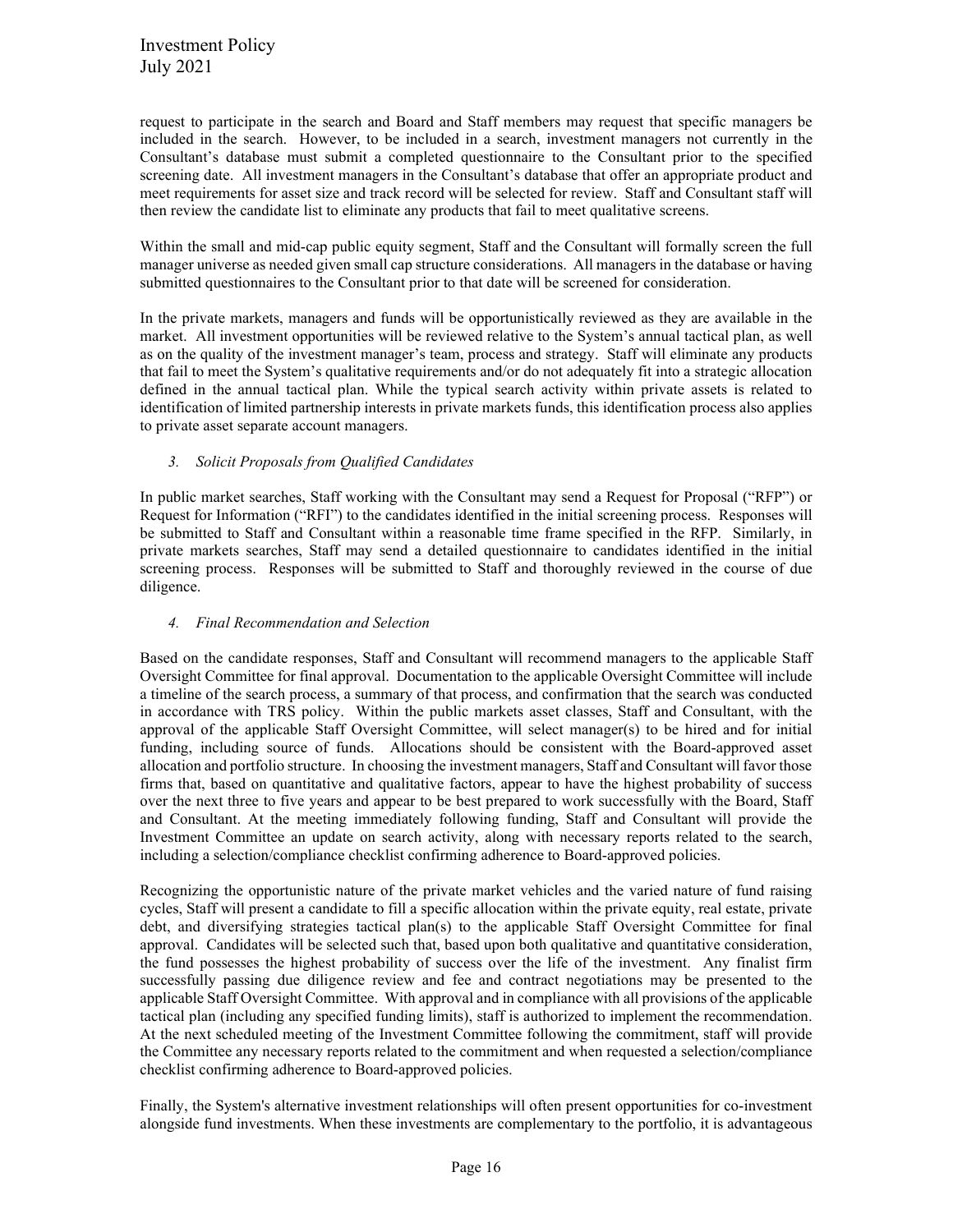to the System to participate in these opportunities as they provide return enhancement at lower fee structures. Co-investment opportunities are typically presented to TRS staff from existing alternative investment managers. Staff conducts their own separate due diligence on each co-investment opportunity with final approval granted by the applicable Staff Oversight Committee.

Note that any recommendation falling outside Board-approved policies will be presented to the Investment Committee for consideration (e.g. investment strategies or recommendations outside the specified areas of an asset class, tactical plan, or established funding limits).

It is also anticipated that Staff will present Investment Managers (particularly larger and/or key relationships) to the Investment Committee or Board on a routine basis. Given their importance to the overall investment program, these managers will be asked to present on items such as the specific performance of their mandate, or in an educational capacity to represent their expert views of current market conditions or industry segments.

#### **Competitive Environment**

All efforts should be conducted in an open and competitive environment in order to assure that qualified service providers are identified, with consistent expectations and actual results for comparison. In cases where multiple providers exist, a meaningful sample of qualified service providers may be considered and evaluated in relationship to one another. It is acknowledged that other than when hiring passive index managers, many of the criteria considered in evaluating potential investment managers will be subjective. Although cost shall always be a factor considered when evaluating investment managers, it is to be anticipated that only in rare circumstances will cost be the controlling consideration.

#### **Proper Documentation and Full Disclosure**

When overseeing reviews of the delegated hiring of external investment services provided by Staff, the primary focus of the Investment Committee and Board shall be on whether decisions followed established processes and procedures in the Pension Code, administrative rules and this Investment Policy. Toward this end, the Chair and Committee members may request the written supporting documentation to assure the greatest possible disclosure of all relevant issues, including the investment search process, investment sourcing and related due diligence. In evaluating a hiring decision, Staff, Consultant and the applicable Staff Oversight Committee should review documentation to ensure that the search process was fair, and that the screening process was consistently applied. Potential service providers or candidates may, at the pleasure of the Board or upon the recommendation of Staff and Consultant, be asked to make a formal presentation at any time. All documents required to complete an investment transaction in any asset class shall be negotiated in final form and approved by the Staff Oversight Committee. Any exception due to pending negotiation shall be fully disclosed to the Investment Committee and reflected in any related Board resolution.

#### **Defining Expectations**

In the case where a manager is hired within a public markets search, the search process document shall include, but may not be limited to, the following:

- 1. a summary of performance criteria considerations,
- 2. the absolute and relative risks inherent in the manager's approach,
- 3. staff's qualitative assessment, and
- 4. identification of relevant comparative measures such as benchmarks and/or peer samples.

Staff and Consultant shall incorporate the relevant factors related to expectations of the manager into the executed Investment Management Agreement.

For private markets investments, the Committee will be presented with due diligence documentation that will include, but may not be limited to, the following:

- 1. a full description of the firm, fund and key partners,
- 2. terms and conditions of the fund,
- 3. an analysis of the key concerns and/or risks inherent in the investment, and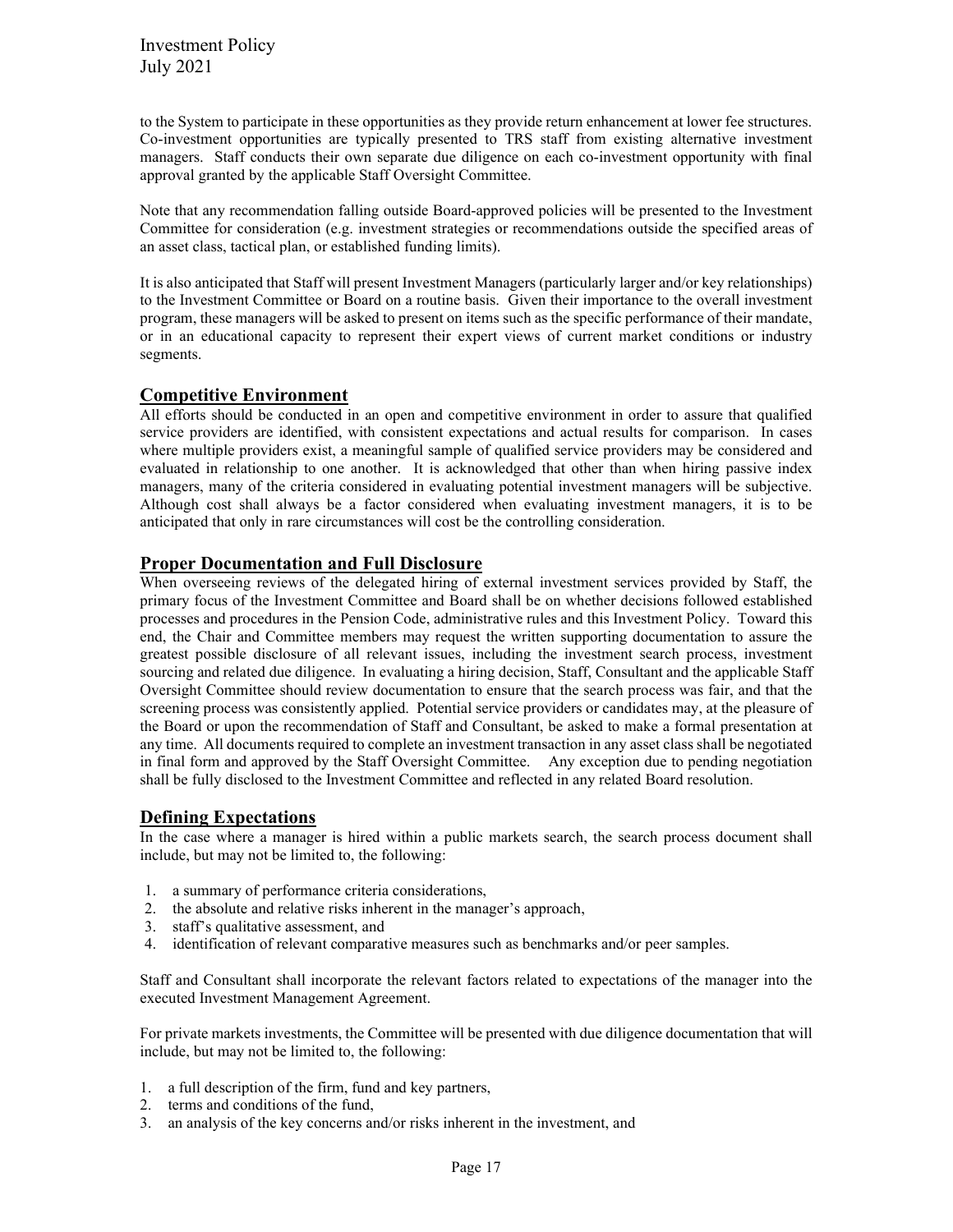4. the suitability of the investment within the System's tactical plan and investment portfolio.

Similar to public markets investments, Staff shall incorporate all relevant factors related to expectations of the manager into the executed Partnership and Subscription Agreements.

#### **Board Reporting and Monitoring**

After a manager is selected, the Staff and Consultant will regularly monitor the manager's results versus expectations. The System's Staff and Consultant will conduct periodic due diligence meetings with the outside organizations and are responsible for collaboration on relevant issues and reporting to the Board on any material events regarding an investment manager.

Oversight responsibilities within private market relationships include active participation on fund Advisory Boards (when TRS holds a seat on such Boards), periodic portfolio reviews, and appropriate attendance at partnership annual meetings.

#### **Placement Fees**

The System does not permit the payment of third-party placement, marketing, solicitor's, finder's, consulting, or any other contingent fee in relation to the procurement of a TRS investment.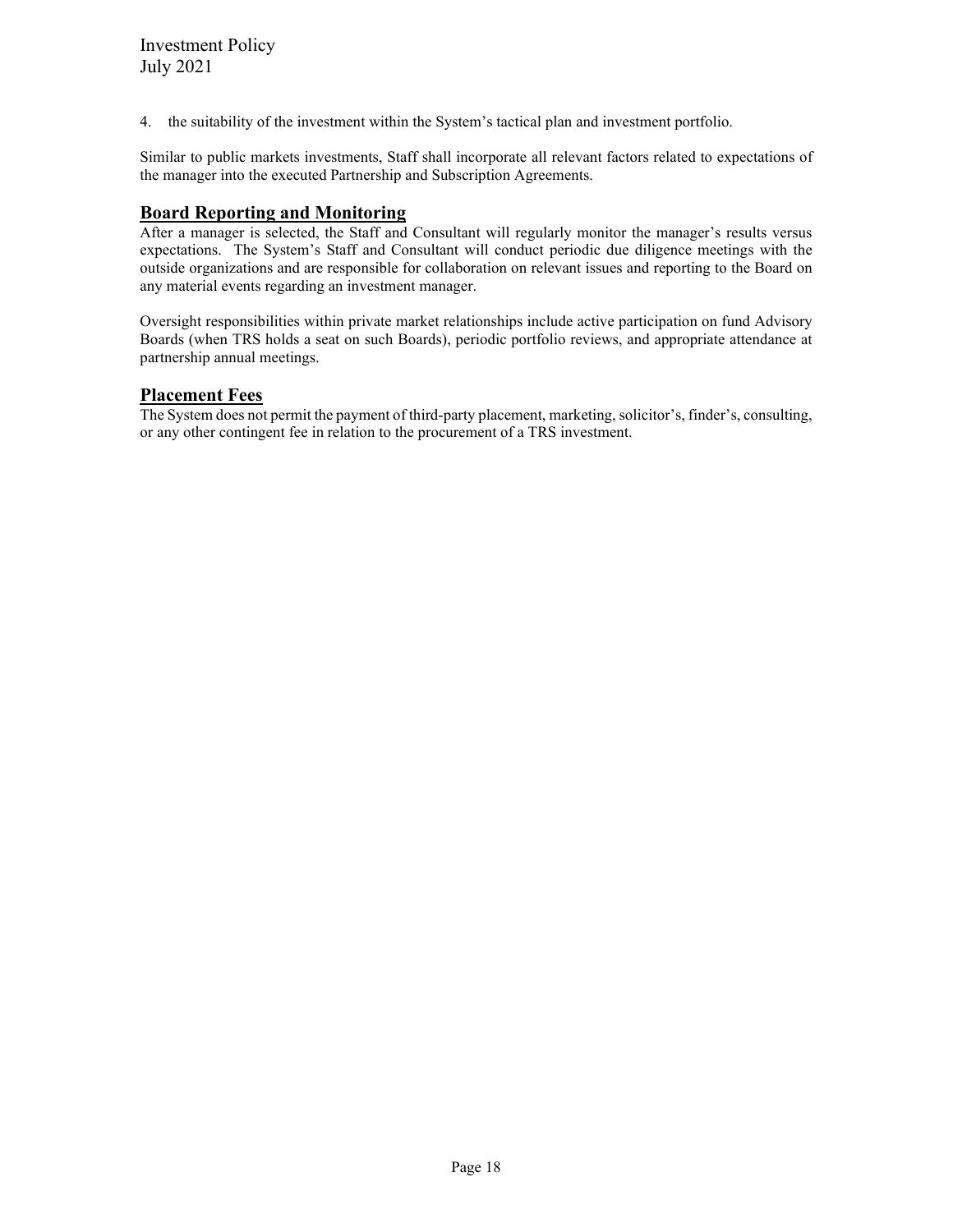## <span id="page-18-0"></span>**X. Investment Manager Retention Analysis**

#### **Introduction**

Manager retention decisions have the same potential impact on returns as do the initial selection of the manager and should be afforded the same degree of attention. As in the search process, a discipline is needed which will minimize the probability of retaining an underperforming manager that continues to underperform or terminating a currently underperforming manager just before a period of very strong performance.

The following framework for Investment Manager Retention Analysis allows for the identification of existing and potential problems, and outlines how and when TRS should address specific issues and events thereby avoiding untimely or ad-hoc decisions that may adversely impact fund returns. This policy will apply to all of TRS's external managers, except where otherwise noted, and is intended to accomplish these objectives:

- foster a long-term approach to manager evaluations,
- provide a logical and statistically valid framework for manager skill evaluation,
- promote timely and appropriate responses to actual and potential performance issues, and
- provide flexibility to allow application across all asset classes, management styles, and market environments.

#### **Monitoring and Evaluation Process**

The framework for retention analysis relies on a formal performance reporting process that includes:

- Monthly performance reports from Custodian to the Staff. These reports will detail the individual performance of managers and the overall performance of the fund.
- Quarterly performance reports from the investment managers to Staff. These reports will utilize a standardized reporting format specified by the System for its public markets separate accounts.
- Regular reports from the Staff and Consultant to the Investment Committee at regular Committee meetings.

The formal performance reports are supplemented by qualitative analysis that is generated in the course of regular, on-going contact between the investment managers, TRS Staff and the Consultant. Generally, that contact takes the following form:

- The annual review process within public markets and diversifying strategies mandates will include a meeting (in person, videoconference, or teleconference as needed) and shall typically be held no less than annually.<sup>2</sup> Each meeting will include a review of the investment manager's performance, current investment strategy, and other issues related to the manager's organization, personnel, or investment process. If performance or organizational issues arise for a specific manager, Staff may be in contact with the manager on a regular basis until the issues are resolved.
- The Consultant will participate in many of the Staff scheduled manager meetings and will meet with managers at others times during the year in the normal course of their monitoring process.
- The Investment Committee or its Chair, the Staff, and/or the Consultant may call any investment manager to appear before the Board at any time during the fiscal year.

#### **Watch List and Termination Guidelines**

#### *Quantitative Factors Resulting in Watch List Additions and Recommended Actions*

As stated earlier, a number of factors may contribute to a manager's over- or under-performance at any given time - market dynamics, investment skill, and/or pure chance. Given this uncertainty, it is unwise to mandate termination purely for lagging performance at any specific point. The following represents the guideline used for placing a public market manager on the Watch List:

<span id="page-18-1"></span><sup>2</sup> Meetings with Passive Managers are generally held biennially rather than annually.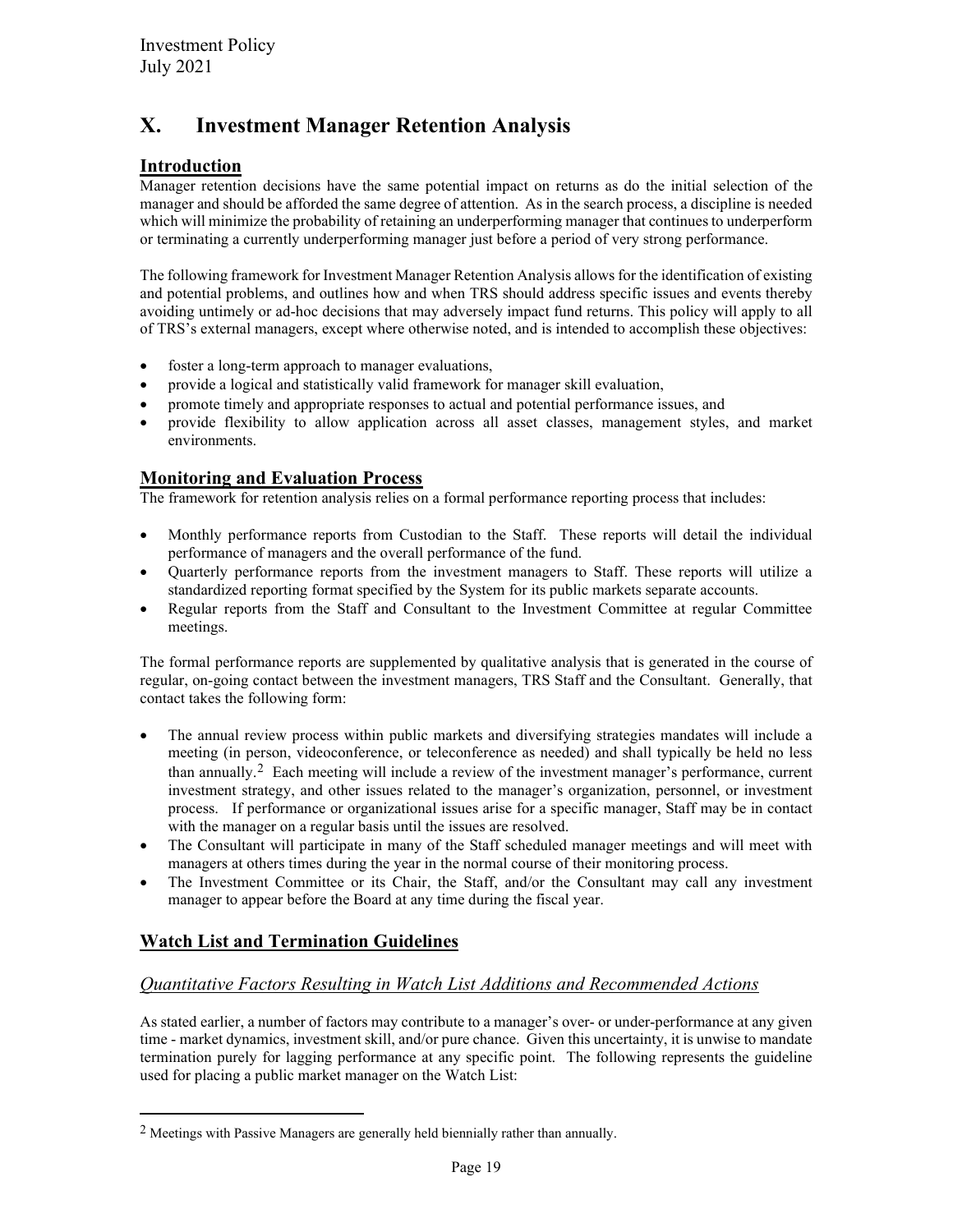if the manager's rolling, three-year return (net of fees) plots below the rolling, three-year benchmark return for two (2) consecutive quarters

Once a manager is placed on a Watch List, the Staff Oversight Committee will be notified and performance will be closely monitored and scrutinized. Additional actions could include Staff meetings with the manager or a formal re-interview of the manager. A recommended course of action from Staff and/or Consultant must be made to the Staff Oversight Committee at the meeting following inclusion on the Watch List. The manager shall remain on the Watch List subject to a subsequent recommendation by Staff and Consultant as to the manager's ongoing relationship. Generally, one period of rolling, three-year return plots above the benchmark line following placement on the Watch List will result in the manager's removal from that list. The observation process will at this point begin again.

#### *Qualitative Factors Resulting in Watch List Addition and Recommended Actions*

In-depth qualitative analysis is conducted on potential investment managers during the System's systematic manager search process. This analysis covers areas such as style, philosophy, process, personnel, and organizational structure. Similar analysis will be employed on an ongoing basis during the contract period with each manager, whether passive or active.

A significant and potentially adverse event related, but not limited, to any of the following qualitative issues or events will be considered a reason to add the manager to the Watch List. Watch List additions will be reported to the applicable Staff Oversight Committee at its next regular meeting. If the issue is considered serious enough, a special meeting of the Staff Oversight Committee may be requested for review and action. Examples include, but are not limited to, these events:

- significant changes in firm ownership and/or structure,
- loss of one or more key personnel,
- significant loss of clients and/or assets under management,
- shifts in the firm's philosophy or process,
- significant and persistent lack of responsiveness to client requests,
- when applicable, the downgrading of the investment strategy by the applicable asset class consultant
- chronic violations of TRS's Investment Policy or Parameters, or
- any other issue or situation of which the Staff, Consultant and/or Committee become aware that is deemed material by them.

After an assessment of the nature of the problem or potential problem, the applicable Staff Oversight Committee should then make a determination as to the appropriate course of action at the meeting after notification. Possible responses include, but are not limited to, these:

- no action,
- placement on a Watch List,
- immediate Staff meetings with the manager,
- formal interview of the manager,
- initiation of a Comprehensive Review, or
- termination.

Because of the subjective nature of Qualitative Analysis, each situation should be handled on a case-by-case basis. It should be noted that transition costs should be considered as an element of termination decisions.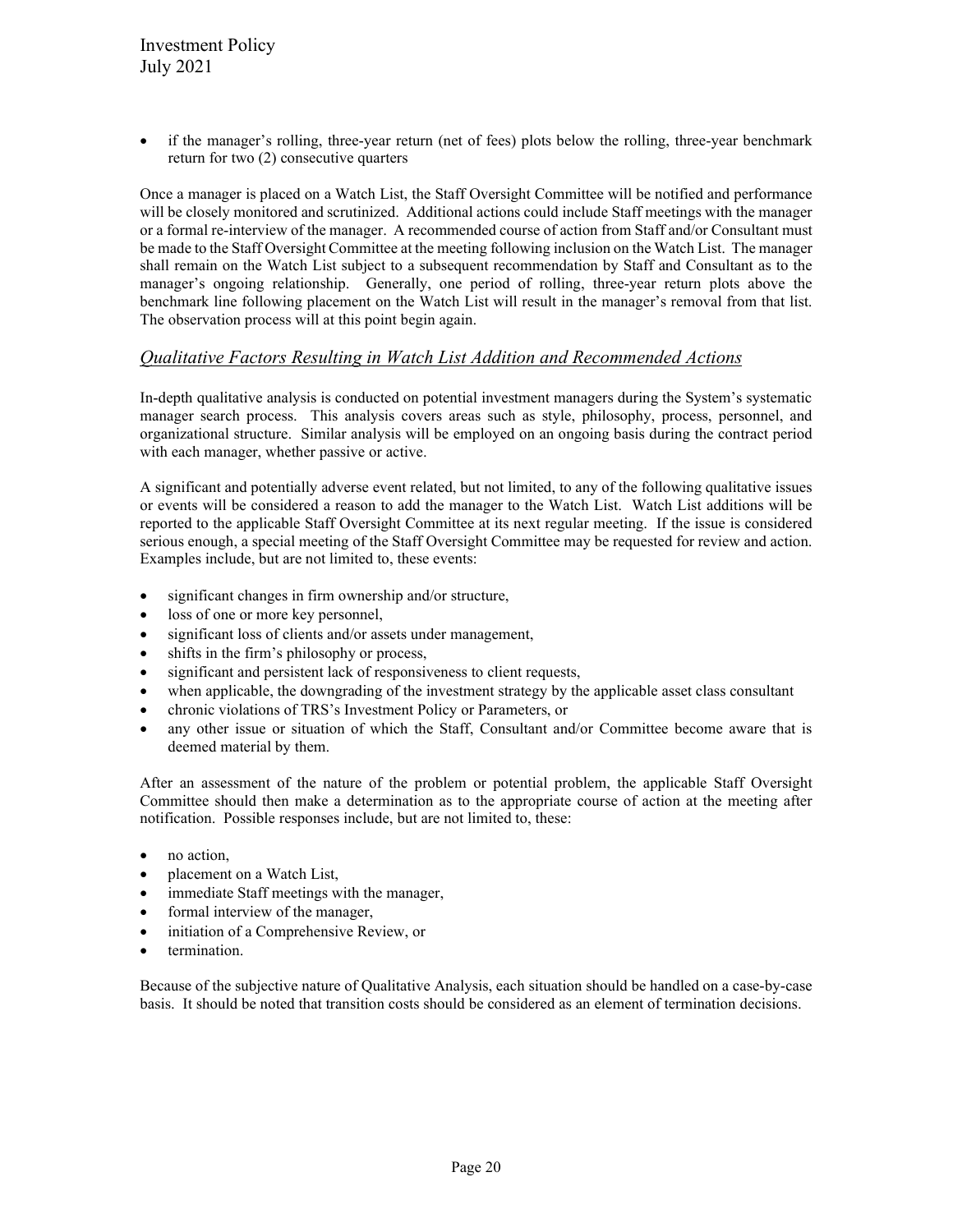#### **Conclusion**

This Framework provides guidelines that are useful in determining the conditions under which a contract relationship between an investment manager and TRS should be called into question. In addition, circumstances are depicted in which Staff and/or the Board of Trustees may elect to terminate a manager for cause (all of TRS's public market investment manager contracts may be terminated, with or without cause, immediately upon notification).

A manager retention decision is very important to the continued success of a pension fund's investment strategy. As such, it should not be taken lightly nor should it be made with blind reliance on quantitative or qualitative guidelines. The ultimate decision rests in the collective judgment of the applicable Staff Oversight Committee, by granted authority of the Board of Trustees, following consultation with the responsible Staff and/or the Consultant. **Nothing contained in this Investment Manager Retention Policy mandates retention or termination of an investment manager.**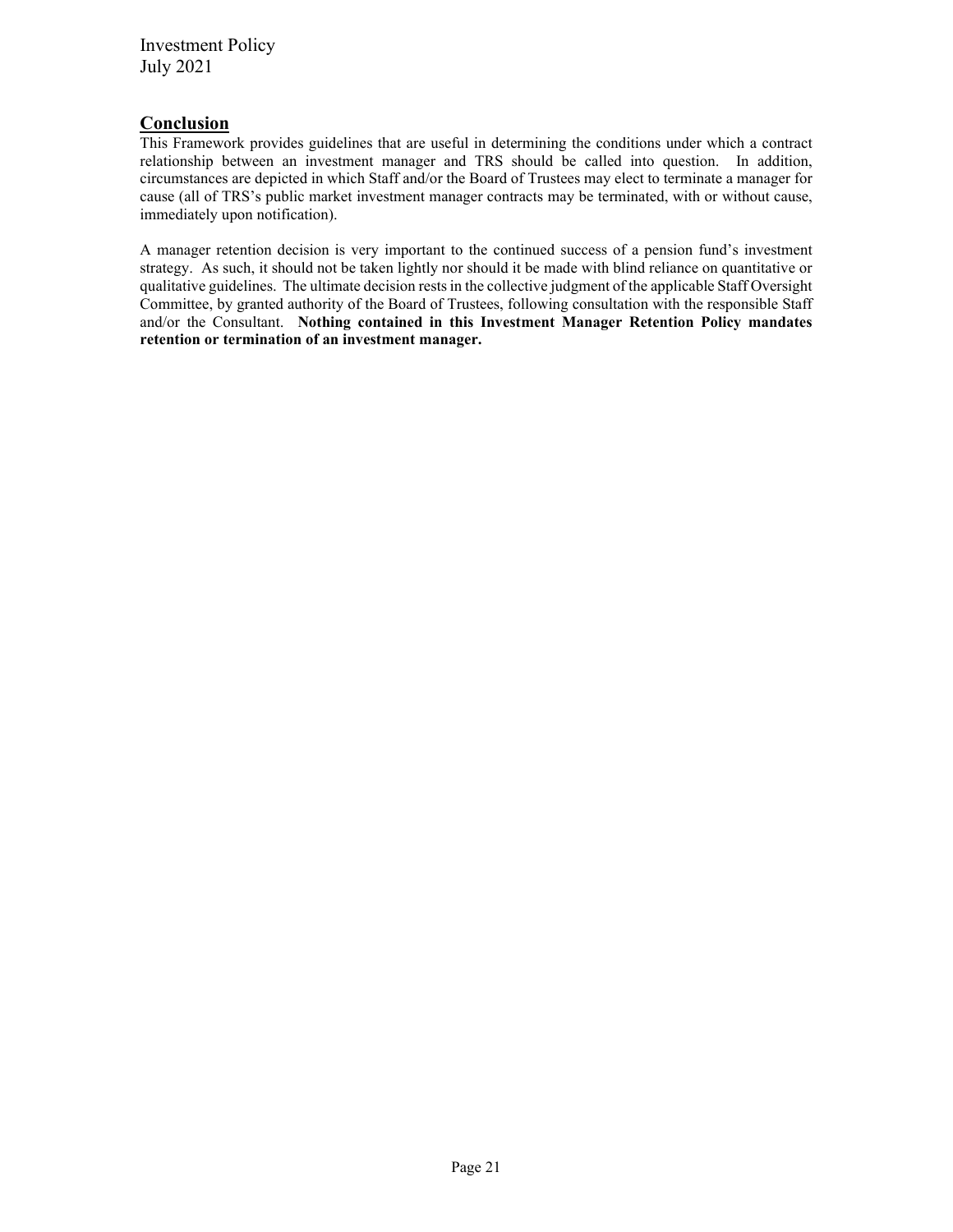## <span id="page-21-0"></span>**XI. Investment Manager Termination Guidelines**

#### **Introduction**

From time to time it will be necessary for the System to terminate a contractual relationship with an Investment Manager and these actions must be viewed in the context of a business decision. Due to the sensitivity of this issue, the Board has established the following guidelines to assist in making these termination decisions. In establishing these guidelines, it is the Board's intention to assure all interested parties that decisions made in carrying out these actions occur in a full disclosure environment characterized by competitive bidding, objective evaluation, and proper documentation. The overriding consideration with respect to all decisions is that they shall be made solely in the best interest of plan participants and beneficiaries.

#### **Clearly Defined Objectives**

Any action to terminate a manager should be based on one or more of the following primary criteria:

- significant changes in firm ownership and/or structure,
- loss of one or more key personnel,
- significant loss of clients and/or assets under management,
- shifts in the firm's philosophy or process,
- significant and persistent lack of responsiveness to client requests,
- changes in TRS's investment strategy eliminating the need for a particular style or strategy,
- chronic violations of TRS's Investment Policy or Parameters,
- unsatisfactory investment performance,
- identification of a new asset class or approach which has been approved in advance by the Board,
- a need for diversification of styles within an existing asset class, or
- a superior alternative to an incumbent has been discovered.

Prior to the termination decision, the primary and other relevant considerations shall be identified and described. An evaluation covering the quantitative and qualitative issues to be considered will be developed for each case and the relative importance of each evaluation area will be determined. Documentation regarding any such action should include, but is not limited to, the following items:

- a full description of the reason for the action, including the specific elements serving as the basis for the evaluation and identification of the relevant issues from the System's perspective,
- the assumptions made in the evaluation, if any,
- the results considered and/or qualitative issues upon which the action was based, and
- an objective discussion of the risks, costs, and expected benefits is also to be included if appropriate to the subject matter.

Given the importance of making timely and prudent investment decisions related to managers of concern, Staff and Consultant, with the approval of the applicable Staff Oversight Committee, may initiate termination of any manager that is deemed to no longer fit within the System's asset allocation and specific asset class structure. To ensure the appropriateness of such decisions, specific documentation will be presented to the Oversight Committee detailing the rationale for such activity.

In the event of termination, Staff and Consultant, with the approval of the Staff Oversight Committee, will transition assets from the terminated manager to the successful finalist of an investment manager search, rebalance to other TRS investment managers, assign the assets to passive index management, or utilize proceeds to facilitate cash requirements. A report shall be provided to the Investment Committee and Board.

#### **Proper Documentation and Full Disclosure**

When reviewing the documentation regarding the termination of an external investment service provider, the primary focus of the Investment Committee shall be on ensuring that the Board will be able to satisfy any interested party that decisions were well reasoned, thoroughly considered, and prudent. Toward this end, the Chair, Vice-Chair and Committee members may request the written supporting documentation to ensure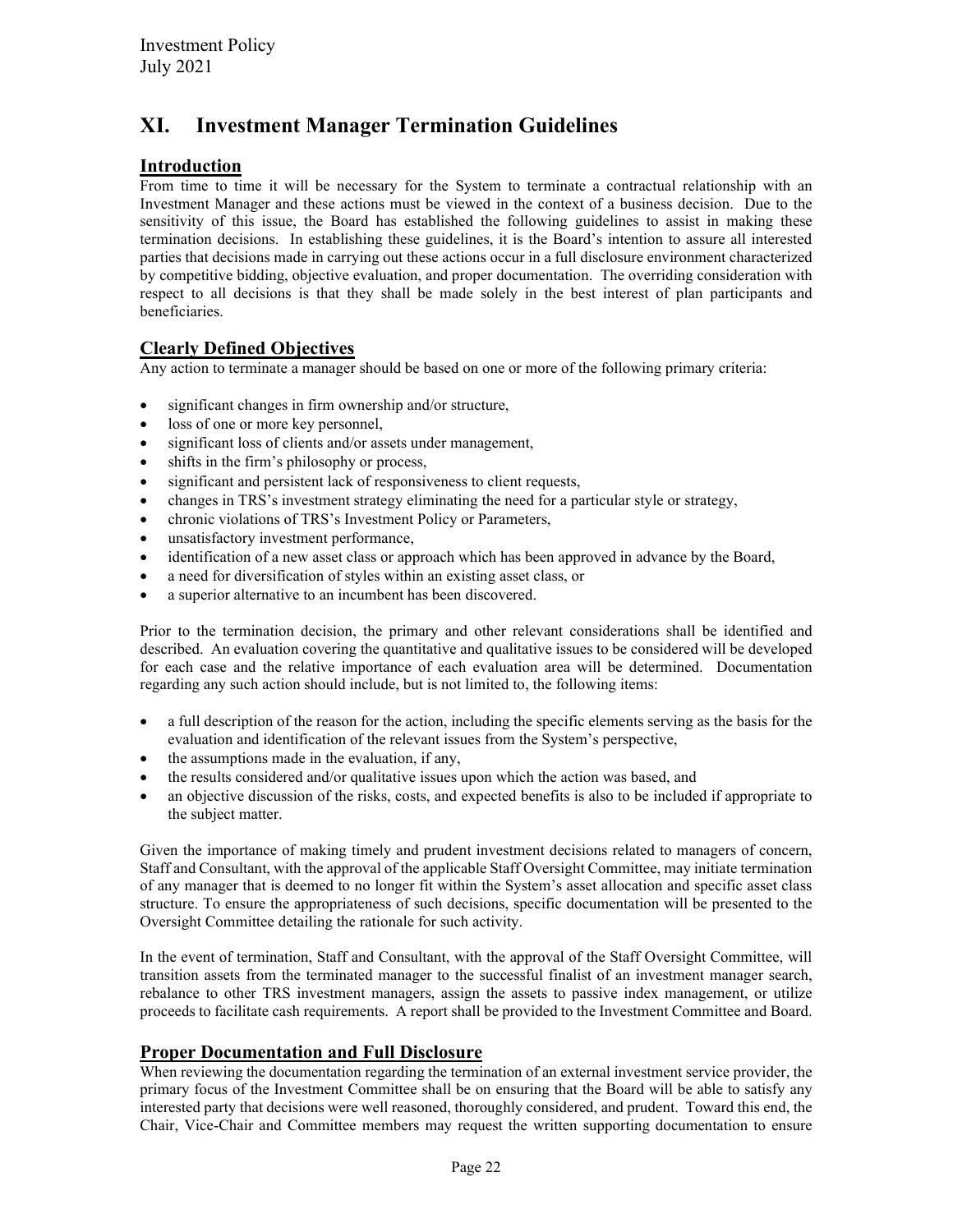disclosure of all relevant issues. In evaluating a termination decision, Staff, Consultant and the Committee should review documentation to ensure that the evaluation process was fair and consistently applied. Candidates for termination may, at the pleasure of the Committee or upon the recommendation of Staff and Consultant, be asked to make a formal presentation to the Staff and/or Committee prior to a termination decision, but any such meeting shall not be permitted to delay any action the Board deems appropriate.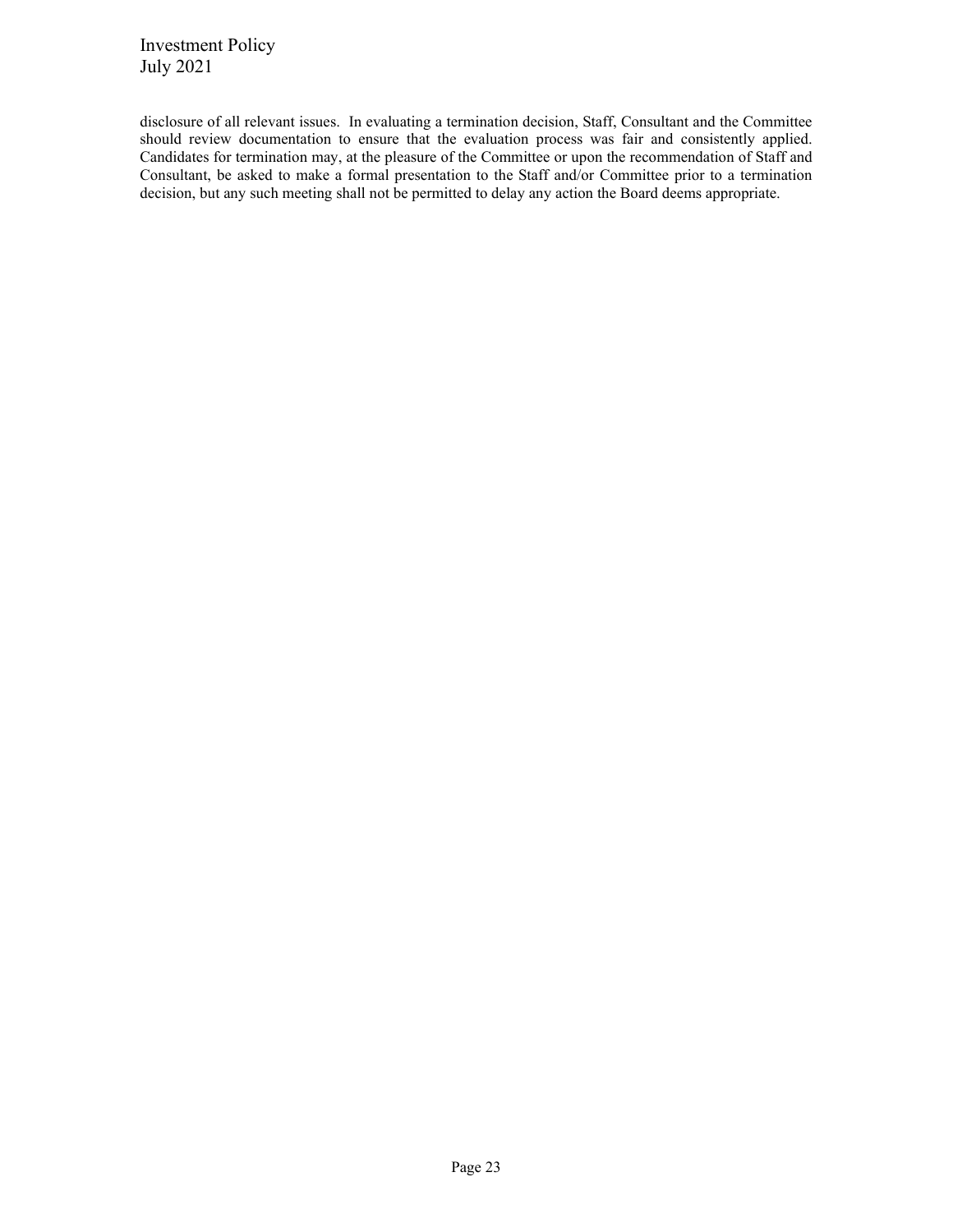## <span id="page-23-0"></span>**XII. Transition Management**

#### **Definitions**

Transition management is defined as the professional management of trading out of one portfolio of marketable securities ("legacy" portfolio) and into another portfolio of marketable securities ("target" portfolio), while controlling for the timeliness of trades, explicit and implicit costs, and market exposure relative to a predetermined benchmark. Transition management includes, but is not limited to, the termination and hiring of investment managers. It also may apply to rebalancing between asset classes, large cash contributions/withdrawals to and from a manager and strategy changes within the fund. Transition management is most commonly utilized in domestic equity, international equity, and certain global income portfolios.

The implementation shortfall, which correctly captures both implicit and explicit costs, is generally used to measure transition events. This is the difference in the return between a hypothetical portfolio, in which positions are established at the prevailing price when the trade decision is made, and the transitioning portfolio's actual return. Explicit costs are the direct costs of trading, primarily consisting of brokerage commissions and exchange fees and taxes. Implicit costs, by contrast, represent indirect trading costs such as the bid/ask spread, market impact (i.e. the effect trading has on market prices) and the opportunity cost (i.e. effect of market movements over the time it takes to execute a trade).

#### **Objective**

Transitions are an important and inevitable element of portfolio management. The optimal method to use in executing a transition may vary significantly from one transition to another based on the types of assets involved and the timeframe in question. Generally, the System's objective in a manager transition is to implement the change in a cost-effective, timely manner while maintaining the appropriate market exposure. Efforts should be made to minimize implementation shortfall, rather than any single cost component.

#### **Transition Manager Pool Selection Process**

TRS staff will manage the transition manager pool selection process. The System's transition manager pool consists of Staff Oversight Committee approved transition managers. To be considered for inclusion in the transition manager pool, transition managers must complete the TRS Transition Management Request for Proposal. Proposals will be evaluated based upon the criteria outlined in the RFP, which may include: quality and completeness of the response, ability to fulfill the requirements of the scope of services, and the qualifications and experience of the firm. TRS reserves the right to reject any and/or all proposals prior to the execution of a contractual agreement. The transition manager pool will be reevaluated as needed.

#### **Transition Manager Assignment / Scope of Services**

The criteria for choosing a transition manager to execute a transition will vary, just as the circumstances and types of portfolios being transitioned will vary. TRS does not use the same metrics in evaluating a transition manager when rebalancing from global income to large cap equity as when changing international equity managers with similar mandates.

In selecting a transition manager for a given event, TRS staff will evaluate among other factors each transition manager's total cost estimate, as well as the proposed trading timeframe and implementation strategy. TRS staff will also consider each transition manager's capabilities and experience in the relevant securities markets.

In most instances transition management services will be executed by a transition manager in the System's approved transition manager pool. However, in some instances TRS staff may believe it is more appropriate for one of the System's investment managers to provide these services.

All transition manager assignments require the written approval of the Executive Director or designee. Prior to engaging in a transition, the Form of Transition Notice must be signed by the selected transition manager and TRS.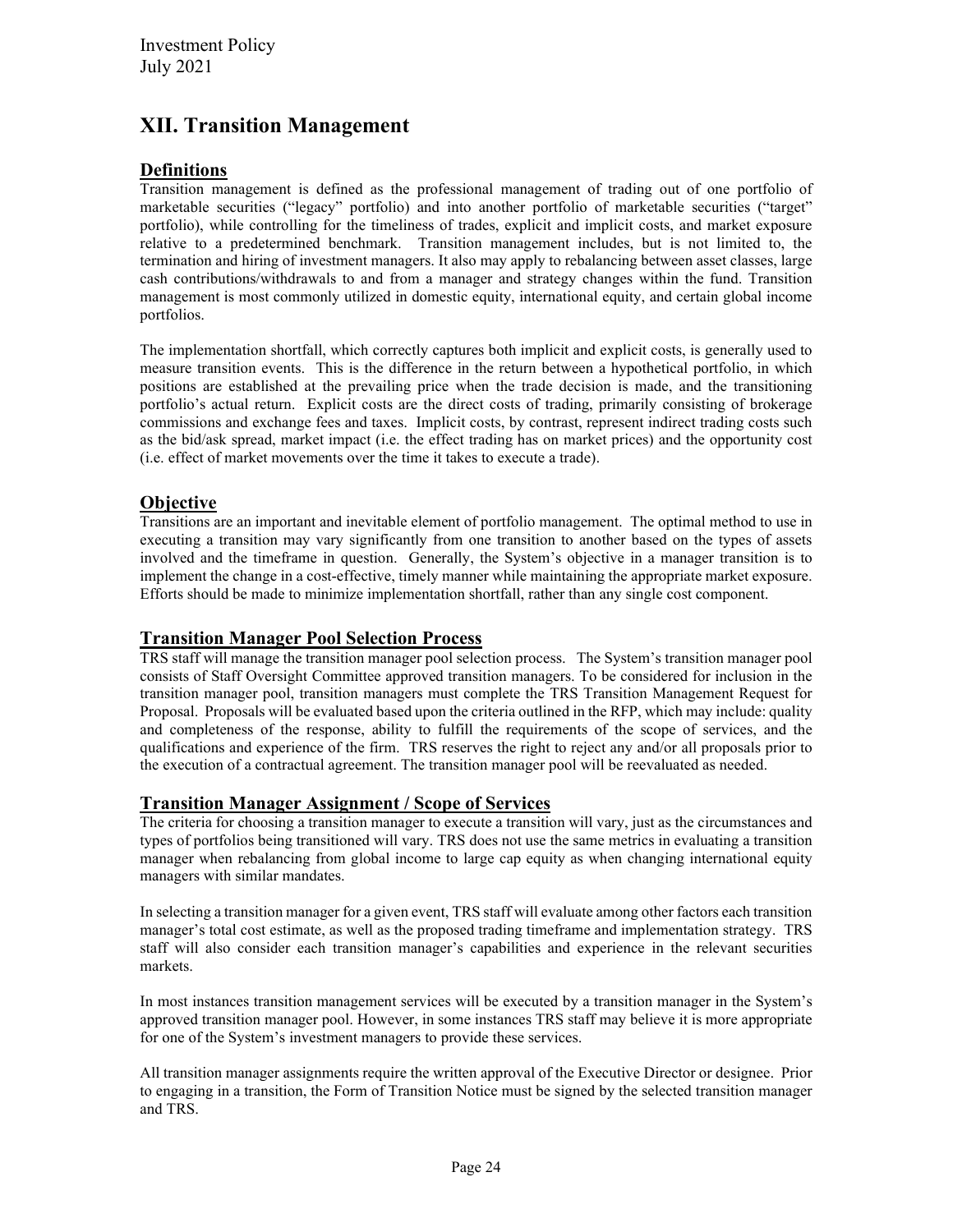The transition manager's scope of services may include, but are not necessarily limited to the following.

- A. Trading securities from the legacy portfolio(s) to the target portfolio(s). These trading services could encompass multiple asset classes and multiple managers across all capitalization range.
- B. Minimizing tracking error and maintaining asset class or benchmark exposure.
- C. Utilizing derivatives and ETFs when deemed appropriate.
- D. Reporting the outcome and results of the transition. The report shall include relevant statistics, including cost and full trading/transaction reports.

#### **Performance Measurement Reporting**

The transition manager shall provide a post-trade analysis to the System detailing the specific costs of the transition, including explicit and implicit costs. An evaluation will be made for each transition based on the transition's cost effectiveness and implementation efficiency.

Staff will provide to the Investment Committee, on an annual basis, a summary report of all transition activity occurring over the course of the fiscal year.

#### **Liquidation of Other Assets**

The System may, from time to time, receive stock distributions from its private equity managers as well as other miscellaneous securities distributions from private asset managers. These distributions will be liquidated in an orderly manner to maximize value. Staff may, at its discretion, utilize either the distributing broker or another transition manager, if such managers offer more efficient liquidation of distributed securities. Selection of another broker requires the concurrence of the Executive Director or designee.

The System may, from time to time, receive foreign currencies such as foreign tax reclaims. These foreign currencies will be converted to U.S. dollars in an orderly manner to maximize value. Typically, the System's Custodian will provide the currency conversion services, unless Staff believes selection of another broker would be more advantageous to the System. Selection of another broker requires the concurrence of the Executive Director or designee.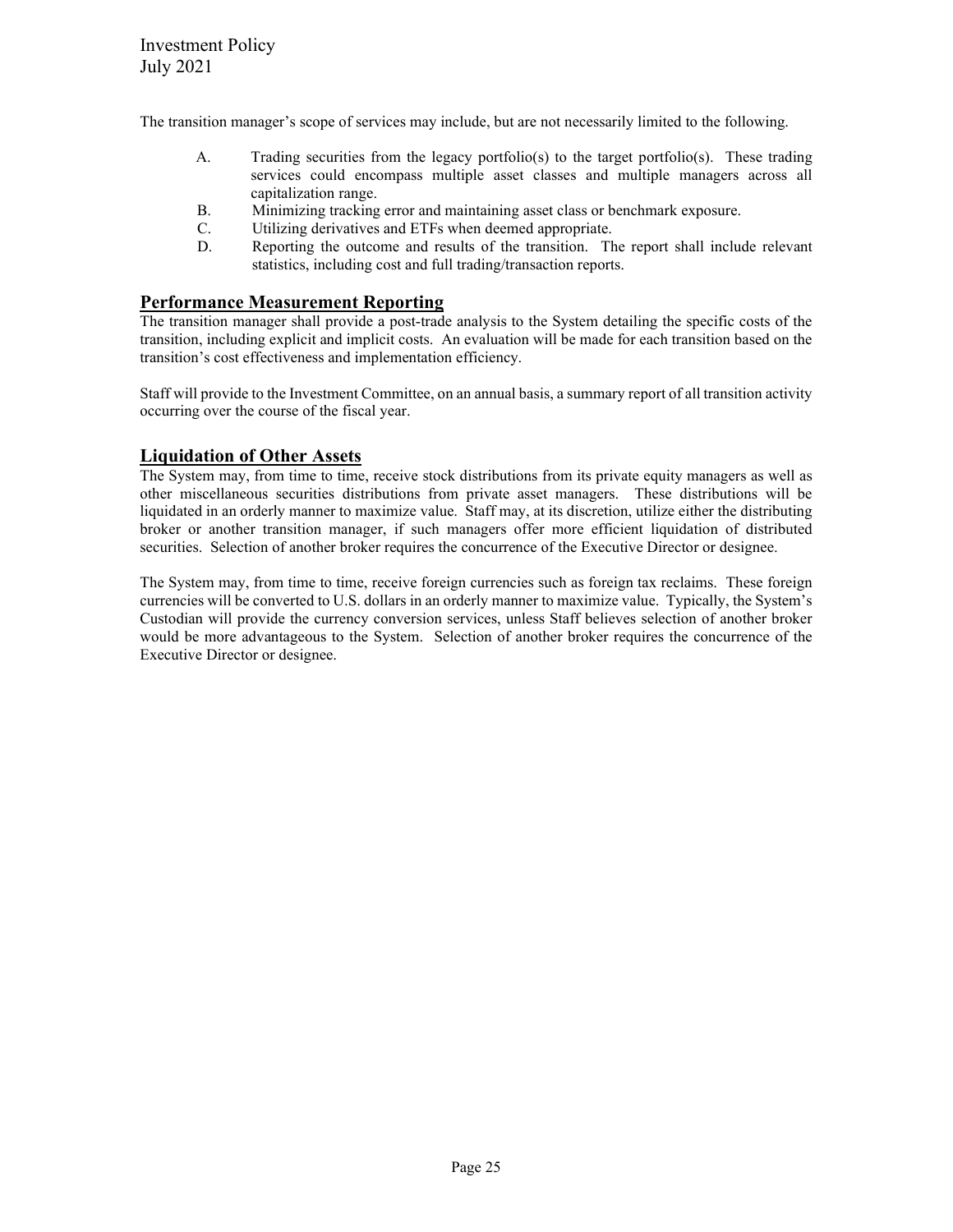## <span id="page-25-0"></span>**XIII. Performance Benchmarks**

#### **Real Return Objective**

The most important investment return objective to be considered when evaluating the System's performance is measured by a comparison of the fund's return to the real rate of return that must be achieved in order for TRS to meet its benefit obligations. While it is not critical to perform this comparison over shorter time periods (one to five years) the fund's returns relative to its Real Rate of Return Objective over longer time periods (5 to 30 years) should be closely monitored. Based on recommendations by its Actuarial Consultant, the Board has adopted the following real return objective:

#### **TRS's Real Rate of Return Objective is to achieve a total return of at least 4.5 percent per annum in excess of the inflation rate.[3](#page-25-1)**

#### **Asset Allocation Benchmarks**

Another important return objective to be considered when evaluating the fund's performance is measured by a comparison of the fund returns to a set of Asset Allocation Policy Benchmarks (hereinafter referred to as the "Policy Index"). The Policy Index should represent the broad investment opportunities of each asset class in which TRS has chosen to invest. The returns of the Policy Index should be used as reference points against which the Board of Trustees, Staff and the Asset Consultant compare the fund's total asset class returns. In situations in which the Board makes decisions to strategically overweight/underweight certain areas and/or to manage a portion of the assets actively, then this comparison should not be made to draw conclusions over time periods of less than a full economic cycle. However, if over a full economic cycle favorable results are not experienced, every effort should be made to determine if the strategic decisions remain justified given current information. Based on recommendations by Staff and Consultant, the Board has selected the following Policy Index:

|                                |                                                    | <b>PERCENT</b>   |
|--------------------------------|----------------------------------------------------|------------------|
|                                |                                                    | OF TOTAL         |
| <i><b>ASSET CLASS</b></i>      | <b>POLICY INDEX</b>                                | <b>BENCHMARK</b> |
| <b>Public Equity</b>           | <b>MSCI ACWI Investable Market Index</b>           | 37%              |
| <b>Global Income</b>           | <b>Bloomberg Barclays Aggregate Index (Hedged)</b> | 26%              |
| <b>Real Estate</b>             | <b>NCREIF Property Index</b>                       | 16%              |
| <b>Private Equity</b>          | <b>Russell 3000 Index + 3.00%</b>                  | 15%              |
| <b>Other Real Assets</b>       | $CPI + 5.00\%$                                     | 2%               |
| <b>Diversifying Strategies</b> | <b>T-Bills</b> + 4.00%                             | 4%               |
| <b>Short-term Investments</b>  | <b>ICE BoAML 91-day T-Bill Index</b>               | $0\%$            |
|                                | <b>TRS Policy Index</b>                            | 100%             |

<span id="page-25-1"></span> $3$  The real rate of return is the rate by which long-term total return exceeds the long-term inflation rate. The Board employs an Actuarial Consultant for purposes of determining an appropriate inflation rate to be used in calculating TRS's pension obligations. The current assumed inflation rate is 2.5 percent per annum.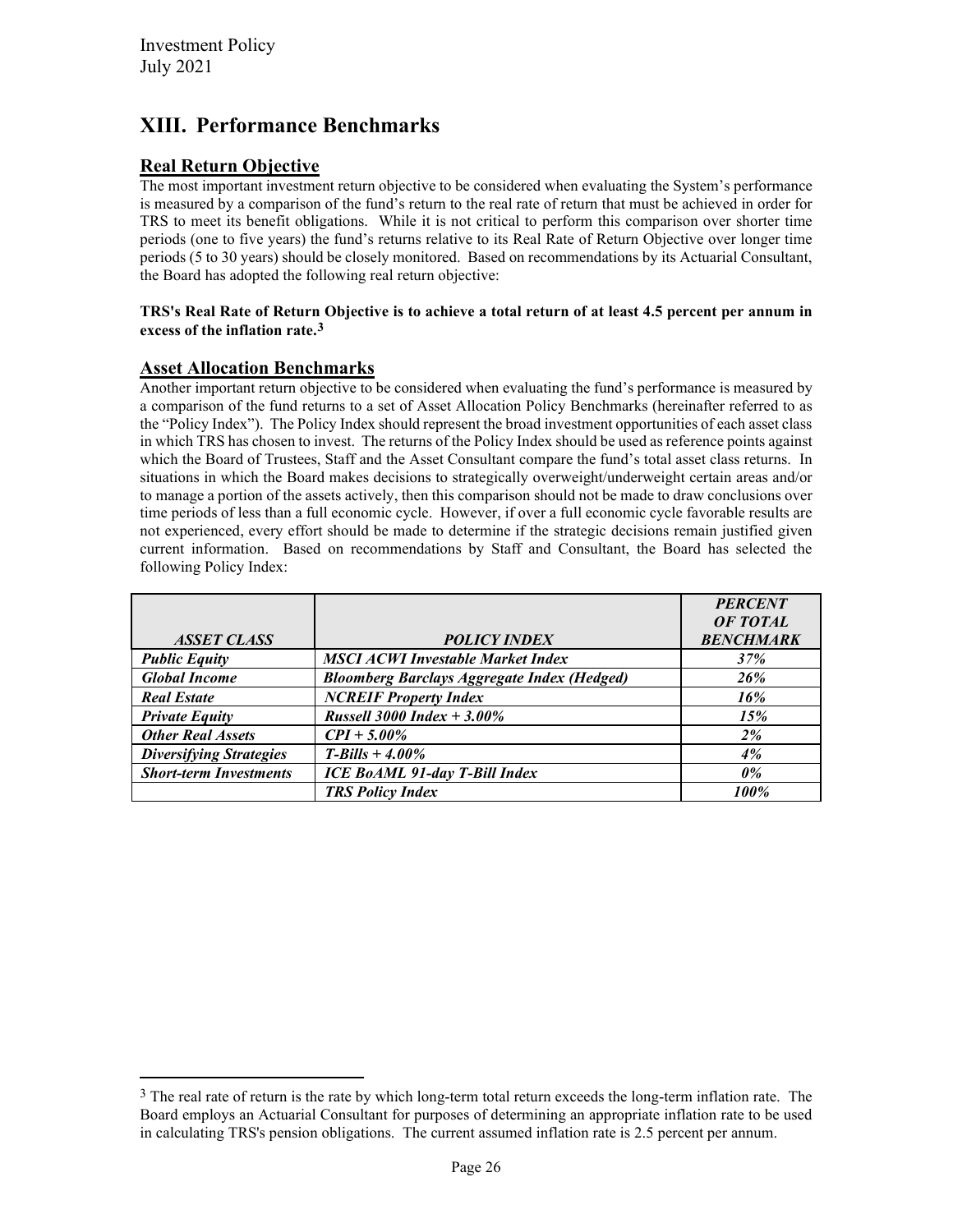|                                |                                                    | <b>PERCENT</b>   |
|--------------------------------|----------------------------------------------------|------------------|
|                                |                                                    | OF TOTAL         |
| <i><b>ASSET CLASS</b></i>      | <b>POLICY INDEX</b>                                | <b>BENCHMARK</b> |
| <b>Public Equity</b>           | <b>MSCI ACWI Investable Market Index</b>           | 37%              |
| <b>Global Income</b>           | <b>Bloomberg Barclays Aggregate Index (Hedged)</b> | 25%              |
| <b>Real Estate</b>             | <b>NCREIF Property Index</b>                       | 14%              |
| <b>Private Equity</b>          | <i>Russell</i> 3000 <i>Index</i> + 3.00%           | 14%              |
| <b>Other Real Assets</b>       | $CPI + 5.00\%$                                     | $1\%$            |
| <b>Diversifying Strategies</b> | <b>T-Bills</b> + 4.00%                             | 7%               |
| <b>Short-term Investments</b>  | <b>ICE BoAML 91-day T-Bill Index</b>               | $2\%$            |
|                                | <b>TRS Policy Index</b>                            | 100%             |

Again, recognizing the prudence of making measured movement toward long-term policy targets, the Board has set the following interim Policy Index:

This short-term Policy Index will be reviewed and adjusted as the System makes appropriate progress toward its long-term investment targets.

These policy benchmarks, once determined, allow the System to be judged (1) by its performance relative to broad market indices, (2) by its long-term performance relative to its actuarial assumptions, and (3) by its performance relative to other public pension systems as a reference point of oversight. Policy benchmarks will be reviewed and reaffirmed for suitability as part of the tactical plan or annual review for each asset class.

There may be short-term variations from these objectives; the Board believes, however, that over the long term (market cycle to market cycle), these goals should be attainable. In the short term, individual Managers will not be measured against the aggregate fund objective nor against the real rate of return target outlined above. Managers may be evaluated using these criteria or standards:

- 1. against appropriate market indices on both a risk-adjusted and nominal basis;
- 2. against peers within their style groups;
- 3. on adherence to their stated investment styles; and
- 4. on adherence to this Investment Policy and compliance with their established parameters.

Staff and Consultant are responsible for implementation of the investment strategy, supervision of the System's Managers, performance monitoring and reporting. Updates will be provided to the Board (i) based on the schedule outlined in Section III, (ii) as requested by the Board, its Investment Committee or its Chair, and (iii) as deemed necessary by Staff and Consultant.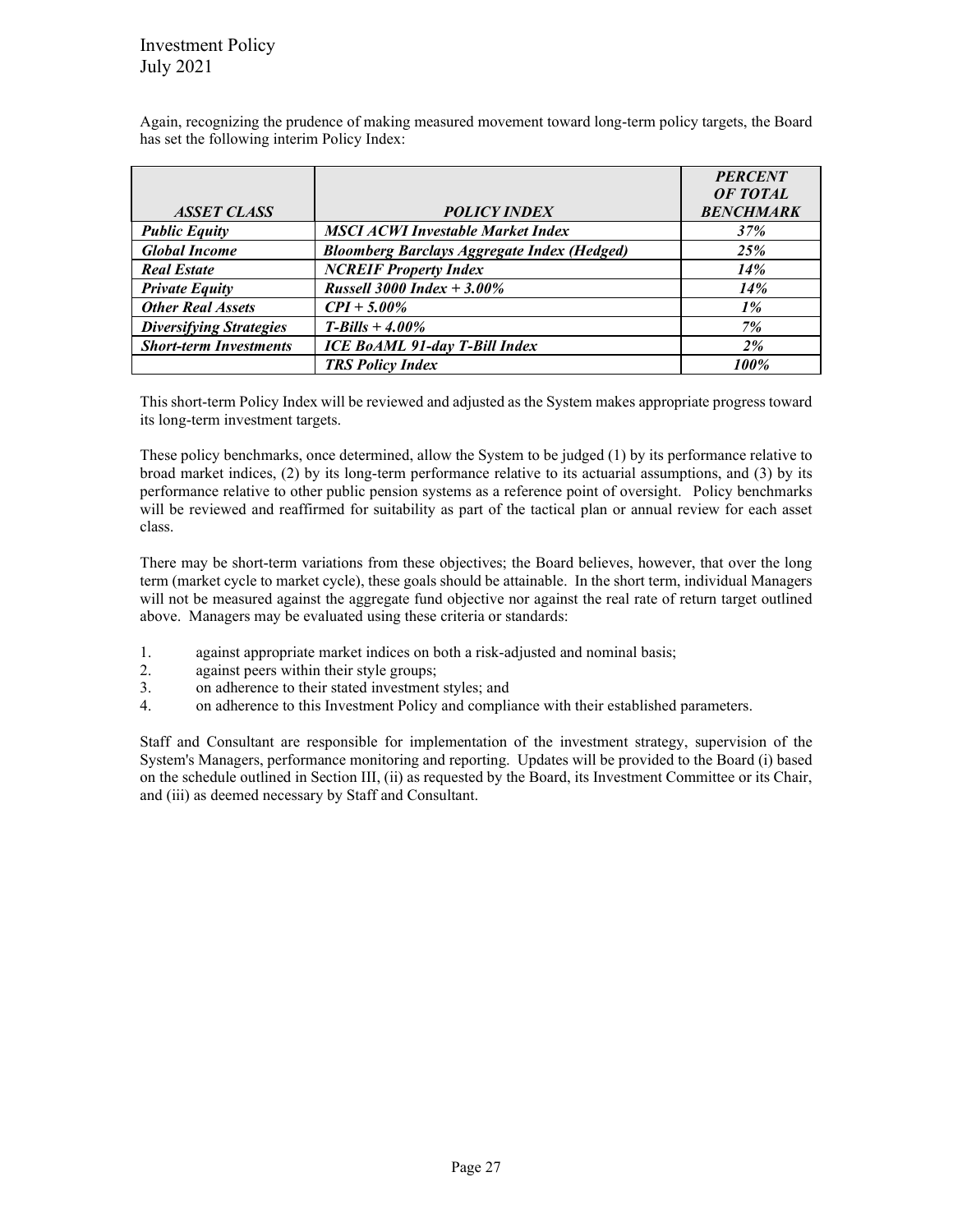## <span id="page-27-0"></span>**XIV. Custodial Credit Risk**

Pursuant to the Illinois Pension Code 40 ILCS 5/16-179, the Board of Trustees has statutory authority to be the trustee of the reserves created under Article 16 of the Pension Code. Pursuant to 40 ILCS 5/16-181, the Board may deposit TRS trust funds with one or more banks, savings and loan associations, or trust companies. This policy addresses how TRS will handle custodial credit risk.

Credit risk is the risk that an issuer or other counterparty to an investment transaction will not fulfill its obligations. Custodial credit risk is the risk that, in the event of a financial institution failure, TRS would not be able to recover the value of deposits or investments in the possession of an outside party. To minimize this risk, TRS takes the following measures:

- 1. Perform due diligence for custody financial institutions and advisors with which TRS will do business and appropriately document business relationships with these service providers.
- 2. Provide investment parameters for the investment vehicles discussed in section XIV and further detailed in the specific Investment Manager Agreements.
- 3. Conduct an annual review of the financial condition of the custodian. If the review produces cause for concern, the Board of Trustees will determine appropriate action.
- 4. Endeavor to have all investments held in custodial accounts through an agent, in the name of custodian's nominee<sup>[4](#page-27-1)</sup>, or in a corporate depository or federal book entry account system. For those investment assets held outside of the custodian, TRS will follow the applicable regulatory rules.
- 5. Require the custodian to meet the following requirements:
	- The custodian or its sub-custodians will provide safekeeping of all TRS securities in segregated accounts that reflect the holdings of TRS; the custodian will not commingle TRS securities with the custodian's own securities.
	- Monthly reports will be provided/made available by the custodian.

<span id="page-27-1"></span><sup>&</sup>lt;sup>4</sup> Registered owner of a stock or bond if different from the beneficial owner, who acts as holder of record for securities and other assets. Nominee ownership simplifies the registration and transfer of securities.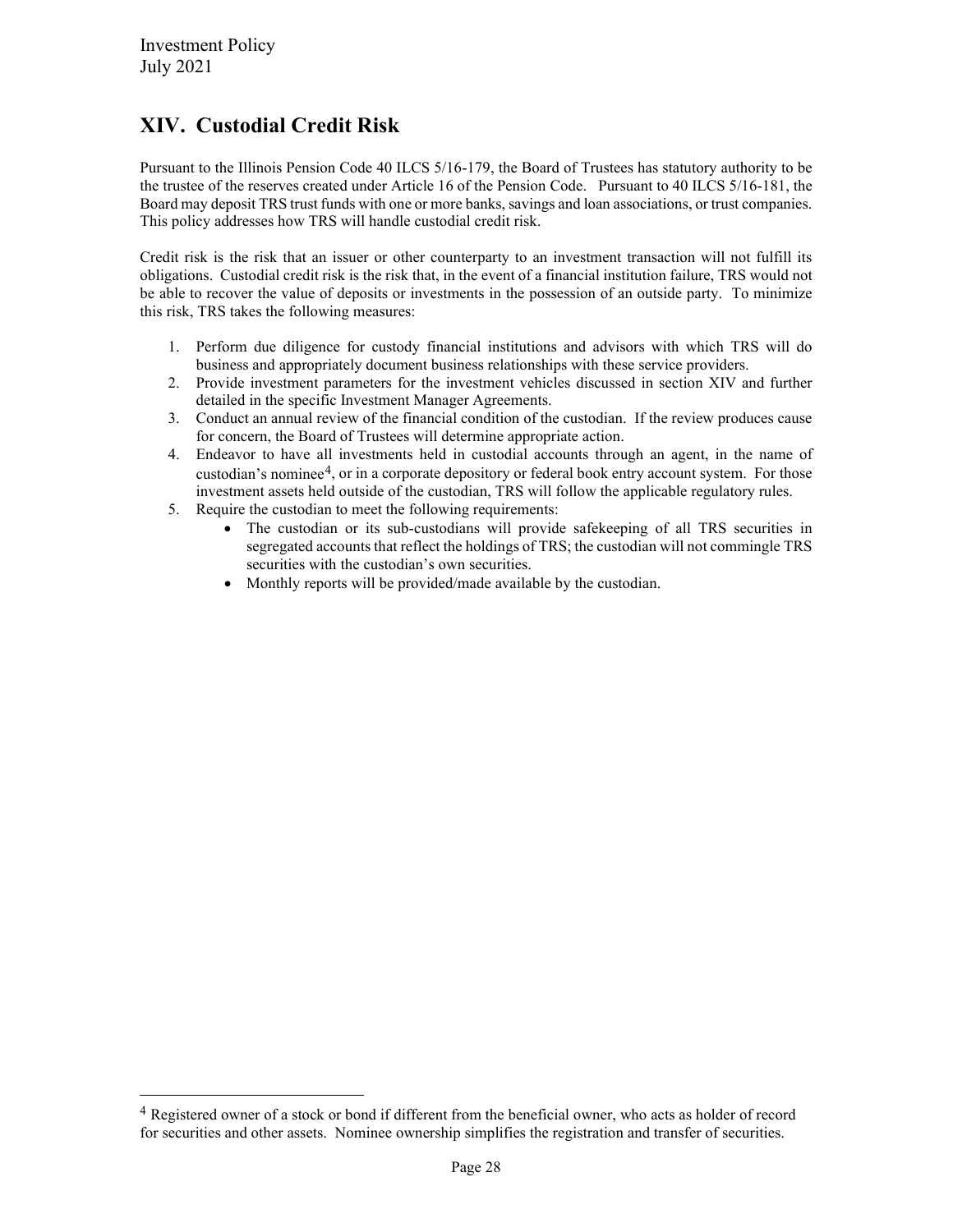## <span id="page-28-0"></span>**XV. General Investment Restrictions and/or Guidelines**

- Leverage used with any investment strategy will be consistent with the discipline for which the Board hired the Manager. Use of leverage will be controlled as appropriate in the Manager's investment parameters, and will be subject to review by Staff, Consultant, and/or Investment Committee.
- Assets may be held in commingled funds and/or privately managed separate accounts. Exposure through commingled funds shall be evaluated on a case-specific basis through analysis of the fund's "offering document." Upon review by the Staff and Consultant, the "offering document" becomes the specific investment guidelines for that allocation.
- All investments made shall be subject to the type, quality, and diversification restrictions established by the Illinois Pension Code [40 ILCS 5].
- No investment or action pursuant to an investment may be taken unless expressly permitted by this Policy. Exceptions may be made subject to prior review by and express written authorization from the Board. In the event that any exception is discovered which has not been specifically authorized, the Staff will immediately provide to the Board a detailed explanation of the exception and action being taken to remedy the situation.
- If the Board elects to participate in a securities lending program, one or more Managers may be retained to lend investment securities of the fund. Cash collateral received from securities borrowers will be deposited upon receipt in an approved short-term investment vehicle or vehicles. The Agent may lend financial securities (including but not limited to U.S. and non-U.S. equities, corporate bonds and U.S. and non-U.S. government securities). This Agent shall have full discretion over the selection of borrowers (the System does reserve the right to prohibit any borrower) and shall continually review the creditworthiness of potential borrowers through extensive analysis of publicly available information and any other material available to them. All loans shall be fully collateralized. Securities on loan should be marked-to-market on a daily basis to assess adequacy of collateralization. The Agent shall provide periodic performance reports to the Staff and Consultant. The Securities Lending program should in no way inhibit the portfolio management activities of the other Managers of the System.
- Cash equivalents held by Managers can be disruptive to the allocation process. Managers are therefore expected to be fully invested at all times in the types of securities for which they have responsibility. Exceptions include the brief periods between the sale and purchase of securities, specific authorization granted to a Manager, or a direct allocation made by the System to a cash or low duration mandate.
- The Board is responsible for establishing and maintaining the Rebalancing Process outlined in Section VII. This process outlines the timing and method by which the portfolio is to be rebalanced. Based on this process, it will be necessary to periodically rebalance the portfolio as a result of market value fluctuations. The Board has delegated the operational rebalancing responsibilities to Staff to be implemented in accordance with the Board approved process.
- The System is exposed to currency risk through its investment program. Over long periods of time, currency movements do not add significant returns to the portfolio. The Board may authorize Staff to hedge this risk or seek return from this risk by employing active currency management. TRS utilizes unhedged benchmarks and does not require its Managers to hedge the currency exposure in their portfolios.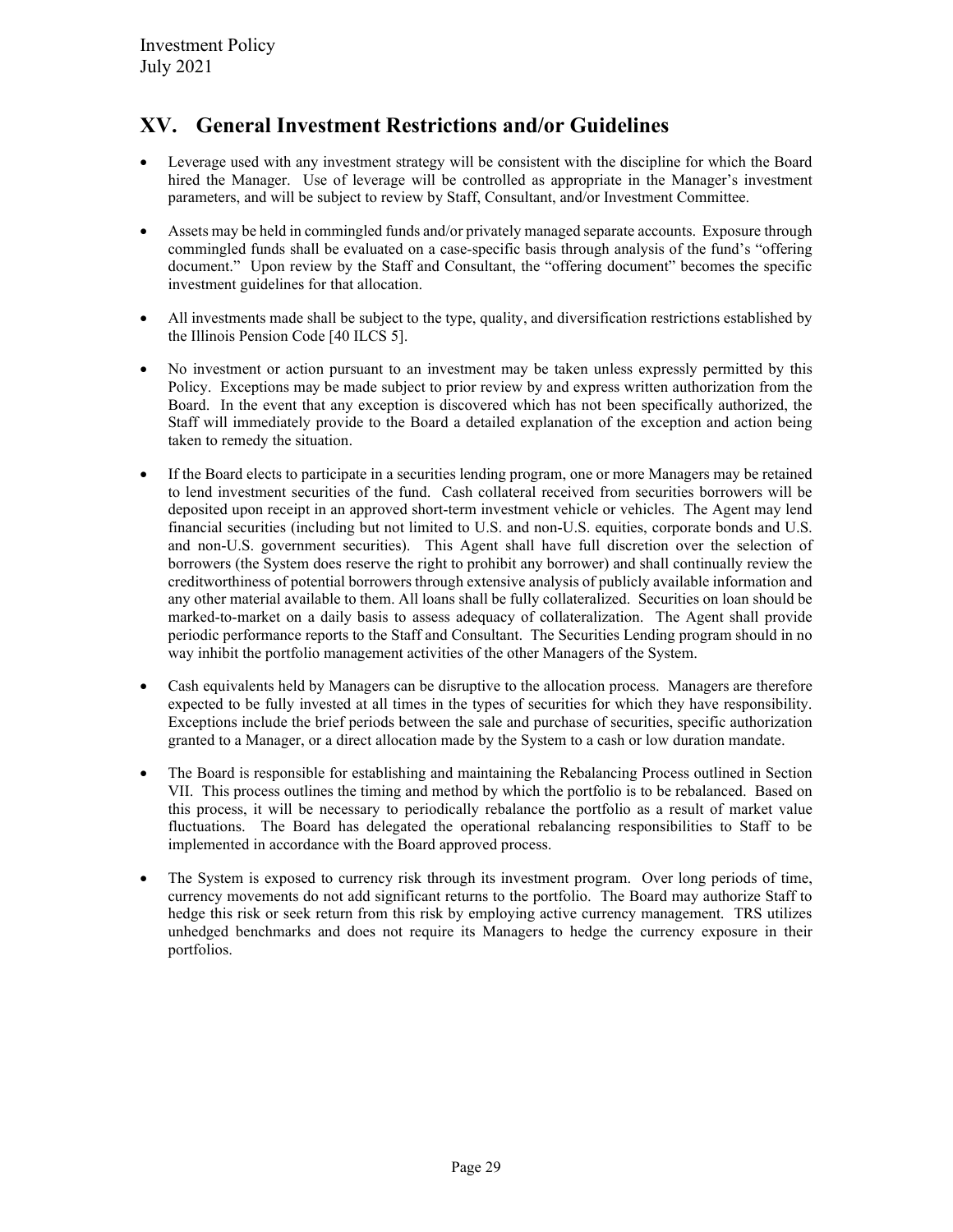## <span id="page-29-0"></span>**XVI. Performance Monitoring**

Performance reviews are a critical part of the portfolio management process. The Board will rely on its External Investment Managers, Consultant(s), Custodian, and Staff to provide periodic performance reviews*.*

**Managers:** shall, as directed by Staff, provide periodic performance reports utilizing a standardized reporting format for public market separate accounts. Managers may provide their standard performance information in a different format as supplemental information only, at their discretion. Managers may be asked to make periodic performance presentations to Staff, the Consultant and/or the Board.

**Custodian**: shall*,* as directed by Staff, provide periodic performance reports to Staff and Consultant. These reports shall detail the individual performance of Managers and the overall performance of the fund. If the System elects to engage in securities lending with the Custodian, the Custodian shall report the results of any securities lending activities undertaken during the reporting period.

**Consultant:** shall provide quarterly performance reports to Staff and the Board at its regular meetings**.** In preparing these reports, the Consultant will rely upon asset values and performance calculations reported by the Custodian.

**Staff:**shall be responsible for ensuring that performance reports are received in a timely manner from these parties and will provide continual supervision of external performance reporting on the portfolio. Staff will work with the Consultant to complete a detailed performance measurement booklet on a quarterly basis. The executive summary will, at a minimum, include information for the most recently available one, three, and five year periods.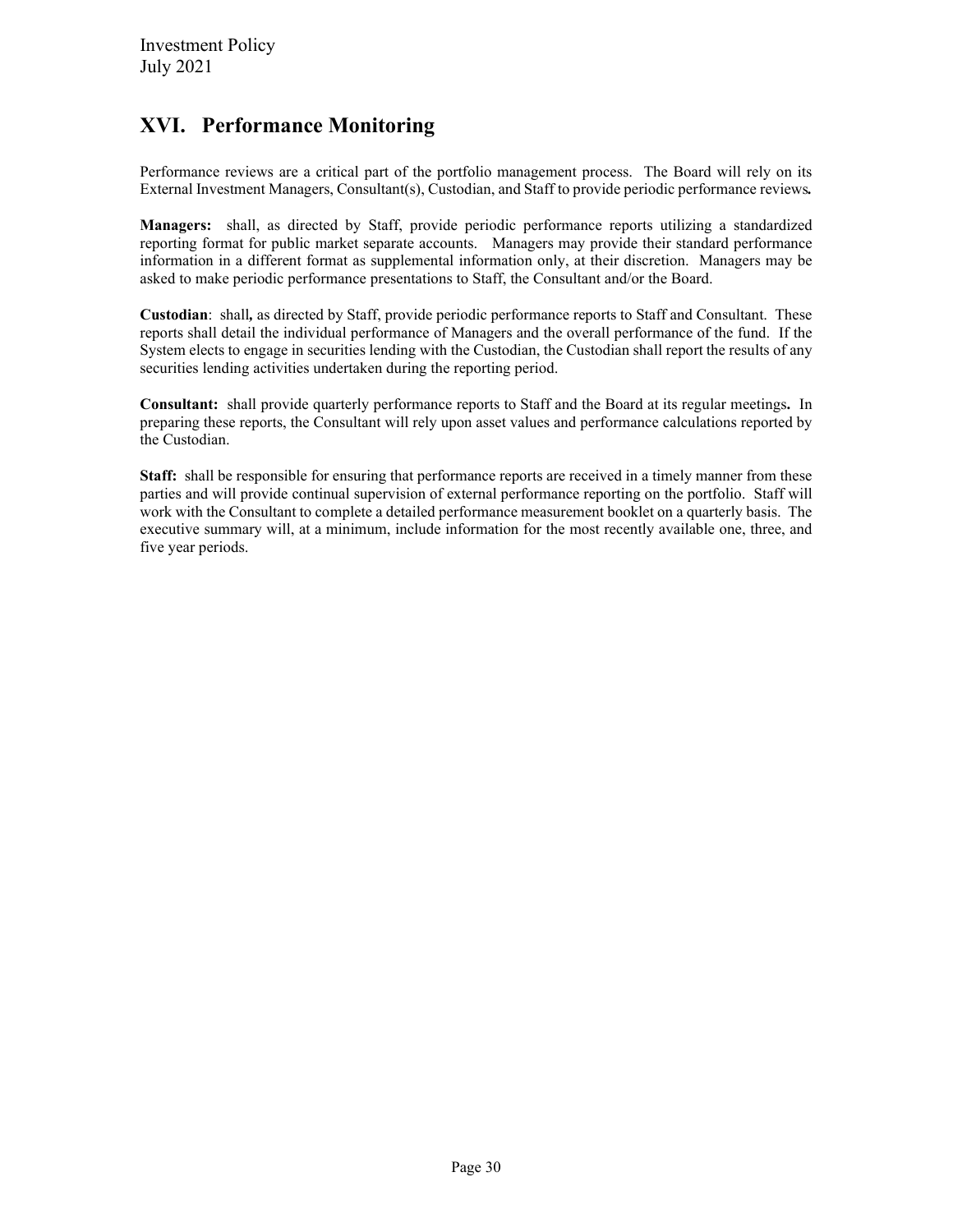## <span id="page-30-0"></span>**XVII.Proxy Voting**

Active voting of proxies is an important part of the Board's investment program. Managers will be required to establish a proxy-voting program in coordination with System Staff, and are required to vote proxies in the interests of the Members of the System. Records of proxy votes shall be maintained by the Managers and submitted to Staff and /or external service providers on request or at specified intervals.

Staff will monitor the proxy voting practices of the System's external Investment Managers. External service providers may be retained by the Board to assist Staff in its monitoring efforts. This monitoring will be coordinated with each Manager to reasonably assure the Staff that Managers are fulfilling their fiduciary responsibilities with respect to proxy voting.

Staff will provide a proxy voting summary report to the Board on an annual basis as soon as practical after fiscal year-end (June 30). At a minimum, the summary report will contain, for each applicable Manager, the number of ballots cast, the number of issues voted upon, and percent of issues voted with management, against management and designated as abstaining.

In those instances where Staff votes proxies (when assets are in transition, for example), proxy votes will be cast with management unless the Executive Director directs otherwise.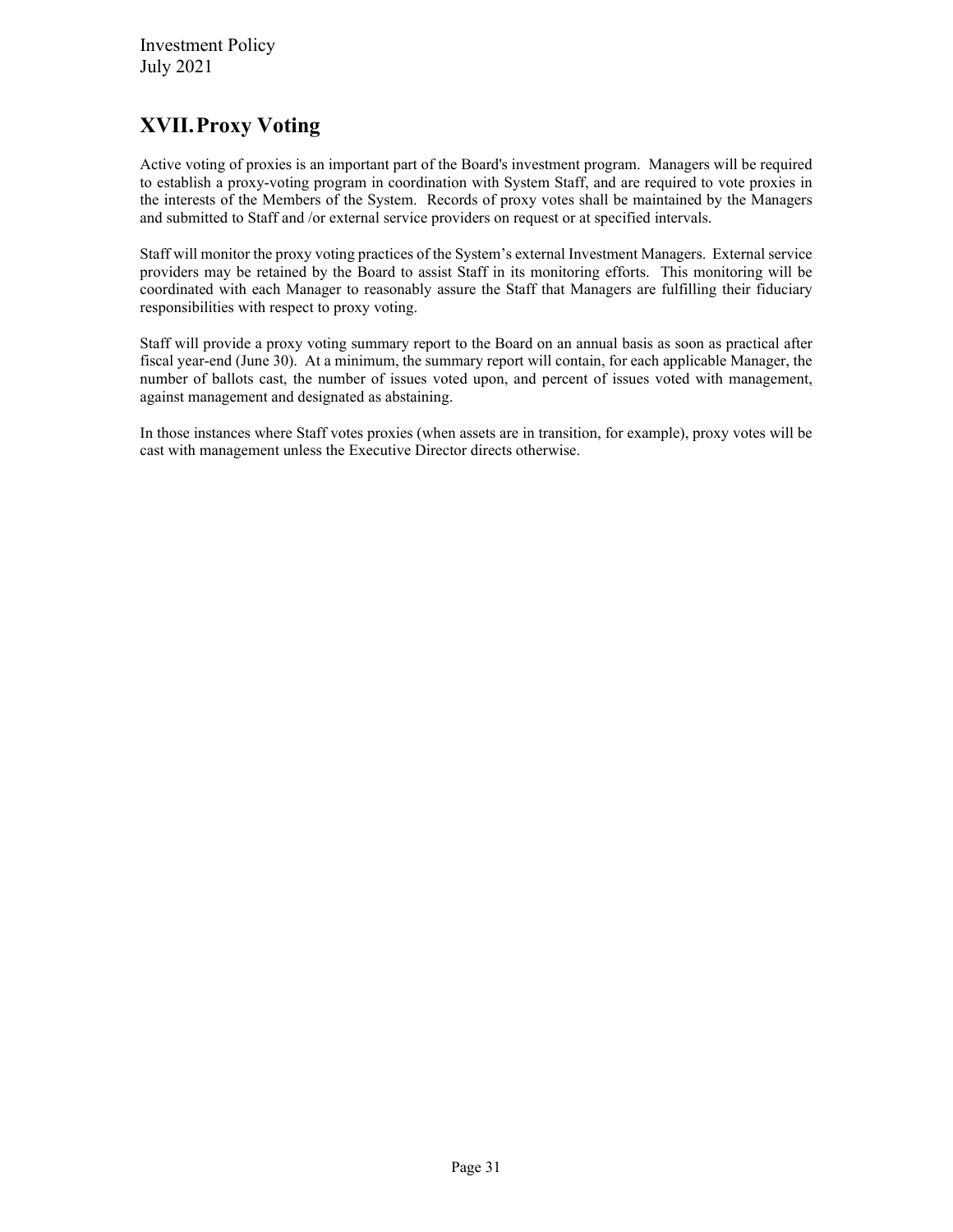## <span id="page-31-0"></span>**XVIII. Brokerage Expense Management**

As part of its fiduciary responsibility to the Members of the System, it is important that the Board maintain a prudent policy pertaining to brokerage commissions paid on securities transactions. This Policy supersedes any prior Brokerage Policy. The Board hereby delegates discretion over placement and execution of securities transactions to its Managers subject to the following considerations.

#### **Brokerage Commissions**

It is the intention of the Board that all securities transactions be effected through brokerage firms consistent with best execution principles as outlined in the Investment Management Agreement with each Manager. TRS requires that its equity managers closely scrutinize brokerage costs, which vary with investment styles and philosophies as some transactions are more or less difficult to execute than others.

TRS's equity managers will*,* upon request*,* be required to provide Staff with a report showing all brokerage transactions effected on behalf of the System. The Custodian shall also provide brokerage information to Staff.

#### **Soft Dollars**

The Board recognizes that "Soft Dollar" Commissions are allowed under Section 28(e) of the Securities and Exchange Act of 1934 (commonly referred to as the 'Safe Harbor' provisions). The Board requires its Managers to provide accounting of any soft dollar transactions involving securities of the System. These reports shall be provided on a quarterly basis to Staff and shall include the number of shares traded, dollar amount of soft dollar commissions, the brokerage firms to which they were directed, and an explanation of the goods or services received. The System will no longer employ internal soft dollar accounts for vendor payments; however, the Board recognizes that external Managers are allowed the use of soft dollars with Managers continuing to fulfill required disclosures to TRS Staff. All soft dollars generated under this section of the Investment Policy shall be the property of the System.

Managers are expected to work diligently in the effective management of the System's commission expenses. As part of its compliance monitoring efforts, Staff will report chronic or material violations of either the letter or the intent of this Brokerage Policy to the Board. Also, Staff shall provide the Board with an annual summary of brokerage activity including that of directed brokerage.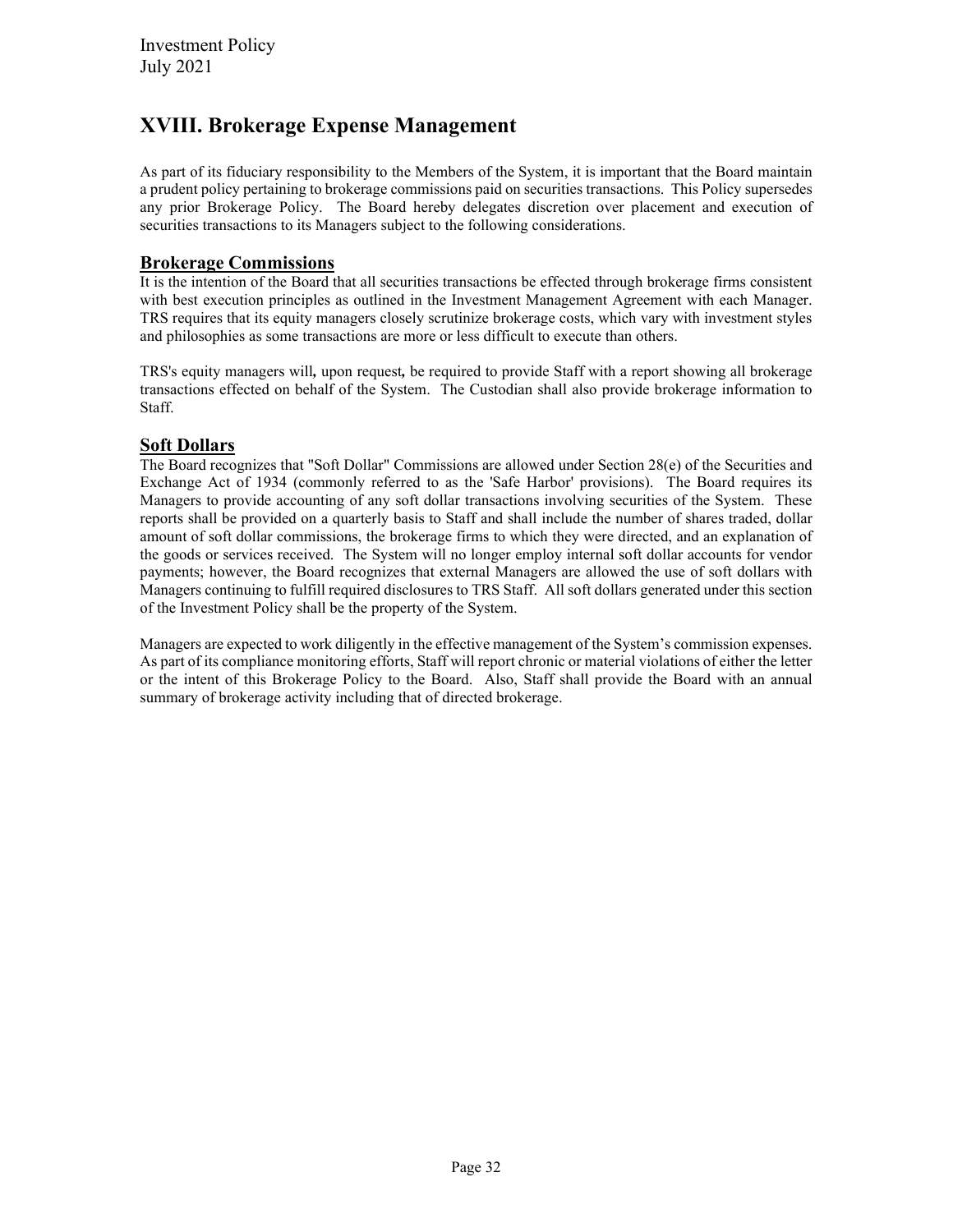## <span id="page-32-0"></span>**XIX. Sustainability Policy Statement**

Pursuant to 40 ILCS 5/1-113, TRS shall include material, relevant, and decision-useful sustainability factors that will be considered by the Board, within the bounds of financial and fiduciary prudence in evaluating investment decisions. These factors consist of but are not limited to:

- Corporate governance and leadership factors
- Environmental factors
- Social Capital factors
- Human capital factors
- Business model and innovation factors

In addition, TRS' efforts will include prudently integrating the following:

• Periodic evaluation of sustainability factors to ensure the factors are relevant to the TRS investment portfolio and the evolving marketplace; and

• Periodic monitoring of investment managers to encourage implementation of the aforementioned factors.

As a long-term investor, TRS is focused on the performance of its investments now and in the future. Material criteria that integrates this policy into investment decision making will be included in due diligence, investment analysis, and asset and portfolio management. The goal of these factors, as reflected in the Illinois Sustainable Investing Act (30 ILCS 238) is "to maximize anticipated financial returns, minimize project risks, more effectively execute fiduciary duties, and contribute to a more just, accountable and sustainable State of Illinois." [30 ILCS 5/5(b)].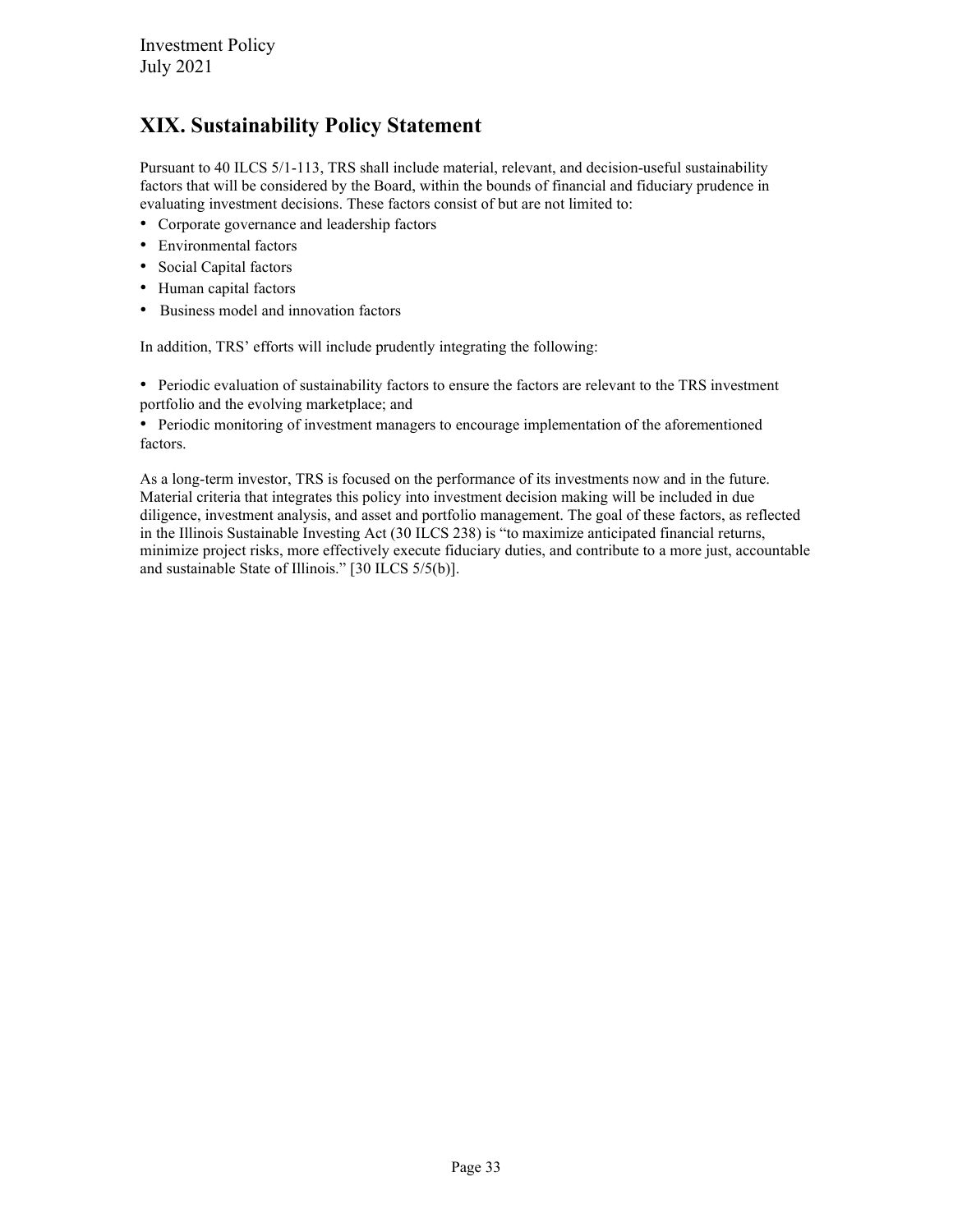## <span id="page-33-0"></span>**XX. Improving Access to the TRS Investment Process**

This policy on utilization of minority and female-owned Investment Managers and broker/dealers is intended to memorialize existing policy direction from this Board to the Staff. As a consequence of this policy direction, Staff has successfully increased utilization percentages and amounts expended on a consistent basis since Fiscal Year 2000.

To achieve continued utilization increases, this policy establishes progressive and measurable utilization guidelines that reflect our historic commitment and future vision.

The term MWBE 'minority, women business enterprise" (MWBE) will be used for all firms as defined in the Illinois Business Enterprise for Minorities, Females, and Persons with Disabilities Act. On an annual basis, the Board will assess the effectiveness of the procedures established by which these objectives are to be met, unless circumstances warrant more frequent review.

Allocations of the System's assets to MWBE Investment Managers will be made in accordance with the fiduciary standards under which the Fund operates. Broker/dealer transactions completed with MWBE firms on behalf of the System must be completed at rates fully competitive with the market.

#### **MWBE Broker/Dealer Utilization**

Annually, each public markets Investment Manager retained by the System shall establish a MWBE broker/dealer utilization objective that shall be consistent with the System's commitment to including all segments of the economic community. For Fiscal Year 2021, the objective shall be:

25.0% domestic equities, 16.0% international equities; 16.0% global income

On a quarterly basis, each Manager shall report on the progress towards attaining the adopted objective. Each report shall include all transactions involving or impacting a MWBE broker/dealer, whether by direct transaction, step-out, referred transactions, or any other means which provide economic benefit to a MWBE broker/dealer.

Investment Staff shall monitor the progress towards objectives, initiate necessary contact with Managers as required, and report their findings and conclusions to the Board. Investment Managers may be requested to appear before the Board, any Trustee designated by the Board, or Staff to discuss compliance with this policy. Managers may also become eligible for the System's Watch List based upon compliance with this policy.

At the time of becoming a search finalist, upon initial retention, and periodically as appropriate, all public markets Managers shall be provided written notice of the System's brokerage goals and expectations.

#### **MWBE Investment Manager Utilization**

As a result of the System's commitment to the selection and retention of qualified MWBE investment managers, assets managed by MWBE firms have increased to over 20% of the trust fund. Recognizing that additional increases are desirable and can be achieved as manager searches are conducted, the objective for Fiscal Year 2021 is 21% of the total fund.

In compliance with Public Act 96-0006, the Board will also establish diversity goals for both assets under management by and manager fees paid to MWBE investment firms within the System's broad asset classes. Separately and also in accordance with Public Act 96-0006, TRS staff will present to the Board as a finalist the best and most qualified MWBE firm for all of the System's public investment manager searches. Any candidate presenting as a finalist must still meet the minimum criteria as specified in the search profile.

Investment Staff shall monitor the progress towards objectives and report to the Board semi-annually. In addition to a utilization analysis, Staff shall report on significant steps taken to achieve the stated objectives.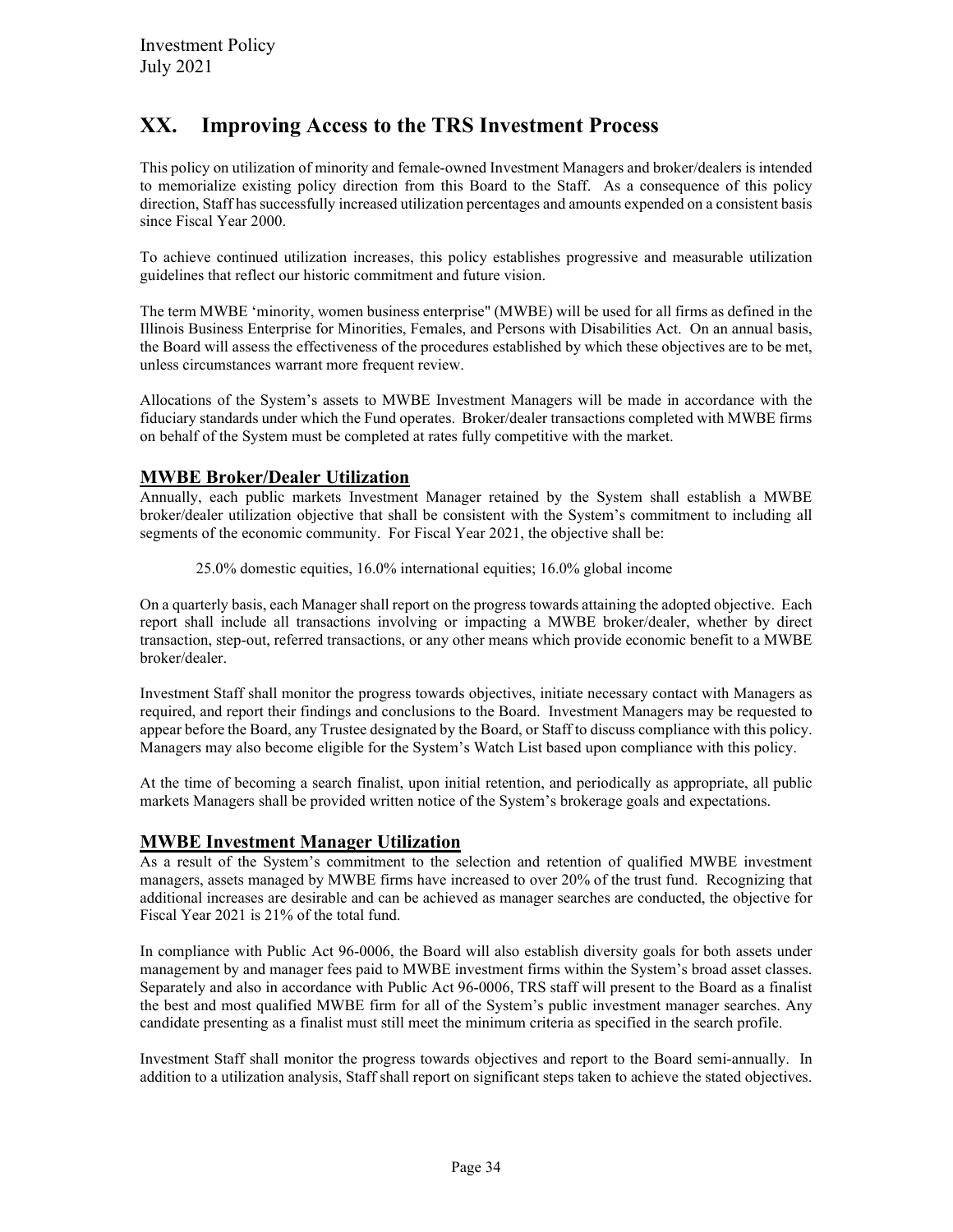#### **Transition Management**

Prior to the award of a contract for transition management services, the Chief Investment Officer shall ascertain the transition manager's proposed utilization of MWBE broker/dealer services and determine that the proposal is consistent with the System's utilization objectives.

#### **Trustee Oversight**

To ensure that all Trustees are aware of the System's efforts and achievements, the Investment Committee will review utilization of MWBE brokers/dealers and Investment Managers. The Chair shall be responsible for interfacing with the Consultant as necessary regarding the inclusion of MWBE firms in manager searches.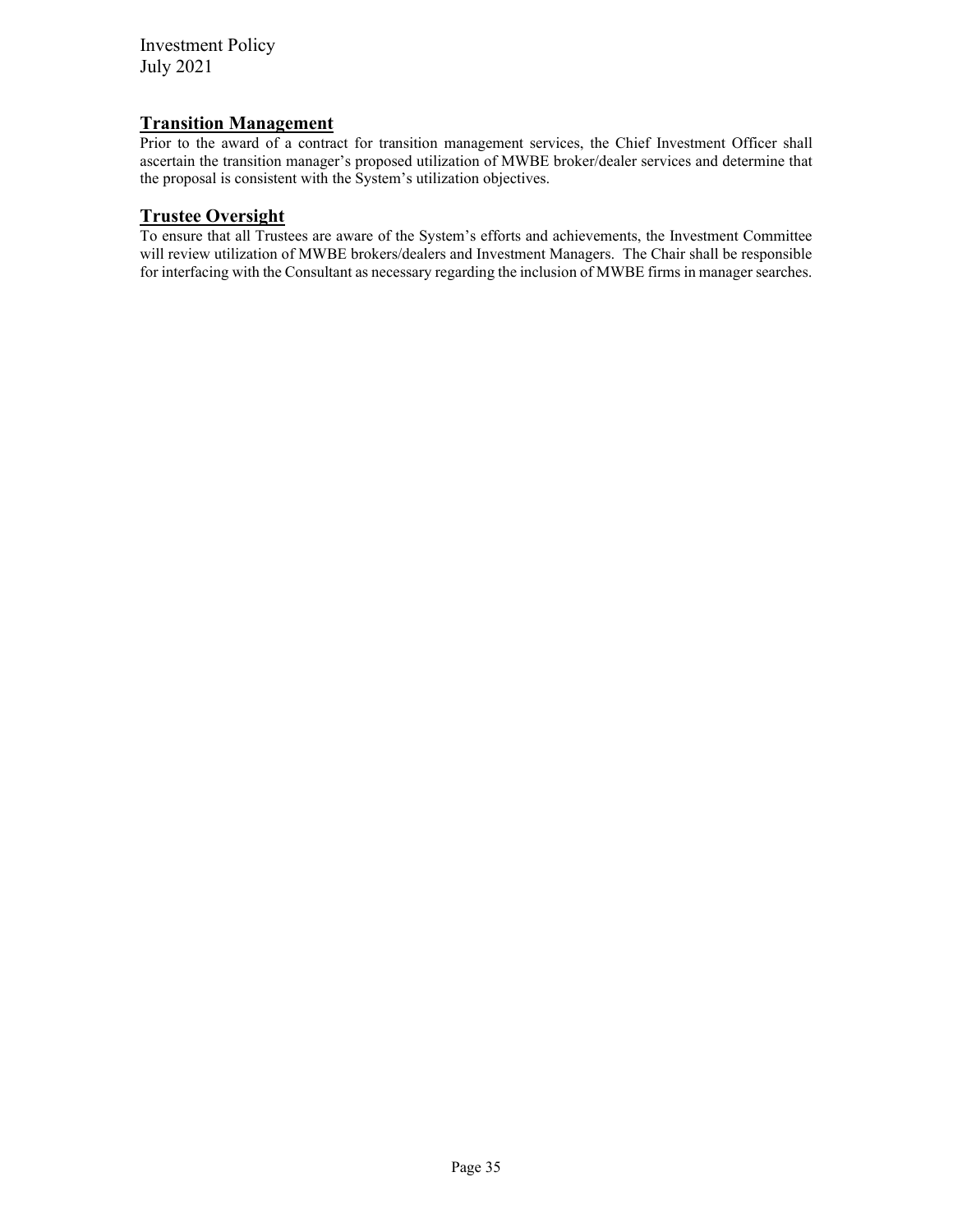## <span id="page-35-0"></span>**XXI. Emerging Managers Program**

#### **Introduction**

The Trustees of the Teachers' Retirement System ("TRS") have established the following guidelines for management of the TRS Emerging Managers Program ("Program"). In establishing these guidelines, it is the Board's intention to assure all interested parties that decisions made in carrying out these actions occur in a full disclosure environment characterized by objective evaluation and proper documentation. The overriding consideration with respect to all decisions is that they shall be made solely in the best interest of plan participants and beneficiaries.

#### **Clearly Defined Objectives**

The adoption of an Emerging Managers Program focuses on the development of long-term relationships between TRS and growing investment management organizations. The objectives of the Program include:

- Investment in promising younger, growing investment managers that currently have smaller asset bases and developing track records;
- Access to firms that, while possessing a marketable investment philosophy or process, have not dedicated marketing resources to identifying themselves to plan sponsors and the investment consultant community;
- Ability to better utilize minority- and female-owned investment managers, as well as Illinois-based investment managers.

In May 2005, the TRS Board approved a commitment of \$500 million for the creation of an Emerging Managers Program. At the time of commitment, this represented approximately 1.5% of the total Fund, with funding from the domestic large cap index fund. The Program represents a total commitment of up to \$1 billion from the total fund. The Program will apply to both public and private markets asset classes, with evaluation criteria based on the specific asset class of each investment. Overall, the Program is intended to create meaningful long-term relationships with emerging investment managers with the objective that the superior performers will, at some time, progress into a full TRS investment allocation<sup>[5](#page-35-1)</sup>.

#### **Search and Selection Process**

The selection of emerging investment managers for participation in the Program will be accomplished from the following steps:

#### *1. Identification of emerging investment managers*

Initially, Staff will maintain information on a universe of identified emerging investment managers. The process is intended to be ongoing, with manager profiles added and performance information updated as necessary. Qualified investment managers will be encouraged, at any time, to submit detailed information with the relevant specifics of the firm's organization and investment products. The standardized informational questionnaire will be made available to all firms through TRS's web site, or as requested from Staff.

#### *2. Analysis for qualified candidates*

The second step is identifying emerging investment organizations and products that meet TRS criteria. Periodically, TRS Staff will review the information on all identified emerging investment managers. Staff will search for emerging managers possessing a strategy or process that appear to be well positioned for an allocation within the TRS investment portfolio.

<span id="page-35-1"></span><sup>5</sup>Assignment to a full TRS investment mandate implies movement outside of the Program and into the overall portfolio allocation. These mandates are typically much larger assignments and are critical components to the TRS investment portfolio's positioning with regards to asset class and overall investment style diversification.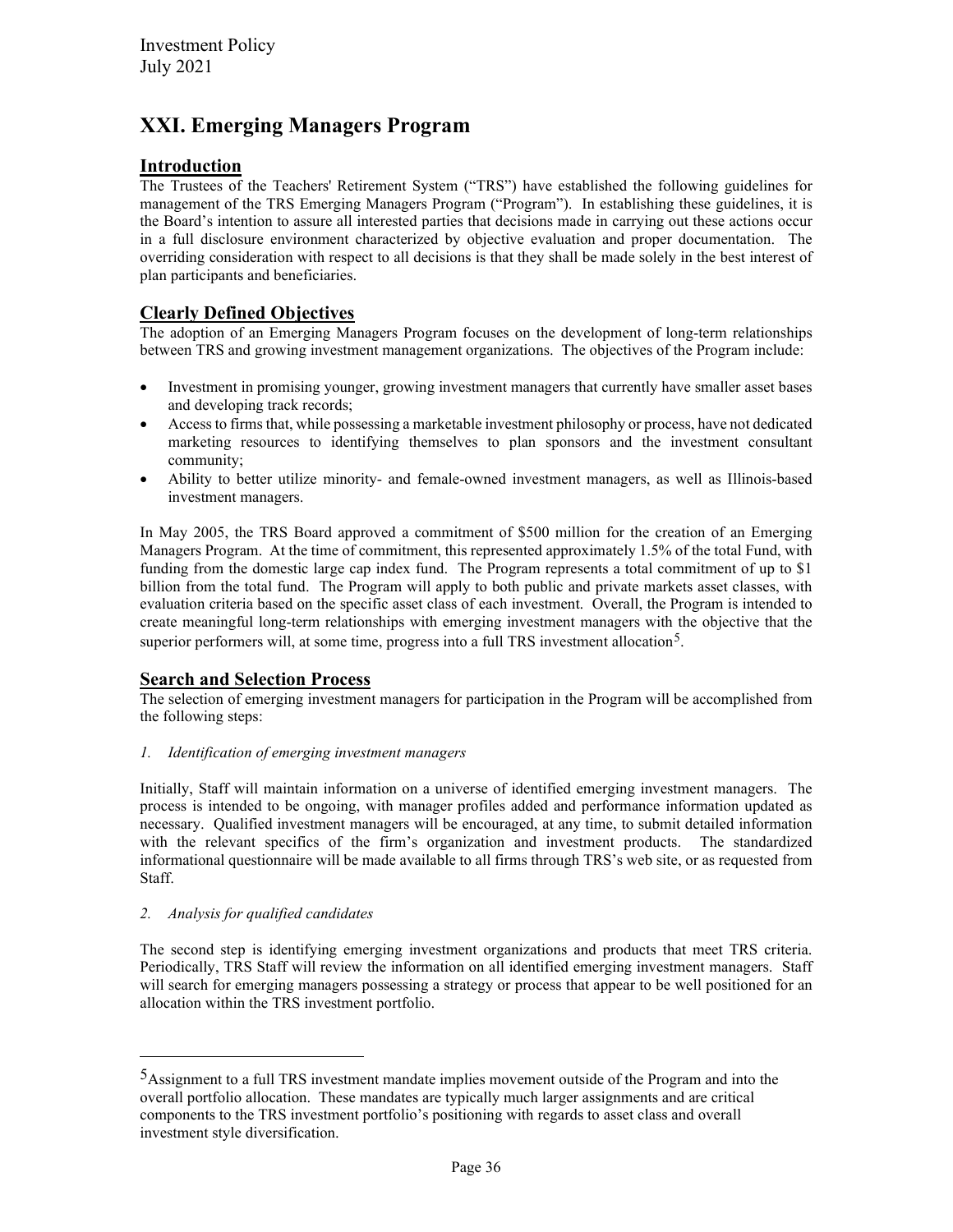#### *3. Solicit additional information from qualified candidates*

Once identified as a promising candidate, Staff will request further information relating to the manager's organization, investment philosophy, investment process, key personnel, risk controls, performance history and fee structure.

#### *4. Due diligence*

Following review of a candidate's detailed information, Staff will conduct a meeting with the firm's management team. As necessary, Staff will conduct due diligence to review, among other things, the depth of the firm's personnel, internal policies, technological resources, risk management capabilities and compliance monitoring. Any available analysis from the Consultant will also be included in the due diligence process.

#### *5. Final Recommendation and Selection*

Based on analysis of Staff and Consultant, Staff will recommend managers to the applicable Staff Oversight Committee for final approval. In choosing the finalists, Staff will favor those firms that, based on quantitative and qualitative factors, appear to have the highest probability of success over the next three to five years and appear to be best prepared to develop into a full TRS investment mandate outside of the Program. With approval, staff is authorized to implement the recommendation. At the next scheduled meeting of the Investment Committee following the commitment, staff will provide the Committee with necessary reports related to any commitment, including a selection/compliance checklist confirming adherence to Boardapproved policies.

#### **Initial Funding**

Staff recommendations for a specific initial funding amount are made to the applicable Staff Oversight Committee. A number of factors will be considered when making an allocation recommendation, including:

- asset class and general diversification of the Emerging Manager Program
- product strategy and long-term fit within the TRS investment program
- risk/return profile of the product
- size and depth of firm, including long-term plan for institutionalization of firm

Recognizing the importance of a diversified program, the Program does not affect the broad long-term allocation targets of the total Fund. The intent of the Program is to develop long-term relationships with promising emerging managers that may, in the future, occupy full TRS mandates, therefore the Program is exempt from systematic rebalancing activity. Additional funding or withdrawals of capital from the Program or its participating managers will be based on continued analysis by Staff and Consultant, with formal recommendations presented to the Staff Oversight Committee as appropriate.

#### **Proper Documentation and Full Disclosure**

When overseeing reviews of the delegated hiring of an external investment service provider, the primary focus of the Investment Committee and Board shall be on whether decisions followed established processes and procedures in the Pension Code, administrative rules and this Investment Policy. Toward this end, the Chair and Committee members may request the written supporting documentation to assure disclosure of all relevant issues. In evaluating a hiring decision, Staff, Consultant and the applicable Staff Oversight Committee should review documentation to ensure that the basis for the recommendation was fair, and that the screening process was consistently applied. Potential service providers or candidates may, at the pleasure of the Committee Board or upon the recommendation of Staff and Consultant, be asked to make a formal presentation to the Committee at any time.

#### **Defining Expectations**

In the case where a manager is hired, the search process document shall include, but may not be limited to, the following: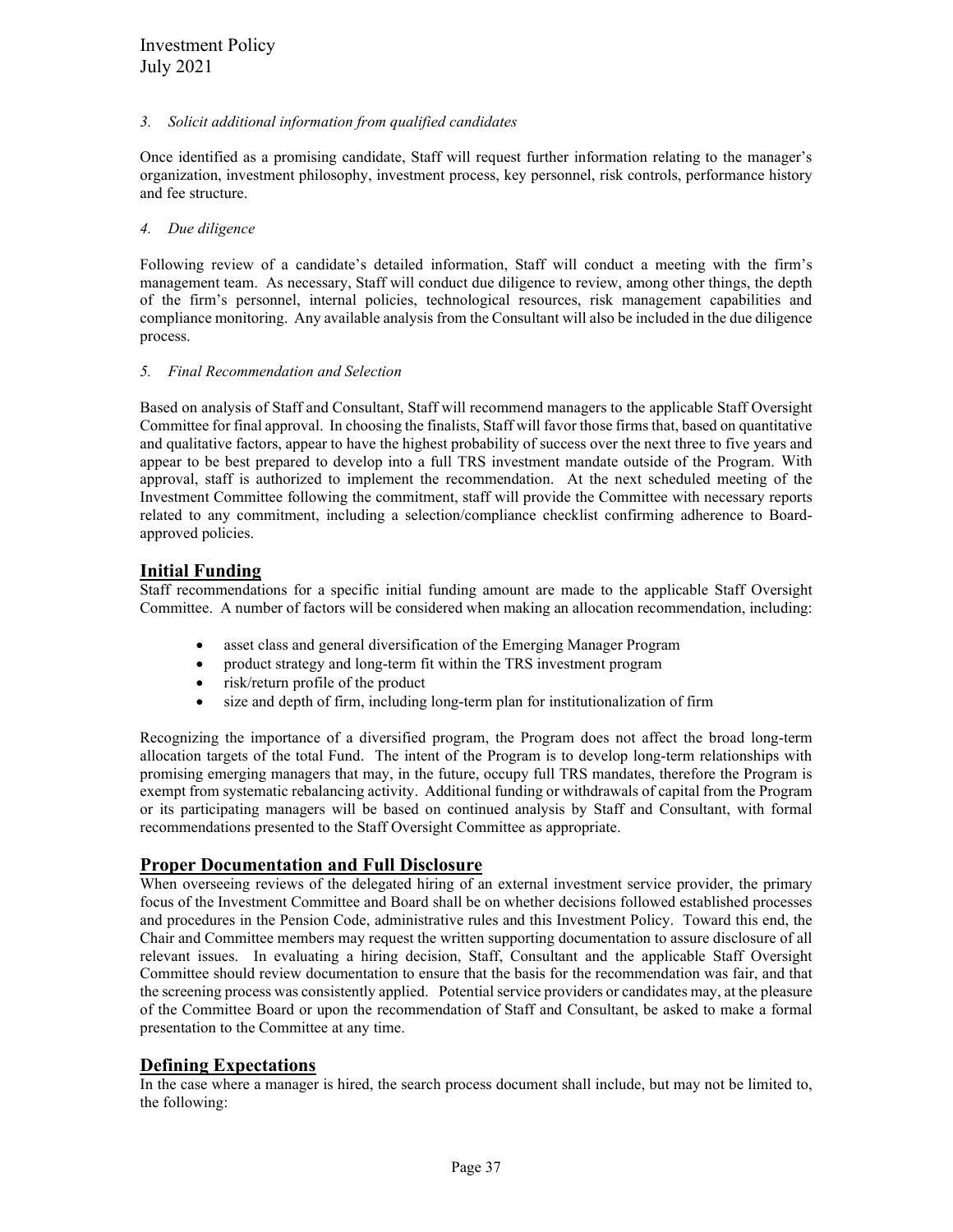- 1. a summary of performance criteria considerations,
- 2. the absolute and relative risks inherent in the manager's approach,
- 3. staff's qualitative assessment, and
- 4. identification of relevant comparative measures such as benchmarks and/or peer samples, and proposed fee structure.

Staff and Consultant shall incorporate the relevant factors related to expectations of the manager into the executed Investment Management Agreement.

#### **Board Reporting and Monitoring**

After a manager is selected to the Program, Staff will regularly monitor the manager's results versus expectations. Staff will conduct periodic due diligence meetings with the outside organizations and may provide the Board with reports summarizing the assessments made. All material events regarding an investment manager will be communicated to the applicable Staff Oversight Committee and, when deemed necessary, to the Board.

#### **Program Funding: Graduation/Termination**

Based on a manager's performance within the Program, combined with demonstrated development of the investment manager organization, staff may recommend graduation of a mandate into the TRS investment portfolio. The recommendation and related due diligence will be presented to the applicable Staff Oversight Committee for consideration and approval. In the event of a graduation, the Emerging Manager Program shall be "reimbursed" by the amount equal to the initial funding of the investment manager.

Similarly, in the event of a termination of a mandate from the Emerging Manager Program. In the event of termination, unless otherwise stated the Program shall be reimbursed by an amount equal to the initial funding of the investment manager.

Note that investments in private markets can differ from investments in the public asset classes due to the longer commitment period. In these cases, staff will provide a recommendation regarding graduation/termination to the applicable Staff Oversight Committee within two to five years from the initial investment. Based on the Staff Oversight Committee approval, the investment will be removed from the Program and reimbursement to the Program shall be completed as specified above.

#### **Termination Guidelines**

As with all TRS investment managers, there will be instances in which it will be necessary for the System to terminate a contractual relationship with an Investment Manager. The same guidelines for managers within the Program will exist to assist in making these termination decisions. Specifically, any action to terminate a manager should be based on one or more of the following primary criteria:

- significant changes in firm ownership and/or structure
- loss of one or more key personnel
- significant loss of clients and/or assets under management
- shifts in the firm's philosophy or process
- significant and persistent lack of responsiveness to client requests
- changes in TRS's investment strategy eliminating the need for a particular style or strategy
- violations of TRS's Investment Policy or Parameters
- unsatisfactory investment performance
- identification of a new asset class or approach which has been approved in advance by the Board
- a need for diversification of styles within an existing asset class

Additionally, due to the nature of the Program, it may be necessary at some point to terminate a relationship given the inability of a manager to develop to the point that they might manage a full TRS investment mandate. The objective of the Program is intended to be a catalyst for the development of emerging investment managers. To the extent that an investment manager does not show the development characteristics necessary to manage a full institutional mandate, allocations within the Program should be redirected to other managers showing those characteristics.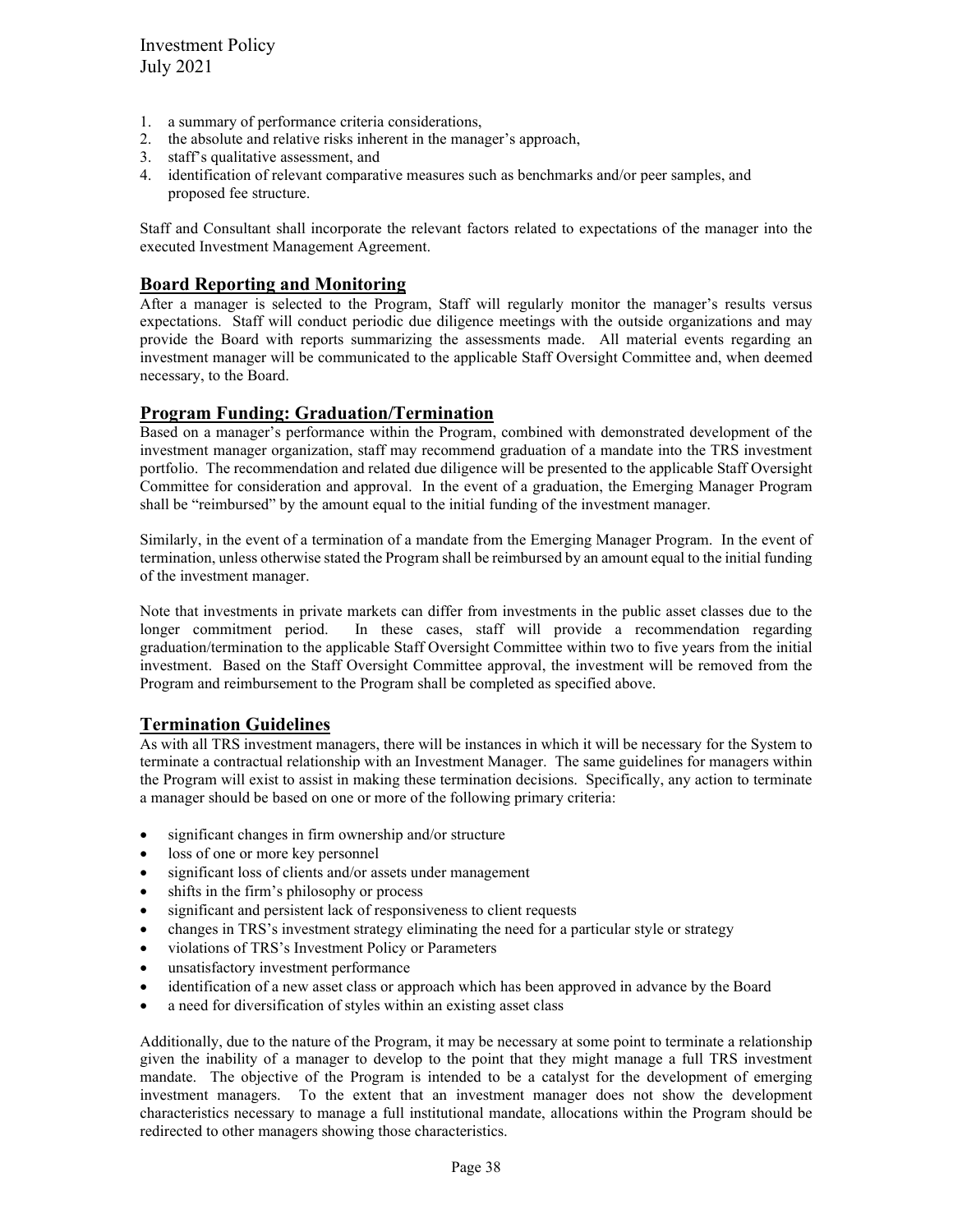Prior to the termination decision, the primary and other relevant considerations shall be identified, described, and ranked by importance. An evaluation covering the quantitative and qualitative issues to be considered will be developed for each case and the relative importance of each evaluation area will be determined. Documentation regarding any such action should include, but is not limited to, the following items:

- a full description of the reason for the action, including the specific elements serving as the basis for the evaluation and identification of the relevant issues from the System's perspective
- the assumptions made in the evaluation, if any
- the results considered and/or qualitative issues upon which the action was based
- an objective discussion of the risks, costs, and expected benefits is also to be included if appropriate to the subject matter

Consistent with other termination guidelines, Staff and Consultant, with the approval of the applicable Staff Oversight Committee, may initiate termination of any public markets emerging manager meeting the System's Watch List criteria or for any other immediate concern(s) as specified above. In the event of termination, Staff, with the approval of the Staff Oversight Committee, will transition assets from the terminated manager to the successful finalist of a manager search, other TRS investment managers, passive index management, or cash accounts. A report shall be provided to the Investment Committee and Board at the meeting immediately following termination and transition.